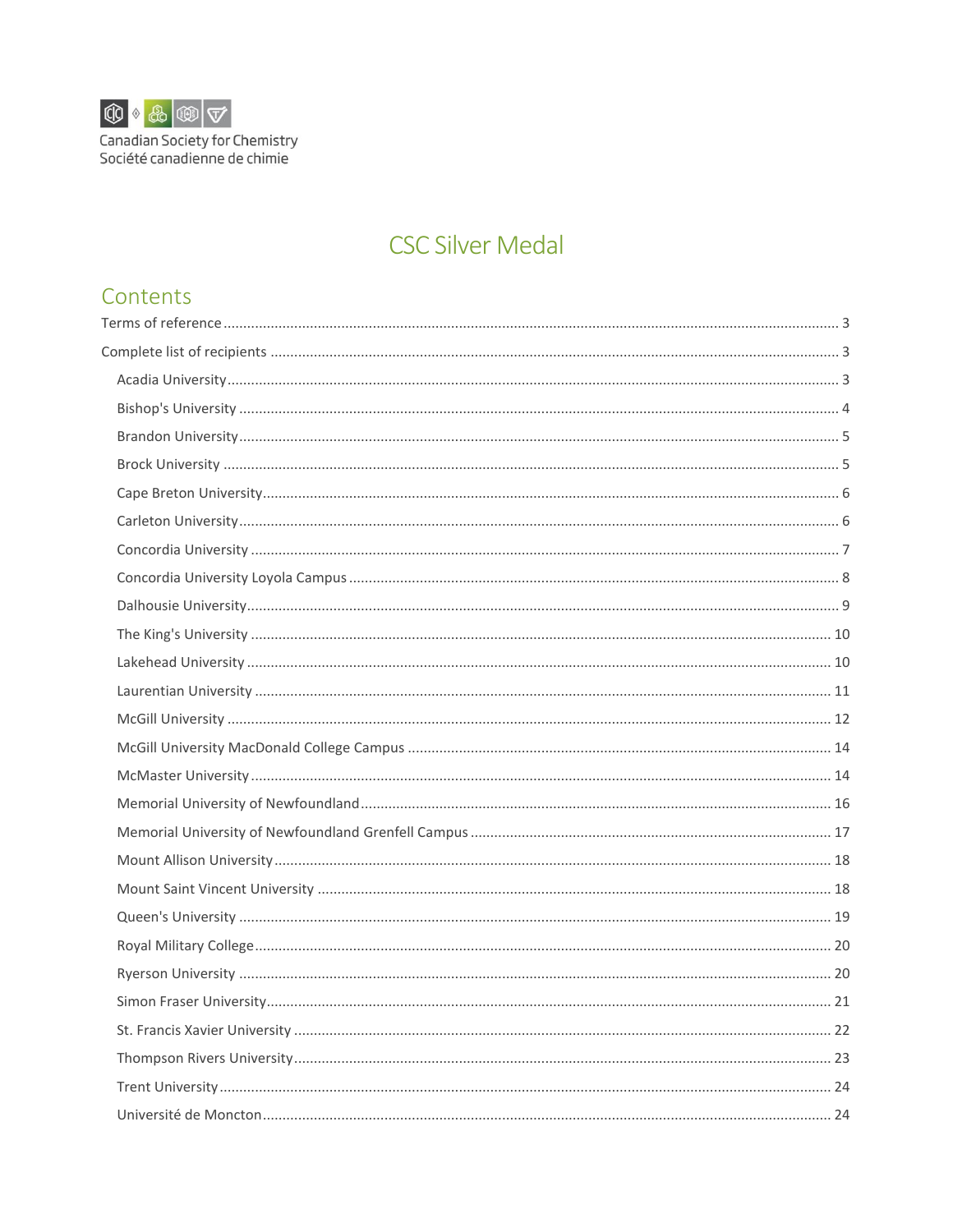| . 47 |
|------|
|      |
|      |
|      |
|      |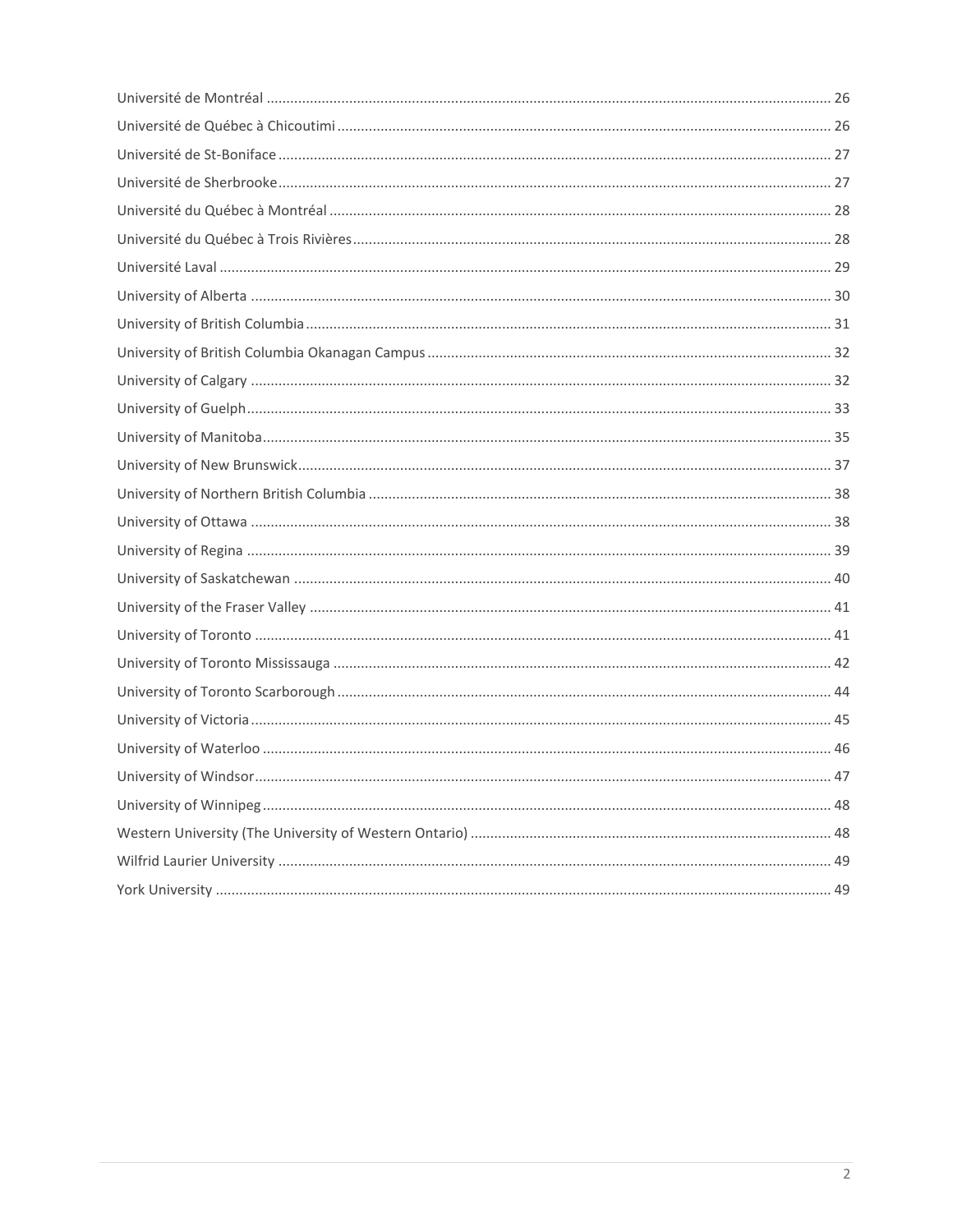# <span id="page-2-0"></span>Terms of reference

Each year, the CSC awards silver-plated medals to the top students at each Canadian university entering their final year of chemistry, biochemistry or related programs. One award is given for each program.

#### Nomination

The Faculty Advisor, Department Head, Awards Officer or other university official provides the CSC Awards Manager with the name of the candidate. Silver medals may be requested at any time during the school year. Please specify the year for which the medal is being presented.

Award Silver plated medal and certificate.

Submit Awards Manager at **awards@cheminst.ca** 

# <span id="page-2-1"></span>Complete list of recipients

<span id="page-2-2"></span>Acadia University

| 2020      | Lydia Zamlynny                               |
|-----------|----------------------------------------------|
| 2019      | Daniel James Whalen                          |
| 2018      | Julia McCain                                 |
| 2017      | Alex Herbert and Miranda Walsh               |
| 2009-2016 | No award                                     |
| 2008      | Sarah Ward and John Scott                    |
| 2007      | Misty Dawn Burns                             |
| 2006      | No award                                     |
| 2005      | Michael James Wheeler & Stuart Thelbert Read |
| 2004      | Megan Layne Brown & Cara Elizabeth Davies    |
| 2003      | No award                                     |
| 2002      | Lori Marie Anthony                           |
| 2001      | Donovan Nunweiler                            |
| 2000      | Jennifer Wright                              |
| 1999      | <b>Matthew Hopkins</b>                       |
| 1998      | Jonathan J.W. Harris                         |
| 1997      | Michael Nash                                 |
| 1996      | Elizabeth Reinhardt Jarvo                    |
| 1995      | No award                                     |
| 1994      | Shong Cheng                                  |
| 1993      | Lisa Marie Boudreau                          |
| 1992      | Kenneth George Croswell                      |
| 1991      | David W. MacDonald                           |
| 1990      | Mark C.S. Freeman                            |
| 1989      | No award                                     |
|           |                                              |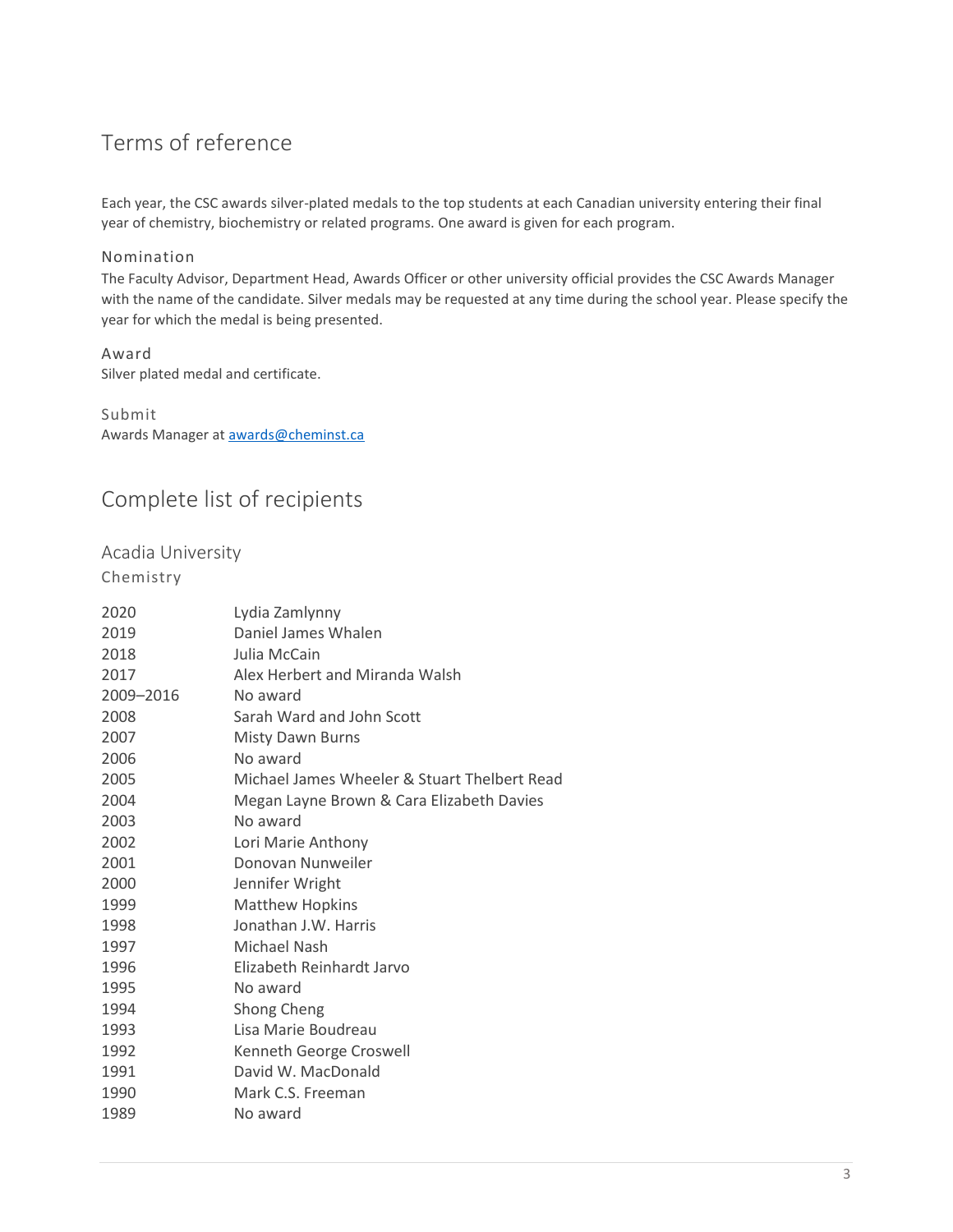| 1988 | Christopher Gill       |
|------|------------------------|
| 1987 | Susan Germain          |
| 1986 | Daniel G. Marangoni    |
| 1985 | Paul Bennett           |
| 1984 | No award               |
| 1983 | Allison Edgar Outhouse |
| 1982 | Paul Briggs            |
| 1981 | Anna Ritcey            |
| 1980 | No award               |
| 1979 | David Sutherland       |
| 1978 | <b>Beverly Monk</b>    |
| 1977 | Linda Johnston         |
| 1976 | Catherine Chaisson     |
| 1975 | Margot Estelle Mandy   |
| 1974 | William Keith MacInnis |
| 1973 | No Award               |
| 1972 | Byron Robert Wentzell  |

# <span id="page-3-0"></span>Bishop's University

#### Chemistry/Biochemistry

| Serena Rawn              |
|--------------------------|
| No award given           |
| Alexandre Buteau         |
| Amanda Corkum            |
| No award given           |
| <b>Tyler Buote</b>       |
| No award                 |
| Adam Langlois            |
| Katharine Anderson       |
| Bryan Jaksic             |
| Gavin Heverly-Coulson    |
| <b>Starr Dostie</b>      |
| No award                 |
| <b>Trevor Taylor</b>     |
| No award                 |
| Courtney White           |
| J. Adam McCubbin         |
| Eric Labonté             |
| Michael Timmins          |
| No award                 |
| Wesley M. Sherman        |
| John E. Coleman          |
| No award                 |
| <b>Philippe Couture</b>  |
| No award                 |
| C. Juby                  |
| <b>Christopher Bayly</b> |
| Paul G. Hunt             |
|                          |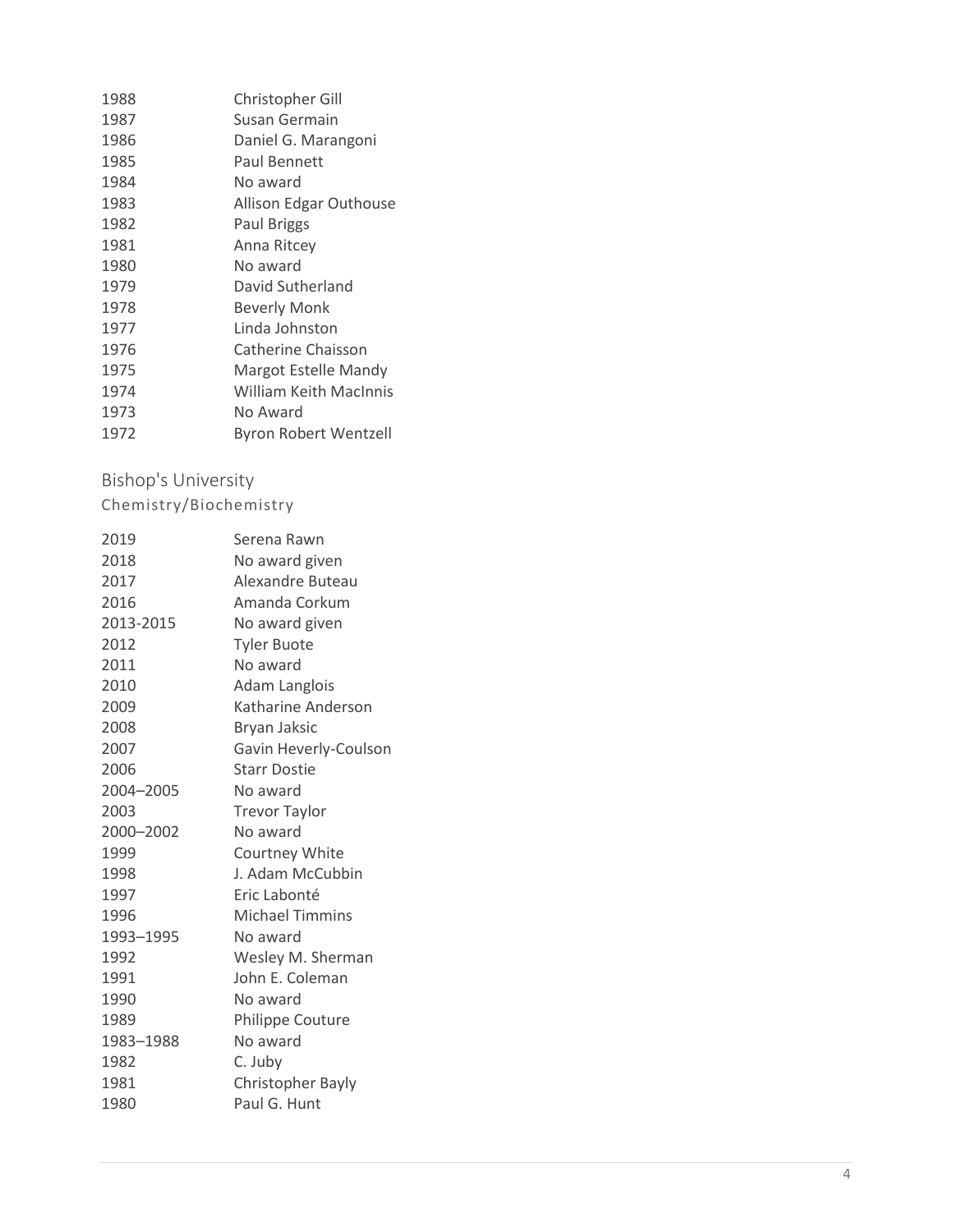| 1979 | Murray D. Bailey       |
|------|------------------------|
| 1978 | No award               |
| 1977 | Jeffrey P. Hume        |
| 1976 | Dharold B. Read        |
| 1975 | Andrew Crawford        |
| 1974 | <b>Lucille Carling</b> |
| 1973 | <b>Barry Friedland</b> |

<span id="page-4-0"></span>Brandon University

Chemistry

| 2010      | Natasha VanDamme        |
|-----------|-------------------------|
| 2009      | Alyssa Yeo              |
| 2008      | Sarah Stroeder          |
| 2007      | Clare McConkey          |
| 2004-2006 | No award                |
| 2003      | Christa Miriam Homenick |

# <span id="page-4-1"></span>Brock University

| 2016      | William Helmeczi        |
|-----------|-------------------------|
| 2011-2015 | No award                |
| 2010      | Hollich Ho              |
| 2009      | No award                |
| 2008      | Robert Giacometti       |
| 2007      | <b>Xue Tong Sun</b>     |
| 2006      | <b>Fred Barrett</b>     |
| 2003-2005 | No award                |
| 2002      | April Conn              |
| 2000–2001 | No award                |
| 1999      | Sarah Overduin          |
| 1998      | <b>Heather Cuthbert</b> |
| 1997      | Jason Dwyer             |
| 1996      | Doan Nguyen             |
| 1995      | Nicola Pearson          |
| 1994      | Richard H. Cleve        |
| 1993      | <b>Andrew Shang</b>     |
| 1992      | No award                |
| 1991      | Suzie Sharon Rigby      |
| 1990      | <b>Hartmut Bueskert</b> |
| 1989      | No award                |
| 1988      | <b>Allan East</b>       |
| 1987      | L. Pidwerbesky          |
| 1986      | Francesca Ioannoni      |
| 1985      | T. Kenney               |
| 1984      | Ronald William Ninnish  |
| 1983      | No award                |
| 1982      | Sergio Paone            |
|           |                         |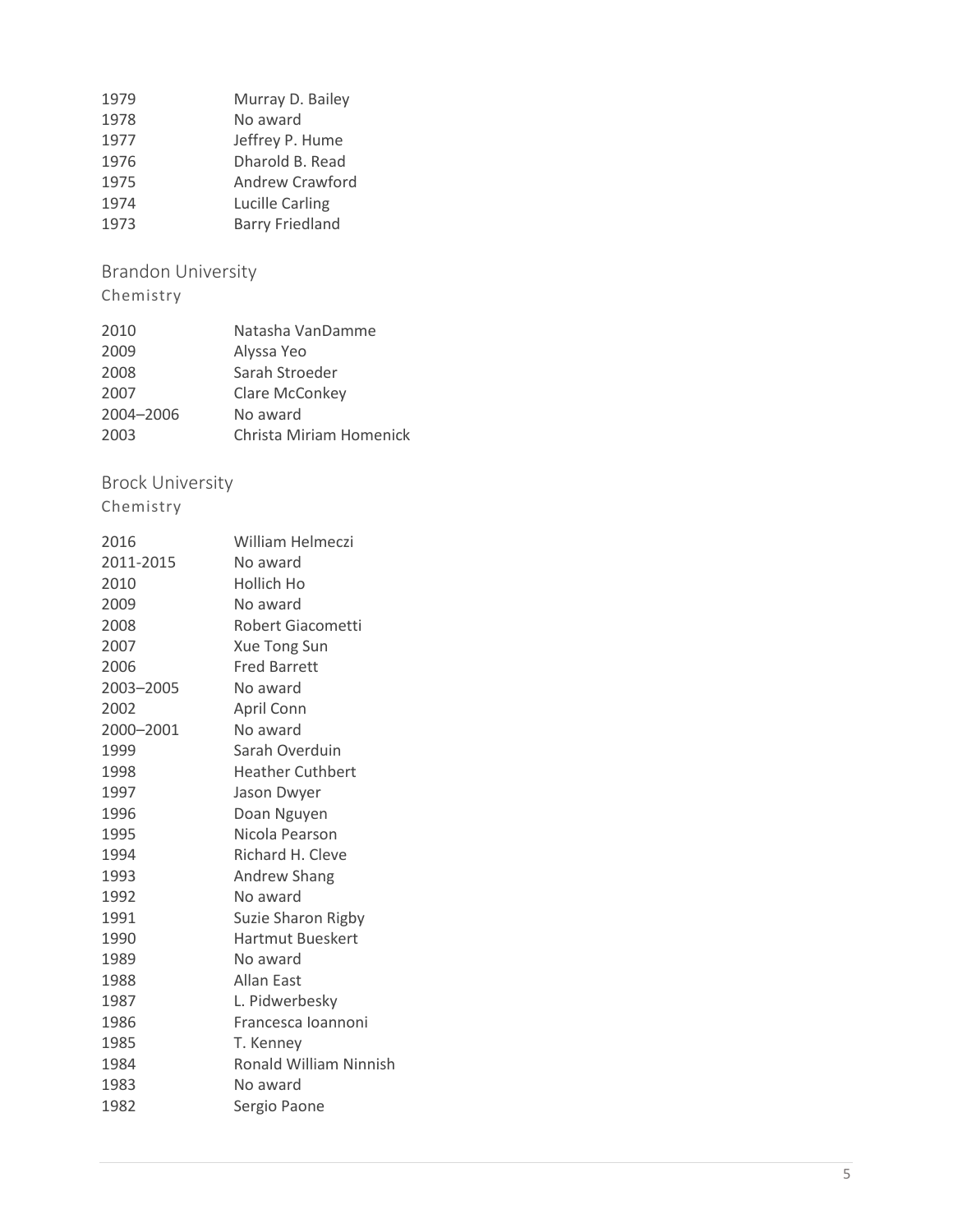| 1981 | <b>Elly Reimland</b>       |
|------|----------------------------|
| 1980 | John P. Tepylo             |
| 1979 | Stephen R. Cater           |
| 1978 | C. Dennis Hobbs            |
| 1977 | <b>Gregg Jarvis Taylor</b> |
| 1976 | Jeffrey Charuk             |
| 1975 | Gregory W. Eckhardt        |
| 1974 | Franklin Javor             |
| 1973 | <b>Edward H. Ruediger</b>  |
| 1972 | D. J. LeBlanc              |

<span id="page-5-0"></span>Cape Breton University

Bachelor of Technology (Chemical Science)

| 2006 | Jennifer Lynn MacDonald                     |
|------|---------------------------------------------|
| 2005 | No award                                    |
| 2004 | Lori Lee Jessome                            |
| 2003 | Jason Kenneth Pearson & Kristin Marie Power |
|      |                                             |

#### Chemistry

| 2020 | Kuljit Kaur                        |
|------|------------------------------------|
| 2019 | Andrew James Browne                |
| 2018 | Vincent Paul Andrea                |
| 2017 | Matthew F. Tobin                   |
| 2016 | Wilfred James Marsh                |
| 2015 | Christopher Bruce Joseph MacDonald |
| 2014 | Erica Lynn Campbell                |
| 2013 | Preston Michael MacQueen           |
| 2012 | Adam Robert Connell Brown          |
| 2011 | Cara Andrews                       |
| 2010 | Zuzana Istvankova                  |
| 2009 | Janet Elizabeth Pickup             |
| 2008 | Curtis William White               |
| 2007 | Elizabeth Ann Louise Gillis        |
| 2006 | No award                           |
| 2005 | <b>Ashley Diane Parsons</b>        |

# <span id="page-5-1"></span>Carleton University

| 2019 | Hunter J. Clark        |
|------|------------------------|
| 2018 | No award               |
| 2017 | Riley J. Hickman       |
| 2016 | Alasdair Campbell      |
| 2015 | Daniel Brumar          |
| 2014 | Sydney Buttera         |
| 2013 | <b>Ryan MacDonnell</b> |
| 2012 | William L. Turnbull    |
| 2011 | Diane Jodoin           |
|      |                        |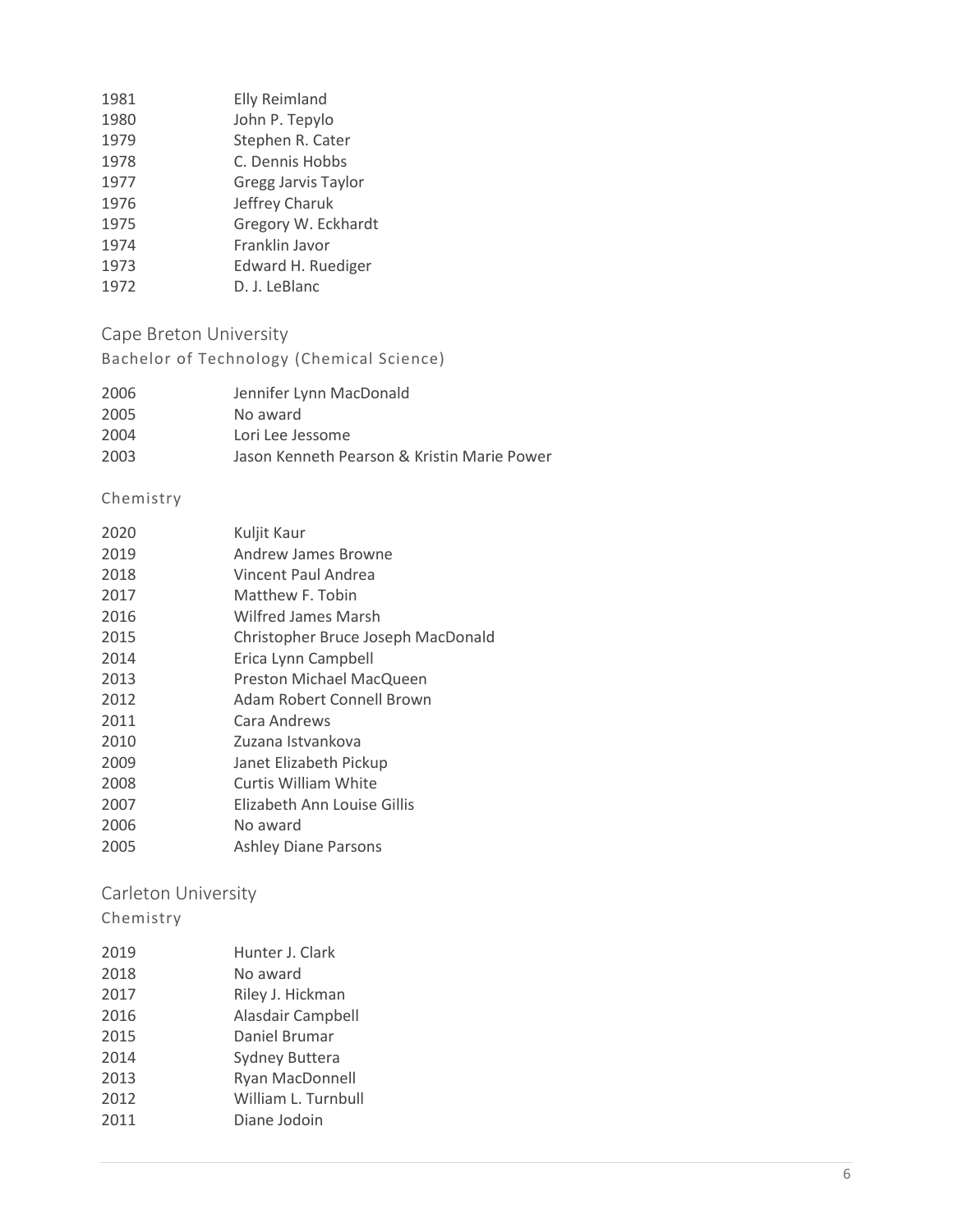| 2010 | Anna Maria Smetny-Sowa      |
|------|-----------------------------|
| 2009 | <b>Peter Mirtchev</b>       |
| 2008 | Paul Johnson                |
| 2007 | <b>Michael Beking</b>       |
| 2006 | Amy Tremblay                |
| 2005 | Andrew Bergeron             |
| 2004 | Grydon Snider               |
| 2003 | Chris Rowley                |
| 2002 | <b>Catherine Burroughs</b>  |
| 2001 | <b>Richard Verver</b>       |
| 2000 | Owen Clarkin                |
| 1999 | Olivia Koentjoro            |
| 1998 | Maria DeRosa                |
| 1997 | Anthony Lofaro              |
| 1996 | Khoi Nguyen                 |
| 1995 | Terri Taylor                |
| 1994 | <b>Brandel Polsky</b>       |
| 1993 | Maia Moaddel                |
| 1992 | <b>Christopher Evans</b>    |
| 1991 | No Award                    |
| 1990 | Dianne M. Hughes            |
| 1989 | Colin Morrison              |
| 1988 | Anthony Rywak               |
| 1987 | Mark Naklicki               |
| 1986 | <b>Michael David Porter</b> |
| 1985 | Sharmaine Lee Jacob         |
| 1984 | Joel Polowin                |
| 1983 | Kathleen Briere             |
| 1982 | Judi Miller                 |
| 1981 | Craig Laferriere            |
| 1980 | Tim Patraboy                |
| 1979 | <b>Theodore Vahndernoot</b> |
| 1978 | Jocelyn Ann Selwyn          |
| 1977 | <b>Richard Pon</b>          |
| 1976 | Lyndsie Selwyn              |
| 1975 | Steven A. Mitchell          |
| 1974 | David McNeil                |
| 1973 | <b>William Dale</b>         |
| 1972 | Gayle Benson                |
|      |                             |

<span id="page-6-0"></span>Concordia University

| 2021 | Rami Antoun                  |
|------|------------------------------|
| 2020 | Danielle Thuy Mai Nguyen     |
| 2019 | <b>Constantinos Blidjios</b> |
| 2018 | Venelin Petkov               |
| 2017 | Valeria Shkuratova           |
| 2016 | Cynthia Messina              |
|      |                              |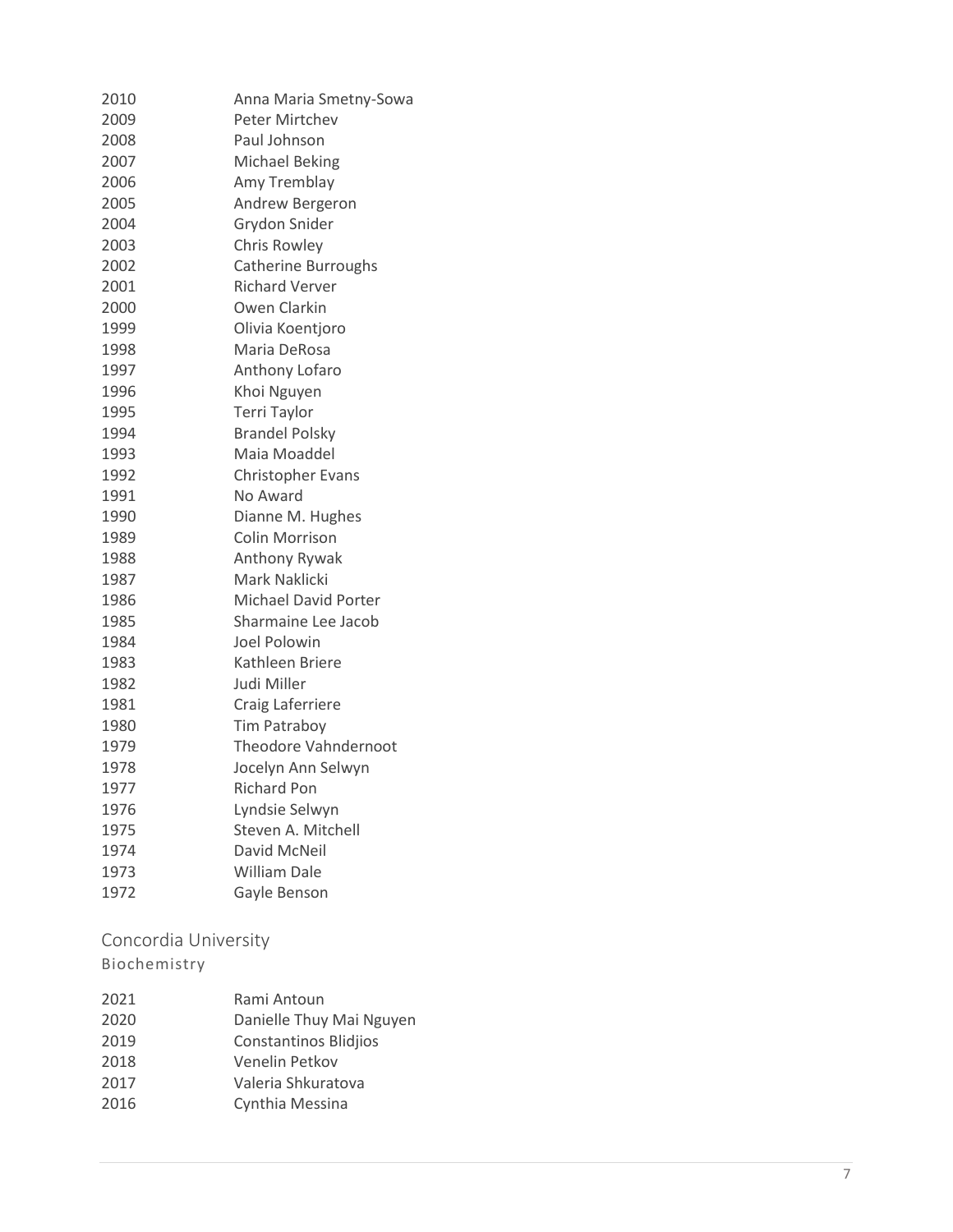| 2015      | Florence Couvrette and Sydney Sullivan |
|-----------|----------------------------------------|
| 2014      | Christpher Liczner                     |
| 2013      | Gianna DiCenso                         |
| 2012      | Rami Chatta                            |
| 2011      | Vincent Grenier                        |
| 2010      | Carmen Bayly                           |
| 2009      | Guillaume Beaudoin                     |
| 2008      | Sebastian Murphy                       |
| 2007      | Dragosh Catana                         |
| 2006      | Mara Inniss                            |
| 2002-2005 | No award                               |
| 2001      | Dominic Cuerrier                       |
| Chemistry |                                        |
| 2021      | Nicole Paredes-Vegas                   |

| ∠∪∠⊥      | INICUIE FAIEUES-VERAS             |
|-----------|-----------------------------------|
| 2020      | Alessandro D'Ambra-Violi          |
| 2019      | <b>Kelly Burchell-Reyes</b>       |
| 2018      | Alexander Pontarelli              |
| 2017      | Joseph Zsombor-Pindera            |
| 2016      | No winner                         |
| 2015      | Michael Glazerman                 |
| 2014      | Jaric Ratté                       |
| 2013      | <b>Andrew Proppe</b>              |
| 2012      | No award                          |
| 2011      | Matthew Greenwood                 |
| 2010      | <b>Brigitte Desharnais</b>        |
| 2009      | Michael Holtz-Mulholland          |
| 2008      | <b>Mohammad Sharif Askari</b>     |
| 2007      | No award                          |
| 2006      | Adriana Di Marco                  |
| 2002-2005 | No award                          |
| 2001      | Marie-Hélène Dufresne             |
| 1986-2000 | No award                          |
| 1985      | R. Hambelek                       |
| 1984      | Valentino Tramonti and Chi Yip Ho |
| 1983      | Janice Bennett                    |
| 1982      | Georgia Spiropoulos               |
| 1981      | No award                          |
| 1980      | Giorgio Attardo                   |
| 1979      | Raymond Layne                     |
| 1977-1978 | No award                          |
| 1976      | <b>Bernadette Piacek</b>          |
| 1972-1975 | No award                          |
|           |                                   |

<span id="page-7-0"></span>Concordia University Loyola Campus Chemistry

| 2012 | Leinjo Isidore Mengnjo |
|------|------------------------|
| 1985 | R. Pearce              |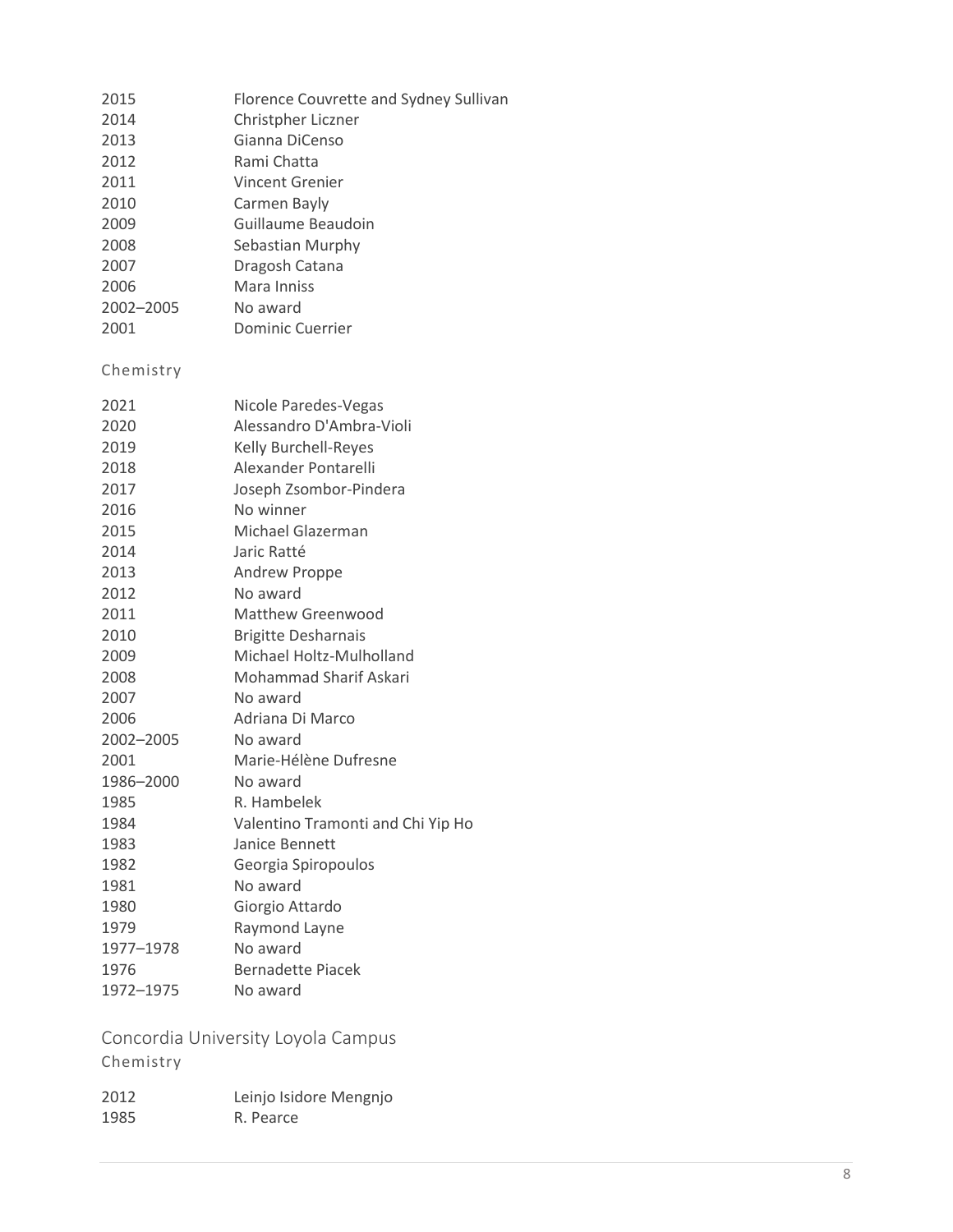| 1984 | C. Farha              |
|------|-----------------------|
| 1983 | Christian Wilisch     |
| 1982 | Lionel Hoben          |
| 1981 | Mershid Alai          |
| 1980 | Hélène Cerigo         |
| 1979 | Donato Nuccairone     |
| 1978 | Barbara Laviolette    |
| 1977 | John Tompson          |
| 1976 | <b>Manfred Kappes</b> |
| 1975 | Susan Quinn           |

# <span id="page-8-0"></span>Dalhousie University

| 2021      | Samantha Knight       |
|-----------|-----------------------|
| 2020      | Sam Dudra             |
| 2019      | Josh MacMillan        |
| 2018      | Sophie Gaube          |
| 2017      | <b>Ryan McGuire</b>   |
| 2016      | Min Kim               |
| 2015      | Alexandra Eaton       |
| 2014      | Elizabeth Kitching    |
| 2013      | <b>Bethany Wilkes</b> |
| 2012      | Saptarshi Chowdhury   |
| 2011      | Lauren Doyle          |
| 2010      | Lauren Longobardi     |
| 2009      | <b>Kim Theriault</b>  |
| 2008      | <b>Mark MacDonald</b> |
| 2007      | Stephen G. Newman     |
| 2006      | Amy Trottier          |
| 2005      | Alexander Speed       |
| 2004      | <b>Thomas Tran</b>    |
| 2003      | David Herbert         |
| 2002      | Jessica Currie        |
| 2001      | Monica Chuang         |
| 2000      | Jonathan K. Watts     |
| 1999      | Krista Morley         |
| 1998      | Sandra Rifai          |
| 1997      | No award              |
| 1996      | Alan Doucette         |
| 1995      | Gloria Jocys          |
| 1994      | Maggie Austen         |
| 1993      | <b>Edward Len</b>     |
| 1992      | Paul B. Duval         |
| 1991      | Craig D. MacKinnon    |
| 1986-1990 | No award              |
| 1985      | Kevin L. Leighton     |
| 1984      | Jan O. Fridrich       |
| 1983      | No award              |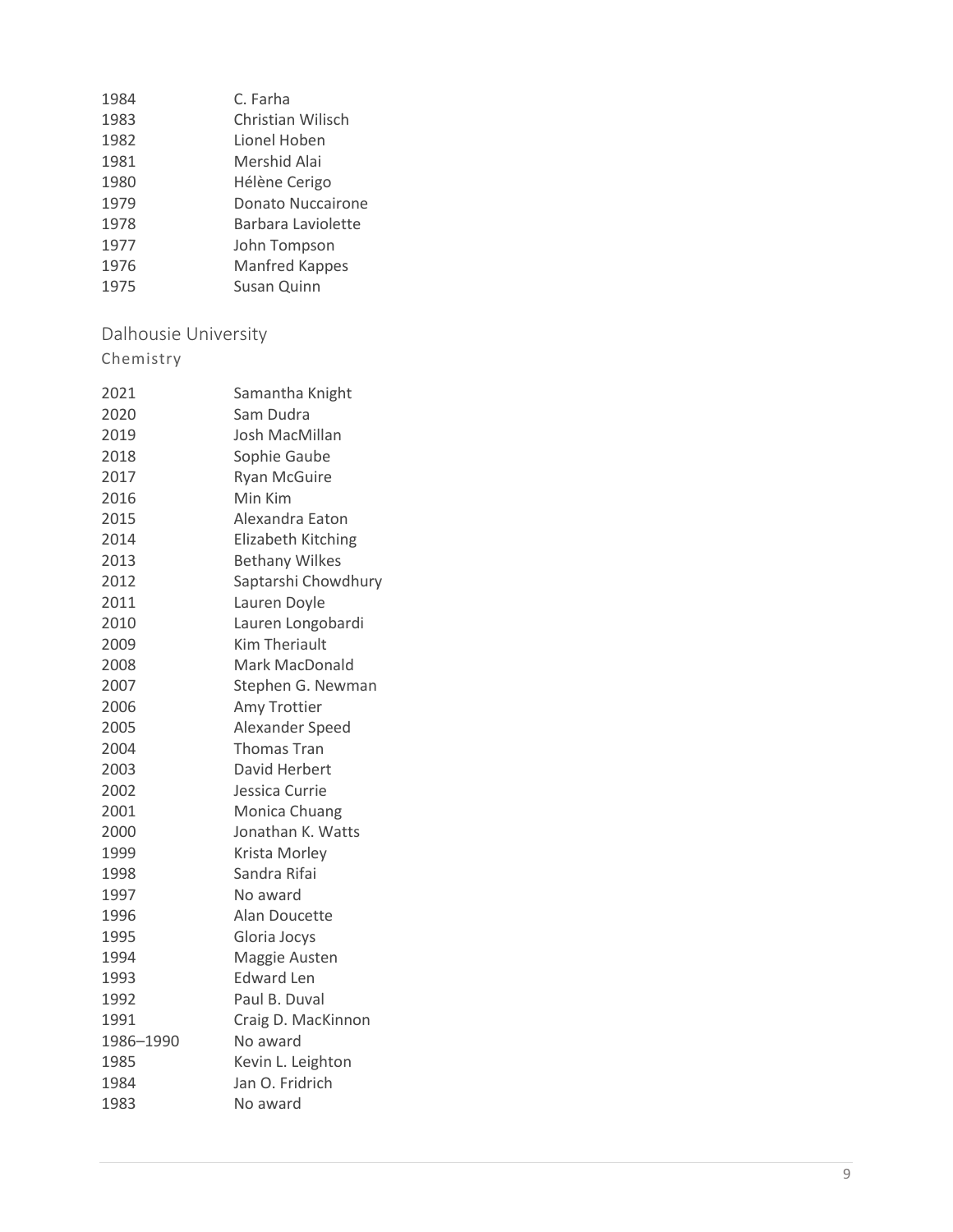| Beverley R. Vincent       |
|---------------------------|
| Peter Dale Wentzell       |
| Stephen Coyle             |
| Dale J. Levandier         |
| Rene T. Boere             |
| <b>Frederick Northrup</b> |
| George Murphy             |
| Alan Gordon Rand          |
| David Allen MacLean       |
| Robert L. White           |
| J.K. LeDure               |
|                           |

<span id="page-9-0"></span>The King's University Chemistry

| 2020 | Theodosia Babej            |
|------|----------------------------|
| 2019 | <b>Emily Majaesic</b>      |
| 2018 | McKenzie Tilstra           |
| 2017 | Luke Vanderwekken          |
| 2016 | James Pearson              |
| 2015 | <b>Andrew Fox</b>          |
| 2014 | Joseph Zondervan           |
| 2013 | Tashelle VanderSche        |
| 2012 | <b>Cassidy VanderSchee</b> |
| 2011 | Jesse Vanderveen           |
| 2010 | No award                   |
| 2009 | Vicki Wielenga             |
| 2008 | Mark Blackburn             |
| 2007 | Raymond E. Ortlieb         |
| 2006 | Emerson D. Genuis          |
| 2005 | Joel Kelly                 |
| 2004 | Samuel Zondervan           |
| 2003 | Leah Alina Martin          |
| 2002 | No award                   |
| 2001 | Nathanael P. Wood          |
| 2000 | Kristopher J. Ooms         |
| 1999 | <b>Margriet Greidanus</b>  |
| 1998 | Michael Schuurman          |
| 1997 | Darren Clark               |
| 1996 | <b>Nathaniel Martin</b>    |

<span id="page-9-1"></span>Lakehead University

| <b>Brady Burns</b> |
|--------------------|
| Branden Mandaric   |
|                    |
| No award           |
| Brennan S. Mao     |
| No award           |
|                    |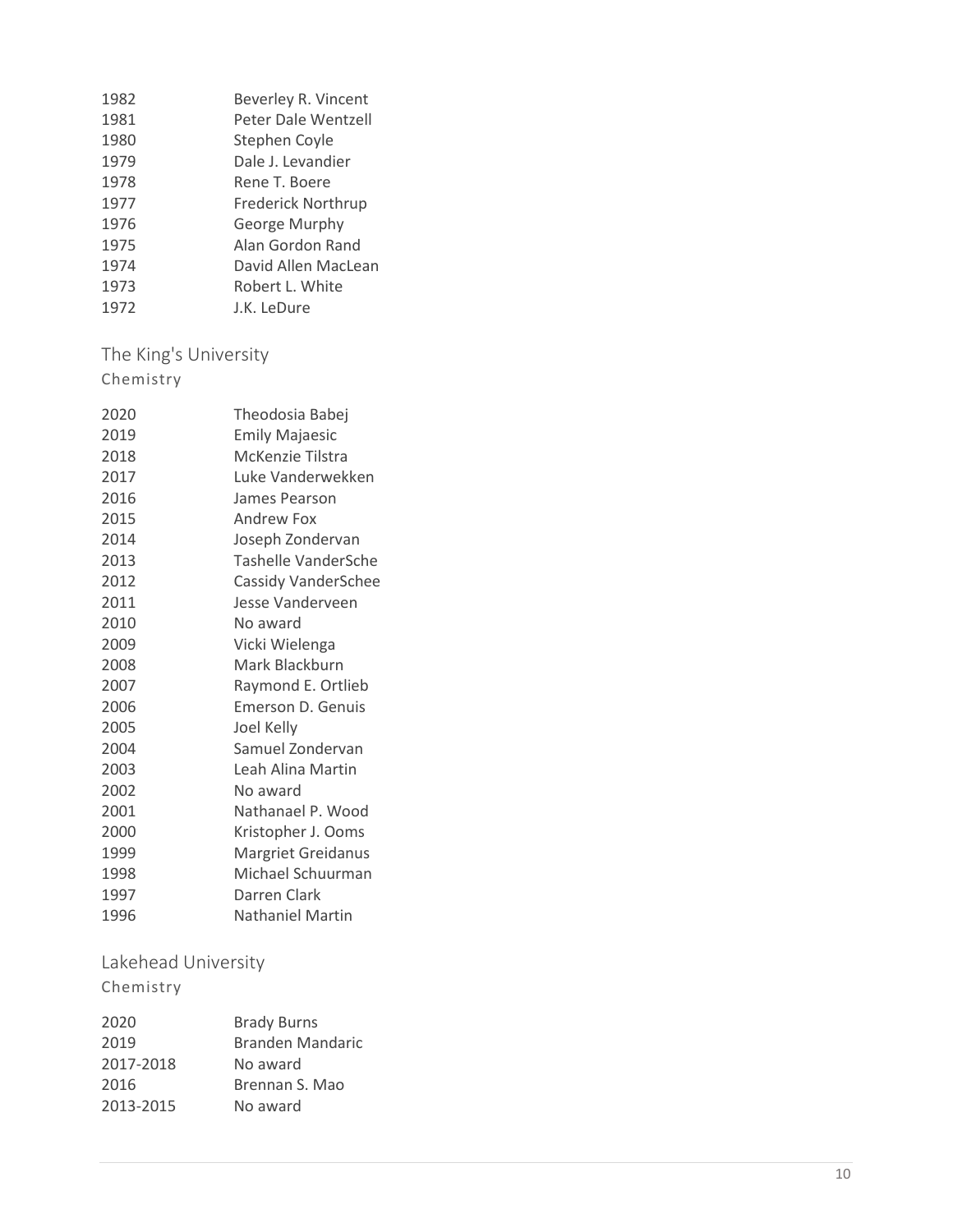| Sean Cuninghame     |
|---------------------|
| No award            |
| Nelson Matyasovszky |
| Danielle D'Aleo     |
| Nick Andreychuk     |
| Shawna Parent       |
| No award            |
| David Potter        |
|                     |
| Alyssa Aho          |
| Lyndon Swick        |
|                     |

# <span id="page-10-0"></span>Laurentian University

# Chemistry

| 2006 | Jean Pierre Rank      |
|------|-----------------------|
| 2005 | No award              |
| 2004 | Neil Graham           |
| 2003 | No award              |
| 2002 | Luc Beaudet           |
| 2001 | Chris Algar           |
| 2000 | Gabriel Hanna         |
| 1999 | Jeffrey Sutherland    |
| 1998 | No award              |
| 1997 | Jennifer Brown        |
| 1996 | Michel Larocque       |
| 1995 | Jason Hall            |
| 1994 | <b>Bruce Cook</b>     |
| 1993 | Weidong Lai           |
| 1992 | Stephanie Dorigi      |
| 1991 | Jocelyne Syme         |
| 1990 | Wassim E.-Zubeidi     |
| 1989 | A. Tuwati             |
| 1988 | Jean-Claude Bradley   |
| 1987 | Abdussalam M. Nakua   |
| 1986 | <b>Mohamed Mamsor</b> |
| 1985 | <b>Stephen Duffy</b>  |
| 1984 | Rosemarie Schmandt    |
|      |                       |

| 2006      | <b>Heather Primer</b> |
|-----------|-----------------------|
| 2005      | Joseph Lemire         |
| 2004      | Ryan Carbone          |
| 2003      | Natalie Lefort        |
| 2002      | Liisa Pitre           |
| 2000-2001 | No award              |
| 1999      | Jennifer Burns        |
| 1998      | No award              |
|           |                       |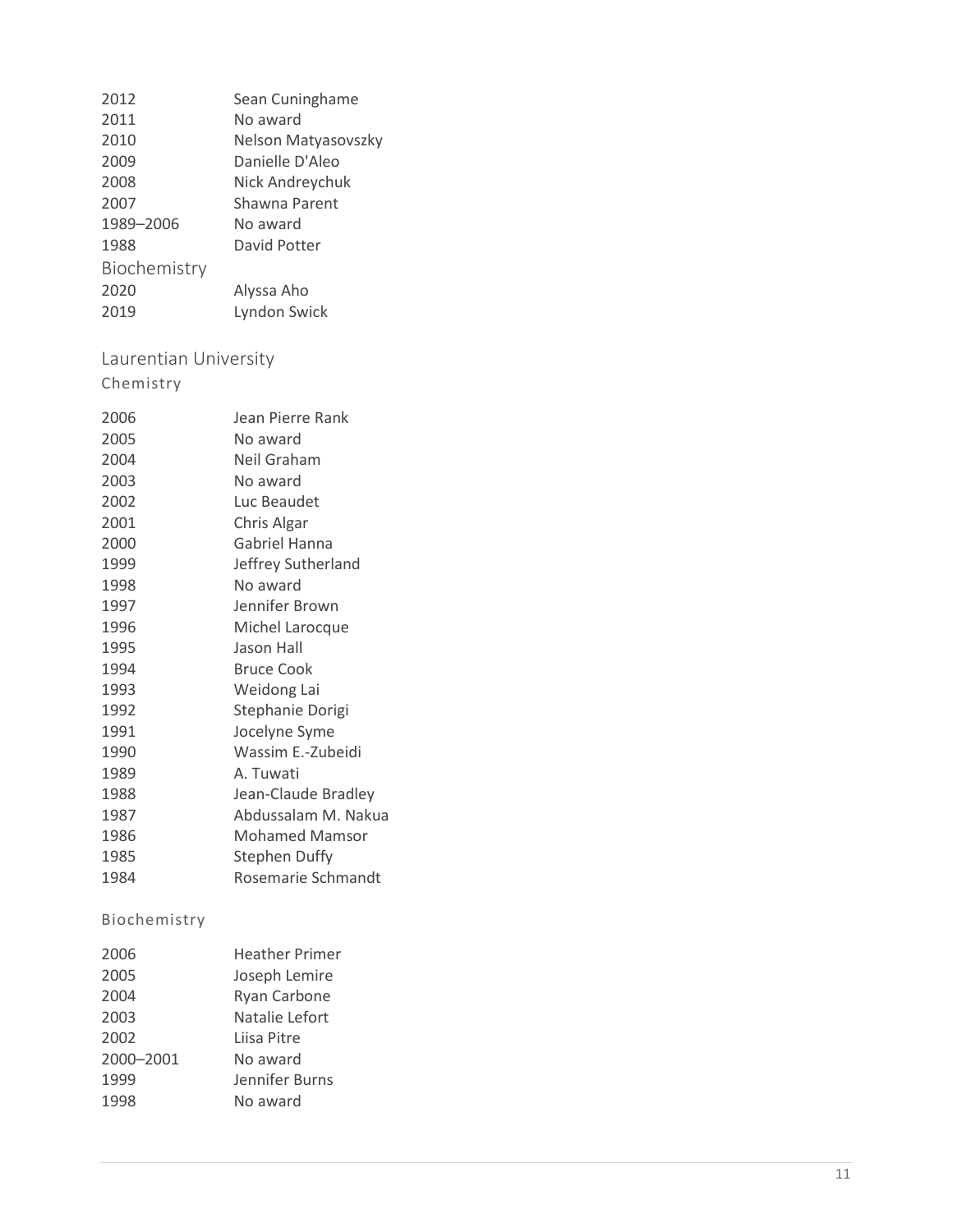| 1997 | Jason Quinlan           |
|------|-------------------------|
| 1996 | Kathleen Doyle          |
| 1995 | Michael Rauh            |
| 1994 | Jama Ross               |
| 1993 | Rose-Marie Tremblay     |
| 1992 | Michael Sanatani        |
| 1991 | Gaetan Brunet           |
| 1990 | Ross Mantle             |
| 1989 | R.N. Ben                |
| 1988 | <b>Bibbue Gleason</b>   |
| 1987 | Eileen Skakoon          |
| 1986 | <b>Christine Career</b> |
| 1985 | Raymond Bertrand        |
| 1984 | William W. Ogilvie      |

#### <span id="page-11-0"></span>McGill University

| 2019 | <b>Bianca Adams</b>        |
|------|----------------------------|
| 2018 | Jessica Norman Karaguesian |
| 2017 | Sonya Bharadwa             |
| 2016 | Richard Fangze Liu         |
| 2015 | Glenn Wei Li               |
| 2014 | Howie Wu                   |
| 2013 | Siraj Khalil Zahr          |
| 2012 | Zhiyu Chen                 |
| 2011 | No award                   |
| 2010 | Hui Long Li                |
| 2009 | Alex Jacobson              |
| 2008 | Adam Michael Fontebasso    |
| 2007 | Mohammad Refaei Refaei     |
| 2006 | Kevin Eric Shopsowitz      |
| 2005 | <b>Kyle Martin</b>         |
| 2004 | Idy Wan Ting Ko            |
| 2003 | Ramzy Wahhab               |
| 2002 | Sarah Welbourn             |
| 2001 | Stephane Leung Wai Sang    |
| 2000 | <b>Matthew Donlan</b>      |
| 1999 | No award                   |
| 1998 | Emily Wing Yun Tam         |
| 1997 | Vance Chung Tsai           |
| 1996 | Jubin Bijan Payandeh       |
| 1995 | Nicolos Noiseux            |
| 1994 | Nanita Sood                |
| 1993 | Fabrizio Sarlua            |
| 1992 | Naseena Majeed             |
| 1991 | Kyle Vogan                 |
| 1990 | Simon Delagrave            |
| 1989 | Lisa Gaede                 |
|      |                            |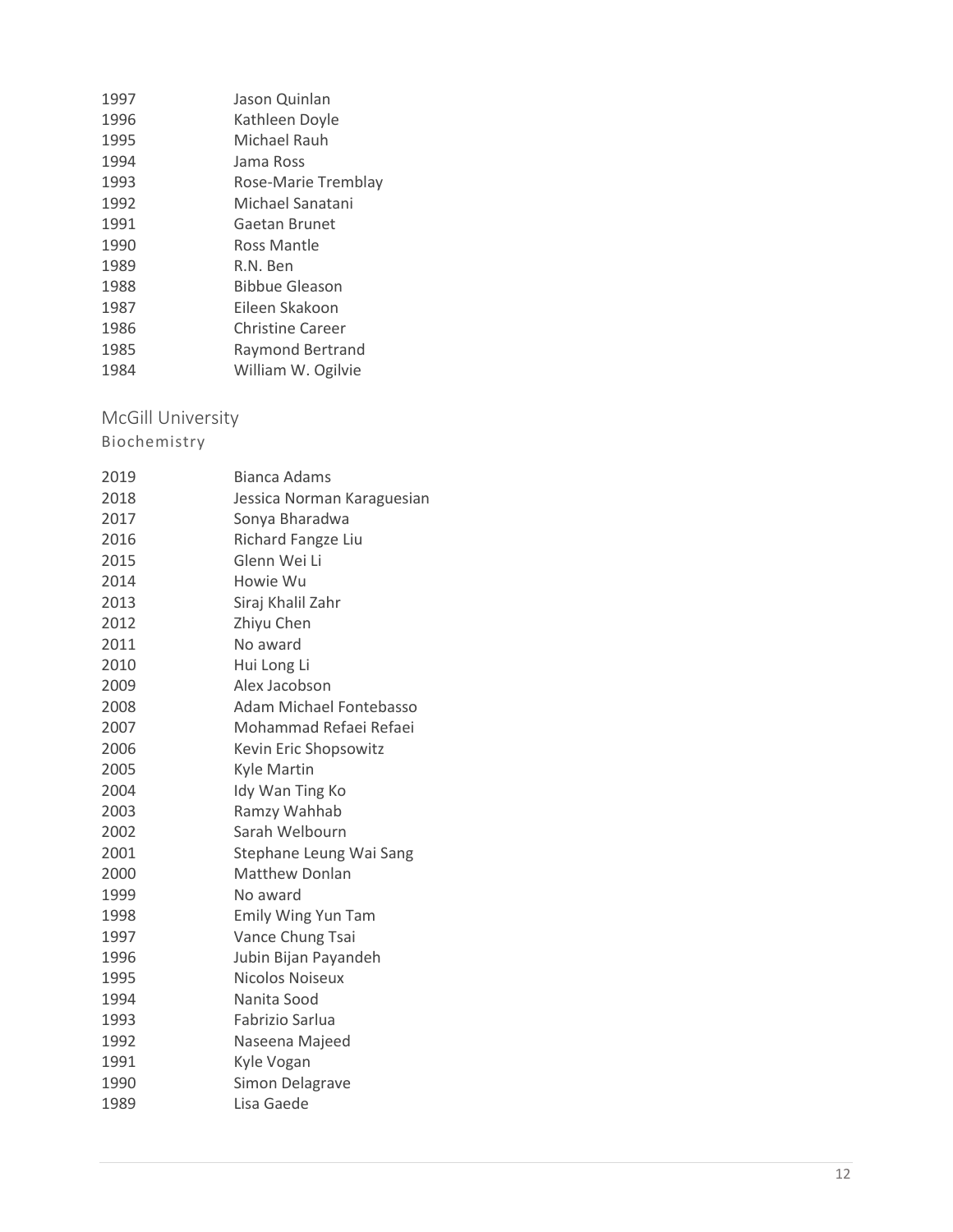| 1988      | Melinda Shadowitz                    |
|-----------|--------------------------------------|
| 1987      | Joesph Itovitch                      |
| 1986      | Anne Koch                            |
| 1985      | <b>Robert Sztrolovics</b>            |
| 1984      | No award                             |
| 1983      | <b>Risa Daniels</b>                  |
| 1982      | Rachel L. Lazare                     |
| 1981      | Sheelin J. Anderson                  |
| 1980      | Philippe Starosta                    |
| 1979      | Alex Guttman                         |
| 1978      | Stephen J. Cluff                     |
| 1977      | L. Erdile                            |
| 1976      | Barbara E. Funnell                   |
| Chemistry |                                      |
| 2019      | <b>William Patterson</b>             |
| 2018      | <b>Constantinos Dean Noutsios</b>    |
| 2017      | Monica Lin                           |
| 2016      | Pierre Alexandre Devlaminck          |
| 2015      | Rebecca Jane O'Leary                 |
| 2014      | YingQian Kitty Chen                  |
| 2013      | Aryeh Isaac Feinberg                 |
| 2012      | Laura Smith                          |
| 2011      | No award                             |
| 2010      | Jenny Liu                            |
| 2009      | Luigi De Marco                       |
| 2008      | Philip Campbell (Bio-organic option) |
| 2007      | Amy Alexandra Sutton                 |
| 2006      | Tara Irene Yacovitch                 |
| 2005      | Heather Lanman                       |
| 2004      | Yoshihiro Ishihara                   |
| 2003      | Suzanne Hulme                        |
| 2002      | <b>Steve Presse</b>                  |
| 2001      | Sarah Waterston                      |
| 2000      | Jay Bannerjee                        |
| 1999      | Andrew Sawayama                      |
| 1998      | Jennifer Foster                      |
| 1997      | Jason Burch                          |
| 1996      | Dan Adamson                          |
| 1995      | <b>Evelyn Martins</b>                |
| 1994      | Janelle Anderson                     |
| 1993      | Erik A. Ruben                        |
| 1992      | Rebecca Lastman                      |
| 1991      | Joan Shea                            |
| 1990      | Gino Lanoie                          |
| 1989      | Joanne Marentette                    |
| 1988      | John H. Lobaugh                      |
| 1987      | <b>Carol Bowes</b>                   |
| 1986      | Nancy Kawai                          |
|           |                                      |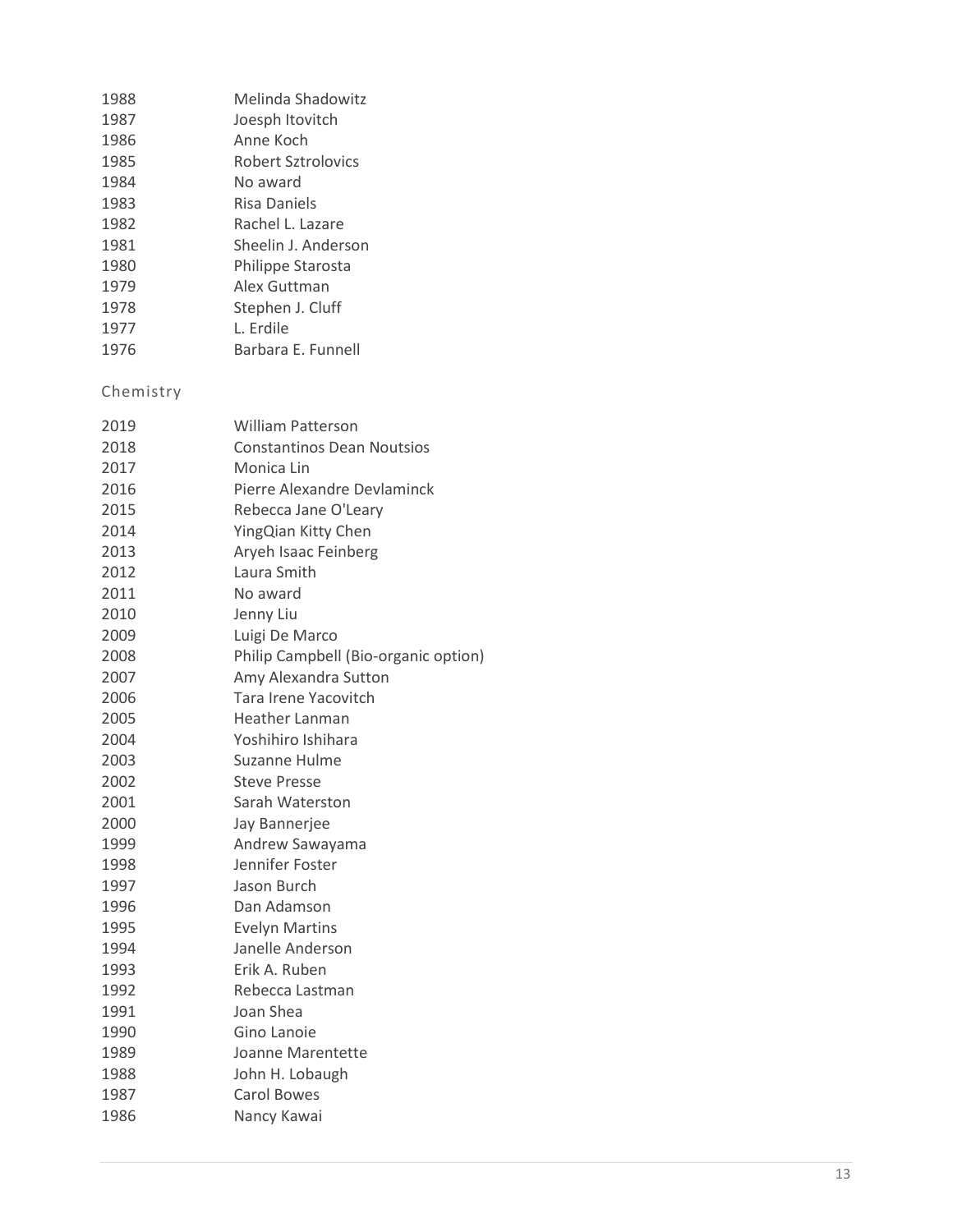| 1985 | <b>Steven Shadowitz</b> |
|------|-------------------------|
| 1984 | Laurent Blain           |
| 1983 | Allan Kon               |
| 1982 | Sheema Khan             |
| 1981 | Maureen Mayhew          |
| 1980 | Eric Zuck               |
| 1979 | Kathy Schwartzentruber  |
| 1978 | Thomas Belliveau        |
| 1977 | A. Balbul               |
| 1976 | Mary Anne Huggins       |
| 1975 | David Arthur Holden     |
| 1974 | W.J. Power              |
| 1973 | R. Zamboni              |

<span id="page-13-0"></span>McGill University MacDonald College Campus

Chemistry

| 1985 | Carl Doidge         |
|------|---------------------|
| 1984 | Linda Bussier       |
| 1983 | Sujata Pabar        |
| 1982 | W. Raby             |
| 1981 | <b>Yves Quintin</b> |
| 1980 | <b>Nancy Crowe</b>  |
| 1979 | Robert Fairbairn    |
| 1978 | Normand Chabot      |
| 1977 | John Elgar          |
| 1976 | Nancy E. Laird      |
| 1975 | K. Newman           |
| 1974 | Silas Shi-Ok Hung   |
| 1973 | Susan J. Baker      |
| 1972 | Andre Fortin        |

<span id="page-13-1"></span>McMaster University

| 2017 | Tyler Or                      |
|------|-------------------------------|
| 2016 | Jiarun Wei                    |
| 2015 | Fariha Mahmood                |
| 2014 | Carine Nemr (chem-biol co-op) |
| 2013 | Goncalo Santos                |
| 2012 | Ronald Ireland                |
| 2011 | Michael Yan                   |
| 2010 | <b>Justin Pang</b>            |
| 2009 | Andrea Matos                  |
| 2008 | Sandra Rabi                   |
| 2007 | Casandra Mills                |
| 2006 | Lauren Sule                   |
| 2005 | Clinton Campbell              |
| 2004 | Adeel Mahmood                 |
|      |                               |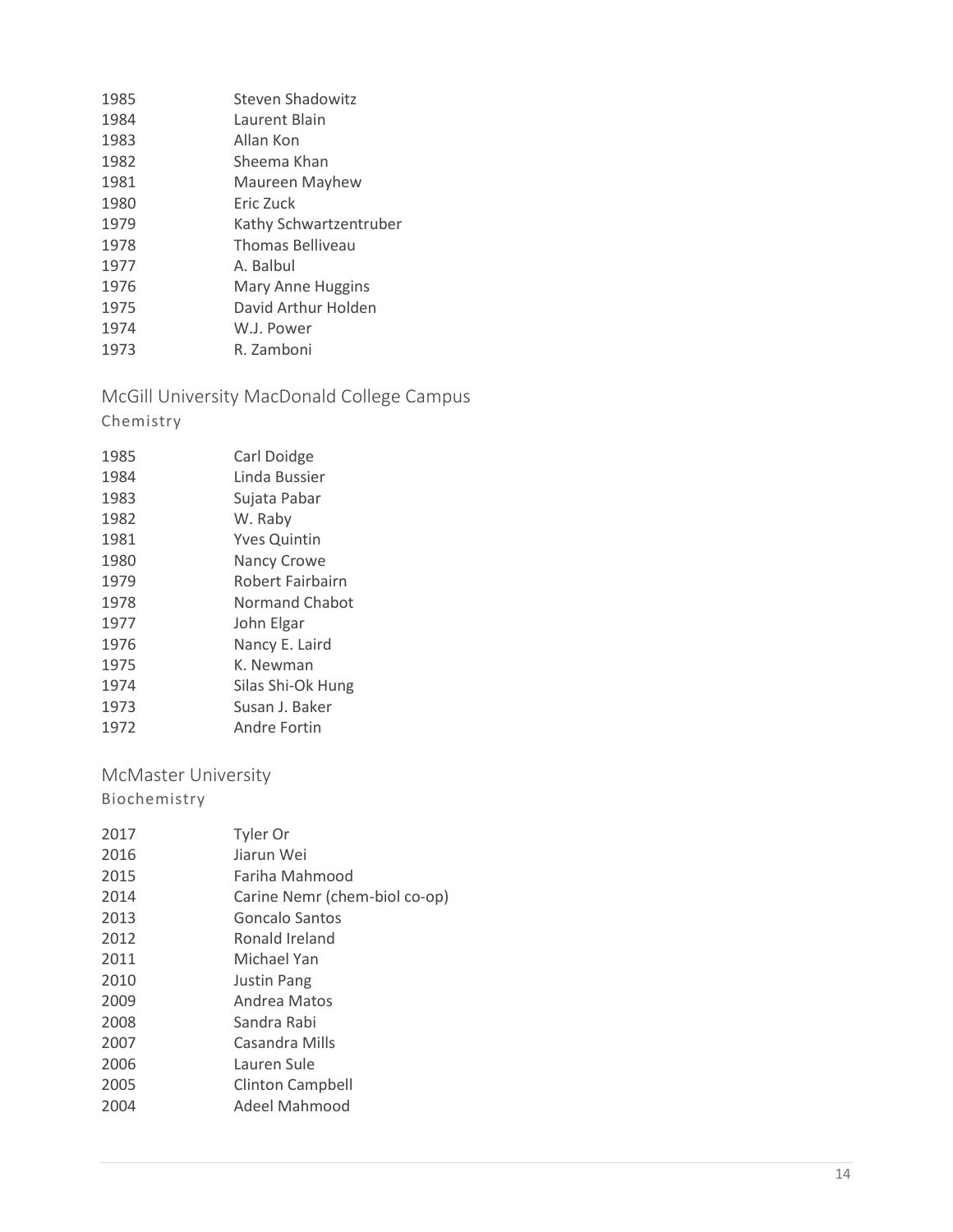| 2003      | Dana Nyholt                      |
|-----------|----------------------------------|
| 2002      | Michele Riordon                  |
| 2001      | No award (student left program)  |
| 2000      | Salima Kassam                    |
| 1999      | Atheer Al-Kaabi/Mark Van Delft   |
| 1998      | <b>Edward Harder</b>             |
| 1997      | <b>Caroline Thompson</b>         |
| 1996      | no award                         |
| 1995      | <b>Christine Margaret Cserti</b> |
| 1994      | Cerrie Rogers                    |
| 1993      | no award                         |
| 1992      | Johanna Reschert                 |
| 1991      | Rachel K. Sgiland                |
| 1990      | Donald Awney                     |
| 1989      | Wendy C. Lambert                 |
| 1988      | Steven Casha                     |
| 1987      | Daniel W. Snoddy                 |
| 1986      | Geoffrey H. Werstrck             |
| 1985      | Nadia Rocca                      |
| 1984      | Kathleen M.S. Bolgar             |
| 1983      | Isabelle M. Von Althen           |
| 1982      | Karen V. Dechert                 |
| 1981      | Patricia D'Andrea                |
| 1976-1980 | No award                         |
| 1975      | Harold G. Preiksaitis            |
| 1974      | No award                         |
| 1973      | Adam P. Hitchcock                |
| 1972      | <b>Frances Toneguzzo</b>         |
|           |                                  |

| 2018 | Robert Pisani and Alic Li |
|------|---------------------------|
| 2017 | Alic Lee                  |
| 2016 | Scott Laengert            |
| 2015 | Christal Zhou             |
| 2014 | Peter Cooper              |
| 2013 | Robin Hayes               |
| 2012 | Fu An Tsao                |
| 2011 | Daniel Carens Nedelsky    |
| 2010 | Talena Rambarran          |
| 2009 | Fan Fei                   |
| 2008 | Pavel Antiperovitch       |
| 2007 | Pavel Antiperovitch       |
| 2006 | Julie Lebert              |
| 2005 | <b>Brett Vanveller</b>    |
| 2004 | Hitesh Bhanabhai          |
| 2003 | Cathy Wong                |
| 2002 | Tamara Pace               |
| 2001 | Stephen Robinson          |
| 2000 | Kendra Flagler            |
|      |                           |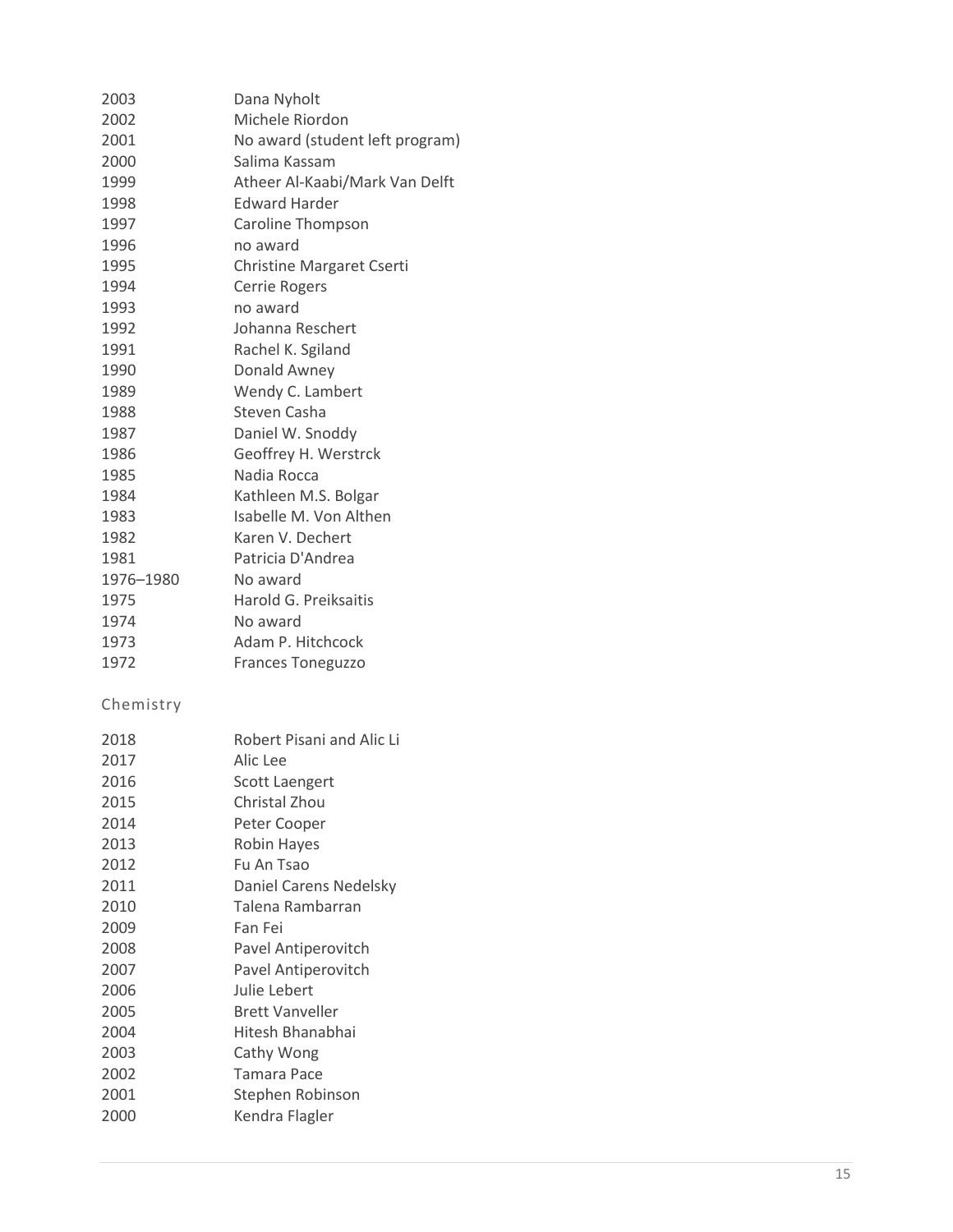| 1999 | Ivan Piletic              |
|------|---------------------------|
| 1998 | Ann Rajkovic              |
| 1997 | Stephanie Drywood         |
| 1996 | No award                  |
| 1995 | <b>Craig Stuart Adams</b> |
| 1994 | Samuel Johnson            |
| 1993 | No award                  |
| 1992 | Shannon E. Causey         |
| 1991 | Robert De Walter          |
| 1990 | Peter Preocanin           |
| 1989 | David Andrew              |
| 1988 | Francesco Villella        |
| 1987 | Phillip May               |
| 1986 | <b>Bonnie L. Harris</b>   |
| 1985 | Frank Francone, Jr.       |
| 1984 | Donald P. McGrorey        |
| 1983 | Julie K. Allen            |
| 1982 | N.A. Burke                |
| 1981 | Laird A. Trimble          |
| 1980 | <b>Daniel Hewitt</b>      |
| 1979 | Roger Kennedy             |
| 1978 | Mathadyal Ojha            |
| 1977 | Sherry L. Schiff          |
| 1976 | Michael R. Morrow         |
| 1975 | No award                  |
| 1974 | James C. Richards         |
| 1973 | Roderick C. Miller        |

<span id="page-15-0"></span>Memorial University of Newfoundland Chemistry

| 2021 | Willow R. Squires     |
|------|-----------------------|
| 2020 | William T. Burgess    |
| 2019 | Pauline Seviour       |
| 2018 | Andrey Zelenskiy      |
| 2017 | Evan Walters          |
| 2016 | Victoria Downing      |
| 2015 | David Hogan           |
| 2014 | Brandon Furlong       |
| 2013 | Jennifer Smith        |
| 2012 | Landon M. Hiscock     |
| 2011 | Marcus Drover         |
| 2010 | <b>Claire Jenkins</b> |
| 2009 | Chad Petten           |
| 2008 | Nadine Hewitt         |
| 2007 | Paul Inder            |
| 2006 | Samantha Butt         |
| 2005 | Marisa Chard          |
| 2004 | No award              |
|      |                       |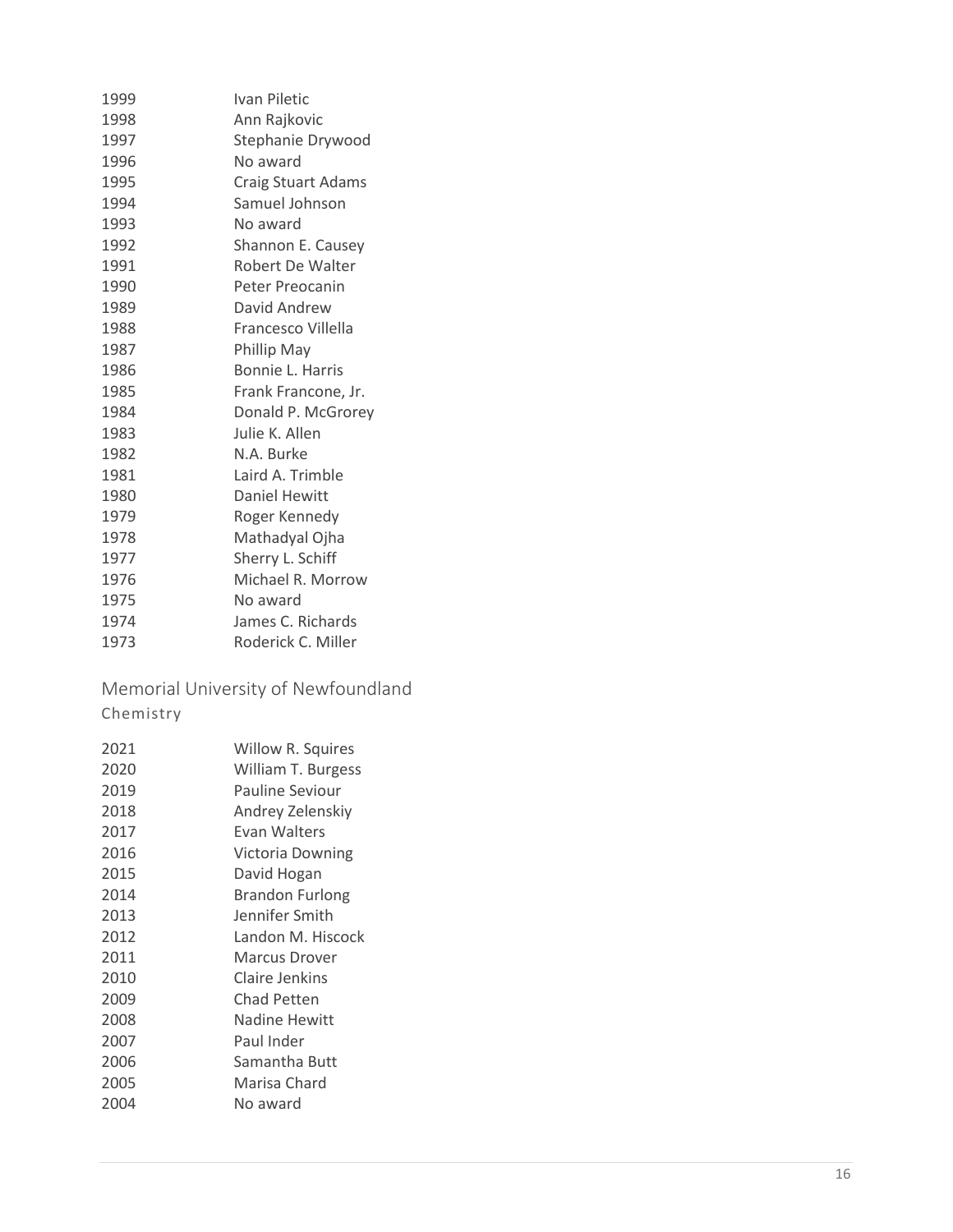| 2003      | <b>Timothy Kelly</b> |
|-----------|----------------------|
| 2002      | No award             |
| 2001      | Jenene Roberts       |
| 1992-2000 | No award             |
| 1991      | Neil Buckle          |
| 1990      | Anthony James Kettle |
| 1989      | No award             |
| 1988      | Sheldon Park         |
| 1987      | No award             |
| 1986      | Kelly A. Walsh       |
| 1985      | Louise G. Edward     |
| 1984      | J. Andrew Clase      |
| 1983      | no award             |
| 1982      | j.t. Stuckless       |
| 1981      | Patsy D. Anthony     |
| 1980      | Janice G. Kelland    |
| 1979      | Johnn Rendell        |
| 1977-1978 | No award             |
| 1976      | Margaret Sandeman    |
| 1975      | No award             |
| 1974      | Elizabeth Seymour    |
| 1973      | Regina Cochrane      |

<span id="page-16-0"></span>Memorial University of Newfoundland Grenfell Campus Environmental Chemistry

| 2020 | Divya Imrit            |
|------|------------------------|
| 2019 | No award               |
| 2018 | Janine Hancock         |
| 2017 | <b>Britton Dempsey</b> |
| 2016 | Marli Vermooten        |
| 2015 | <b>Brittany Marche</b> |
| 2014 | No award               |
| 2013 | David Barter           |
| 2012 | Steven White           |
| 2011 | Joshua McCarthy        |
| 2010 | Samantha Bursey        |
| 2009 | Natasha Monnon         |
| 2008 | <b>Tyler House</b>     |
| 2007 | Patrick Cashin         |
| 2006 | <b>Tonia Churchill</b> |
| 2005 | Amy Snook              |
| 2004 | Candace Ford           |
| 2003 | Christina Smeaton      |
| 2002 | David Grant            |
| 2001 | <b>Richard Martin</b>  |
| 2000 | Sheldon Huelin         |
| 1999 | Tara Smith             |
| 1998 | <b>Rex Stirling</b>    |
|      |                        |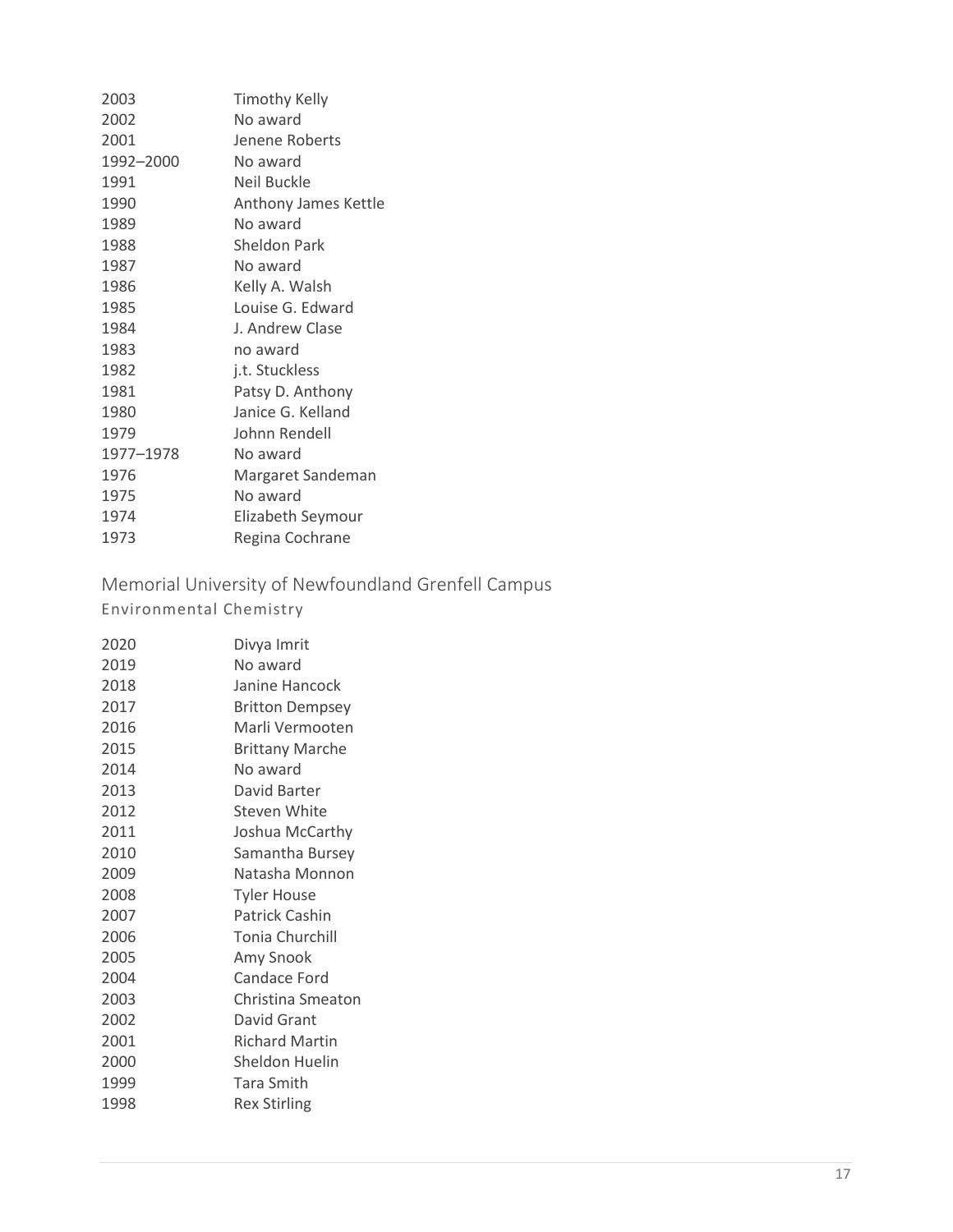<span id="page-17-0"></span>Mount Allison University Chemistry

| 2006 | Sarah Dobrowolski            |
|------|------------------------------|
| 2005 | Lesley Rutledge              |
| 2004 | Jonathan Webb                |
| 2003 | Kali Parr                    |
| 2002 | Adina McBain                 |
| 2001 | Elizabeth Jackson            |
| 2000 | Sharon A. Bewick             |
| 1999 | Heather A. Spinney           |
| 1998 | No award                     |
| 1997 | Karen Berberich              |
| 1996 | Keith Watson                 |
| 1995 | No award                     |
| 1994 | <b>Stacey Wetmore</b>        |
| 1993 | Yvette L. Favaro             |
| 1992 | Ian M. Fogarty               |
| 1991 | Darren Nickerson             |
| 1990 | <b>Kelly Dakin</b>           |
| 1989 | <b>Stephen Sapp</b>          |
| 1988 | Yvonne MacPherson            |
| 1987 | Michael J. Shaw              |
| 1986 | Delyth Morgan Roberts        |
| 1985 | Tanya Diane Schaefer         |
| 1984 | <b>Bruce John Balcom</b>     |
| 1983 | Katherine Jean Brown         |
| 1982 | <b>Russell Thomas Gowan</b>  |
| 1981 | No award                     |
| 1980 | Gilles Arsenault             |
| 1979 | <b>Heather Winter</b>        |
| 1978 | Kimberly St. John            |
| 1977 | Willam E. Briggs             |
| 1976 | Ben Umeze                    |
| 1975 | <b>Heather Anne McDonald</b> |
| 1974 | Alexander G. Briggs          |
| 1973 | Robert Braedley              |
| 1972 | <b>Evelyn Gaudine</b>        |
|      |                              |

<span id="page-17-1"></span>Mount Saint Vincent University

| 2021 | <b>Bret Baxter</b> |
|------|--------------------|
| 2020 | Sarah Madore       |
| 2019 | Donald Dewolfe     |
| 2018 | Josh Lease         |
| 2017 | Kosuke Kanayama    |
| 2016 | <b>Rachel Witt</b> |
|      |                    |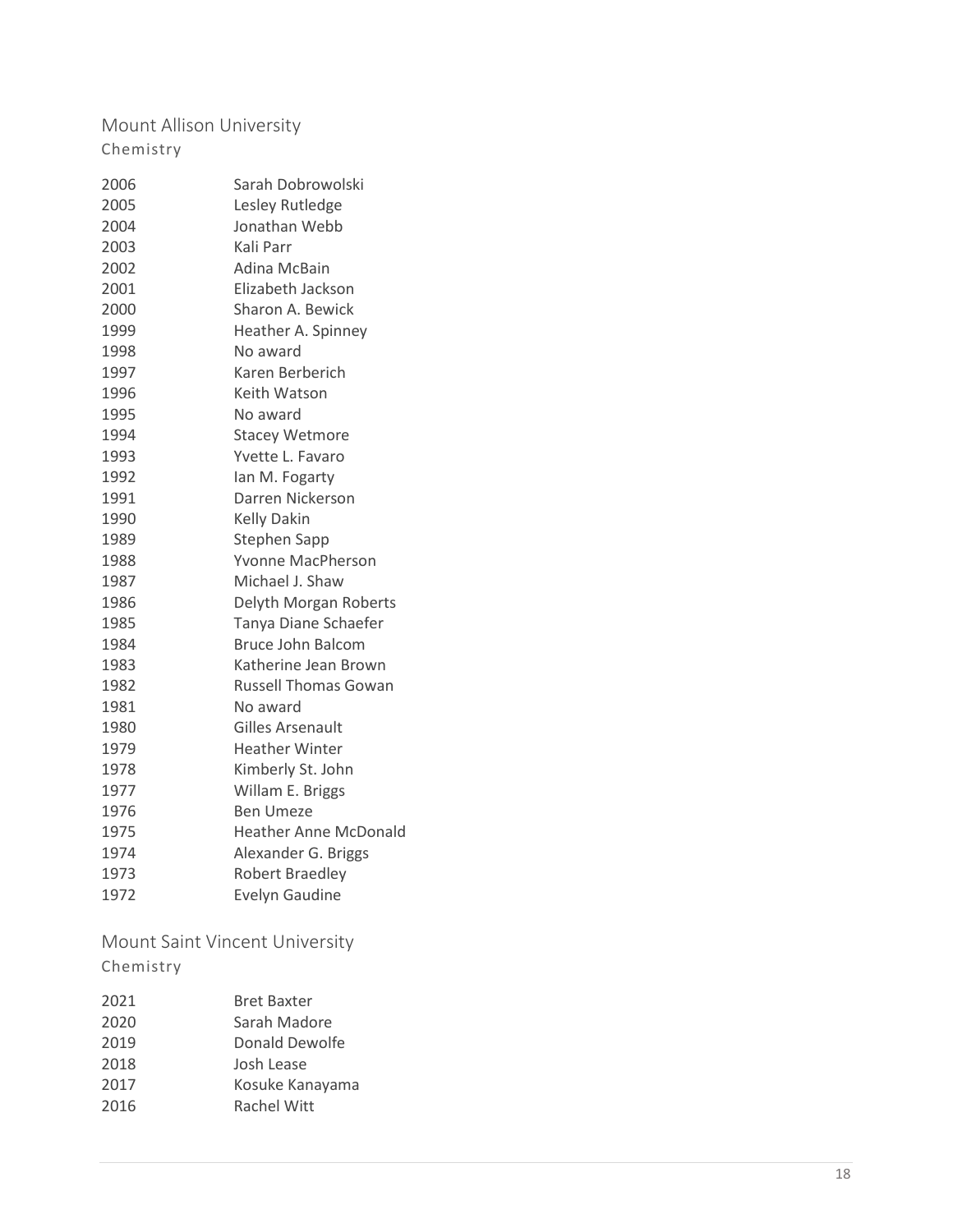| 2015      | Leanne Ingram               |
|-----------|-----------------------------|
| 2013      | <b>Brittany Erica Marsh</b> |
| 2012      | Matthew Timm                |
| 2011      | Alyssa Jaeschke             |
| 2010      | Earl Cook                   |
| 2009      | Courtney Jollymore          |
| 2008      | Jenifer Jackson             |
| 2007      | Jake Yorke                  |
| 2006      | Frank MacDonald             |
| 2000-2005 | No award                    |
| 1999      | Andrea Penwell              |
| 1998      | No award                    |
| 1997      | Michael Potvin              |

<span id="page-18-0"></span>Queen's University

Chemistry

| 2007      | Zachary Hudson                                 |
|-----------|------------------------------------------------|
| 2006      | Samantha Kwok                                  |
| 2005      | Nevin de Korompay                              |
| 2004      | No award                                       |
| 2003      | Yoonjung Huh                                   |
| 2002      | Megan Palmer                                   |
| 1999-2001 | No award                                       |
| 1998      | Zaheer Merali                                  |
| 1997      | Joshua Van Loon                                |
| 1996      | Marni Jones                                    |
| 1995      | Steven O. Nielsen                              |
| 1994      | Jonathan M. Burins                             |
| 1993      | J. Andre M. Brown                              |
| 1992      | Sean Lumb                                      |
| 1991      | <b>Bruce Bray</b>                              |
| 1990      | Julie Kubanek                                  |
| 1988-1989 | No award                                       |
| 1987      | Anna R. Green, Drago Galunic, Willum Wytenburg |
| 1983-1986 | No award                                       |
| 1982      | Cheryl Clifford and Marie Fraser               |
| 1981      | Patricia Farmer                                |
| 1980      | Allan Cameron                                  |
| 1979      | Erica Weinberg                                 |
| 1978      | Colin H. Chalk                                 |
| 1977      | Joseph Schnittker                              |
| 1976      | Peter A. Hamilton                              |
| 1975      | Allan C. Scott                                 |
| 1974      | Michael Roy Peterson                           |
| 1973      | Jeffrey R. Robbins                             |
| 1972      | Marjorie J. Walker                             |

Engineering Chemistry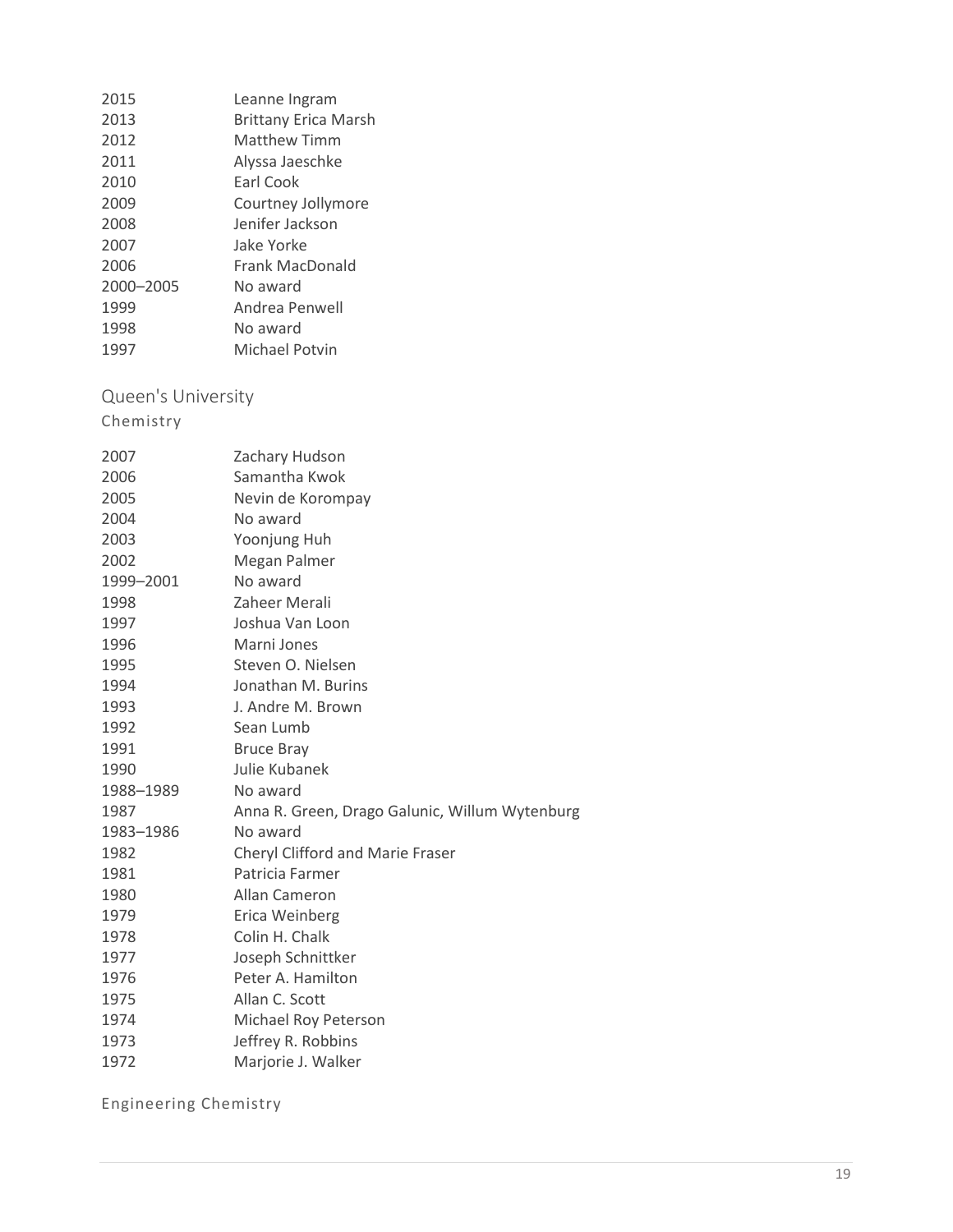| 2005      | Tyson John        |
|-----------|-------------------|
| 2004      | No award          |
| 2003      | Genevieve Gavigan |
| 1999-2002 | No Award          |
| 1988      | Andrew Ku         |

<span id="page-19-0"></span>Royal Military College

Chemistry

| 2019 | Hans Sison                 |
|------|----------------------------|
| 2018 | Catherine Boucher          |
| 2017 | Shannon M. Snape           |
| 2016 | No award                   |
| 2015 | Michael Cherry             |
| 2014 | Aaron Houston              |
| 2013 | No award                   |
| 2012 | Matt McTaggart             |
| 2011 | Justine Mathieu Denoncourt |
| 2010 | No award                   |
| 2009 | Kimberley Chisholm         |

# <span id="page-19-1"></span>Ryerson University

| 2020 | Kaitlyn Silverthorne         |
|------|------------------------------|
| 2019 | Kelvin Urbina                |
| 2018 | No award                     |
| 2017 | Kyle Vollett                 |
| 2016 | <b>Matthew Davis</b>         |
| 2015 | <b>Bahar Ameri</b>           |
| 2014 | No award                     |
| 2013 | Nam Nghiem                   |
| 2012 | Christopher Lombardi         |
| 2011 | Maja Chojnacka               |
| 2010 | Yee-You Grace Luk            |
| 2009 | <b>Tayseer Mahdi</b>         |
| 2008 | Kavitharan Tharumakulasingam |
| 2007 | Muhammad Naqvi               |
| 2006 | Steven Wong                  |
| 2005 | Bich Tram Nguyen Pham        |
| 2004 | Nirojini Sivachandran        |
| 2003 | Paula Brown                  |
| 2002 | Belinda House                |
| 2001 | <b>Bedy Lau</b>              |
| 2000 | Adriana Cesnik               |
| 1999 | Hannah Neath-Engel           |
| 1998 | Cezar Khursigara             |
| 1997 | Stephanie Di Poce            |
| 1996 | Serene Yu                    |
|      |                              |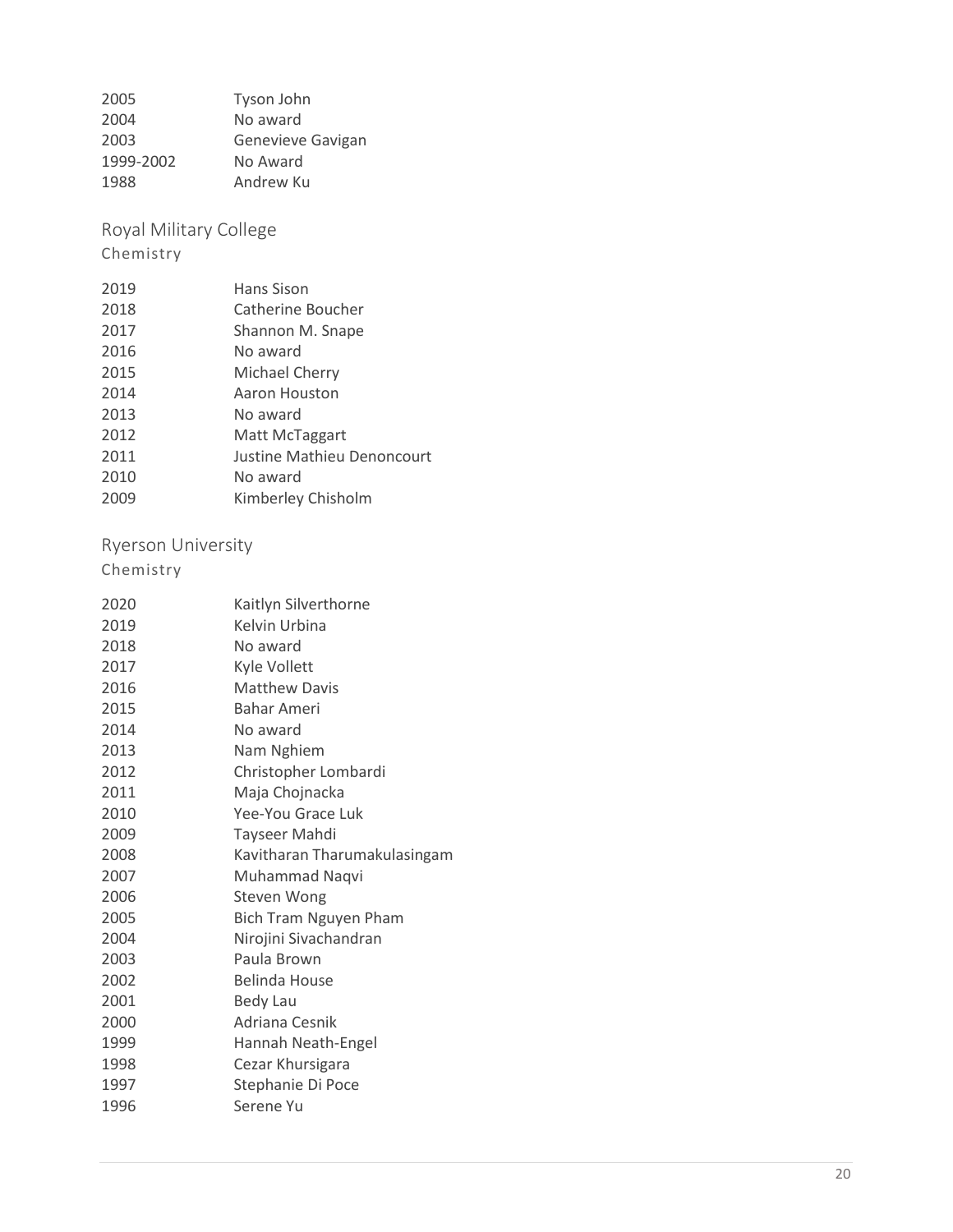| 1995 | Gin Garofalo                                 |
|------|----------------------------------------------|
| 1994 | Julia Anne Fogg                              |
| 1993 | Inger Bentsson (Applied chemistry & biology) |
| 1992 | Hoa Than                                     |
| 1991 | Paul Sulteran                                |
| 1990 | Murray Junop                                 |

Chemical Technology/Biochemistry/Lab Science

 Luisa Fanelli (Lab Science) Robert Crawford (Chemistry) Dung Doan (Chemical Technology) Karen Puddephat (Lab Science) Virginia Franchi (Chemical Technology) Carol Austin (Lab Science) Christopher McElrea (Chemical Technology) Christine Koulas (Lab Science) Mark R. Douglas (Chemical Technology) Janice L. Truman (Lab Scienceb Darrell Ernst (Chemical Technology) John Smart (Lab Science) Barbara L. Hui (Chemical Technology) Renie L. Reay (Lab Science) Kevin D. McCrimmon (Chemical Technology) Karen R. Petryk (Lab Science) Paul Benek (Chemical Technology) David L. Germann (Lab Science) Peter G. Scholz Glenn D. White Dianne Johnston Cheryl L. Fawcett Patricia M. Williams Douglas Lee Clifford Ana Maria Banazuk Peter Cheung-Seng Yuen

#### <span id="page-20-0"></span>Simon Fraser University

| 2004      | <b>Brett Matthew McCollum</b> |
|-----------|-------------------------------|
| 2003      | No award                      |
| 2002      | Jonathan Chui                 |
| 1997-2001 | No award                      |
| 1996      | Joanne Fox                    |
| 1995      | No award                      |
| 1994      | Susanne Michelle Clee         |
| 1993      | Helen Gan                     |
| 1992      | Kwan Wai and Evelyn Lai       |
| 1991      | <b>Micahel Trezczek</b>       |
| 1990      | No award                      |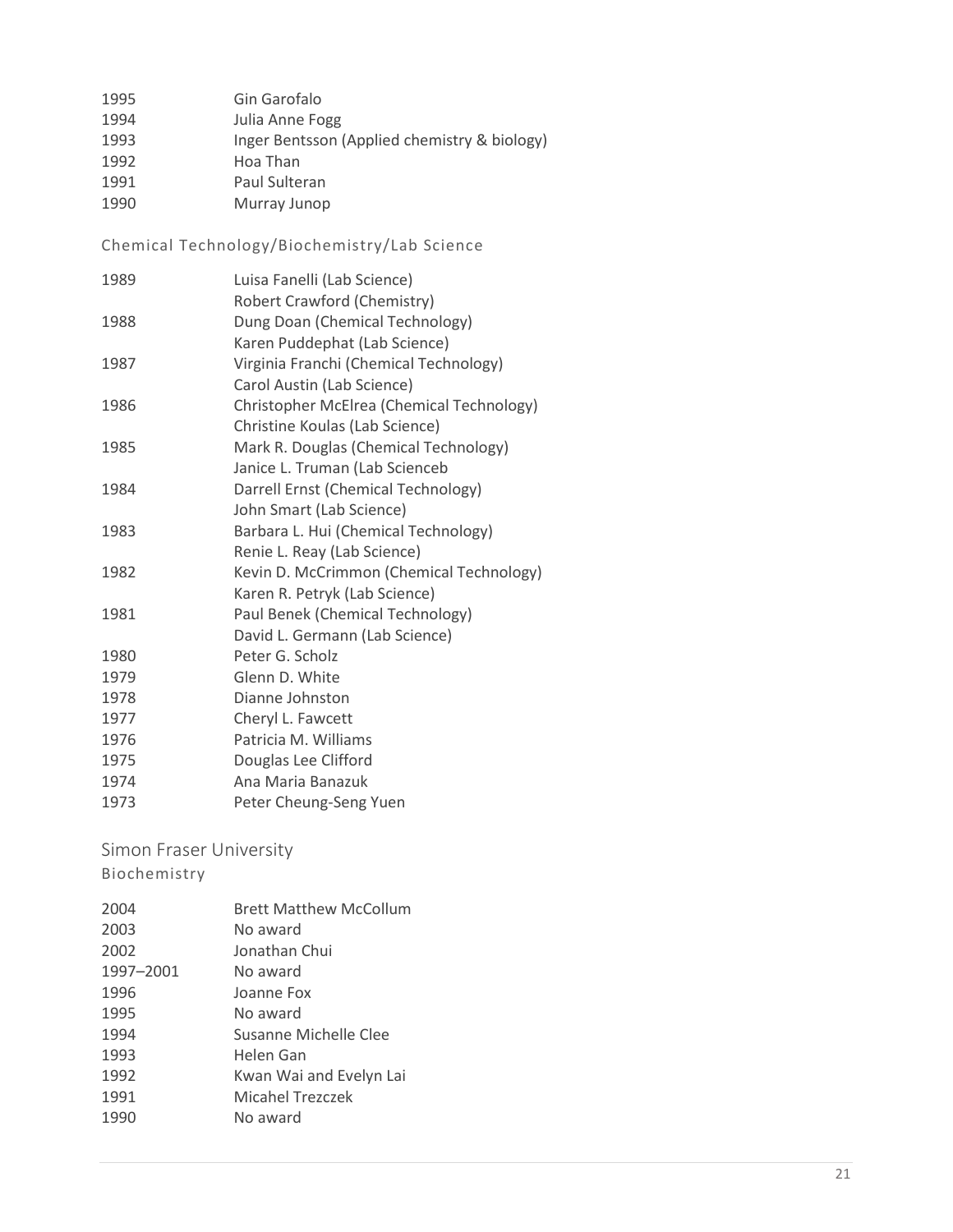| 1989 | Dana Schroeder        |
|------|-----------------------|
| 1988 | Shacdev Dishu         |
| 1987 | Joanne E. Johnson     |
| 1986 | Lynn Wilson           |
| 1985 | Tyler Lee Cutforth    |
| 1984 | St. Jean Dixon-Warren |

Chemistry

| 2018      | <b>Behrad Saeedi</b>          |
|-----------|-------------------------------|
| 2017      | Ching Ning (William) Shen     |
| 2016      | Leah Fraces Harrison          |
| 2015      | Sean Vincent Laxton           |
| 2014      | <b>Cameron Hodgins</b>        |
| 2013      | Kevin Ho                      |
| 2012      | <b>Timothy Teoh</b>           |
| 2010-2011 | No award                      |
| 2009      | Caterina Ramogida             |
| 2008      | Du Ruo (Eric) Cai             |
| 2007      | Justinas Justin Jankunas      |
| 2006      | <b>Rince Wong</b>             |
| 2005      | <b>Heather Crawford</b>       |
| 2004      | no award                      |
| 2003      | Mathieu Bohemier-Bernard      |
| 2002      | Jonathan Chui (double major - |
|           | chemistry/biochemistry)       |
| 2001      | <b>Dustin Freund</b>          |
| 2000      | <b>Tyler James Harrison</b>   |
| 1999      | Jeffrey Lawrence Loo          |
| 1998      | Anthony Matthew Daryl Lee     |
| 1997      | No award                      |
| 1996      | Janet Ho Yan Yu               |
| 1995      | No award                      |
| 1994      | Jovo Bikic                    |
| 1993      | Cindy Mah                     |
| 1992      | Steven Wing Keong Chan        |
| 1991      | David J. Demert               |
| 1990      | No award                      |
| 1989      | Peter Chua                    |
| 1988      | Shannon Harris                |
| 1987      | Jeffrey David Debad           |
| 1986      | Ruby Nagelkerke               |
| 1985      | Door Shang Chan               |
| 1984      | Edmond D. PakMan Li           |
| 1977-1983 | No award                      |
| 1976      | Y.K. Man                      |

<span id="page-21-0"></span>St. Claire College

David White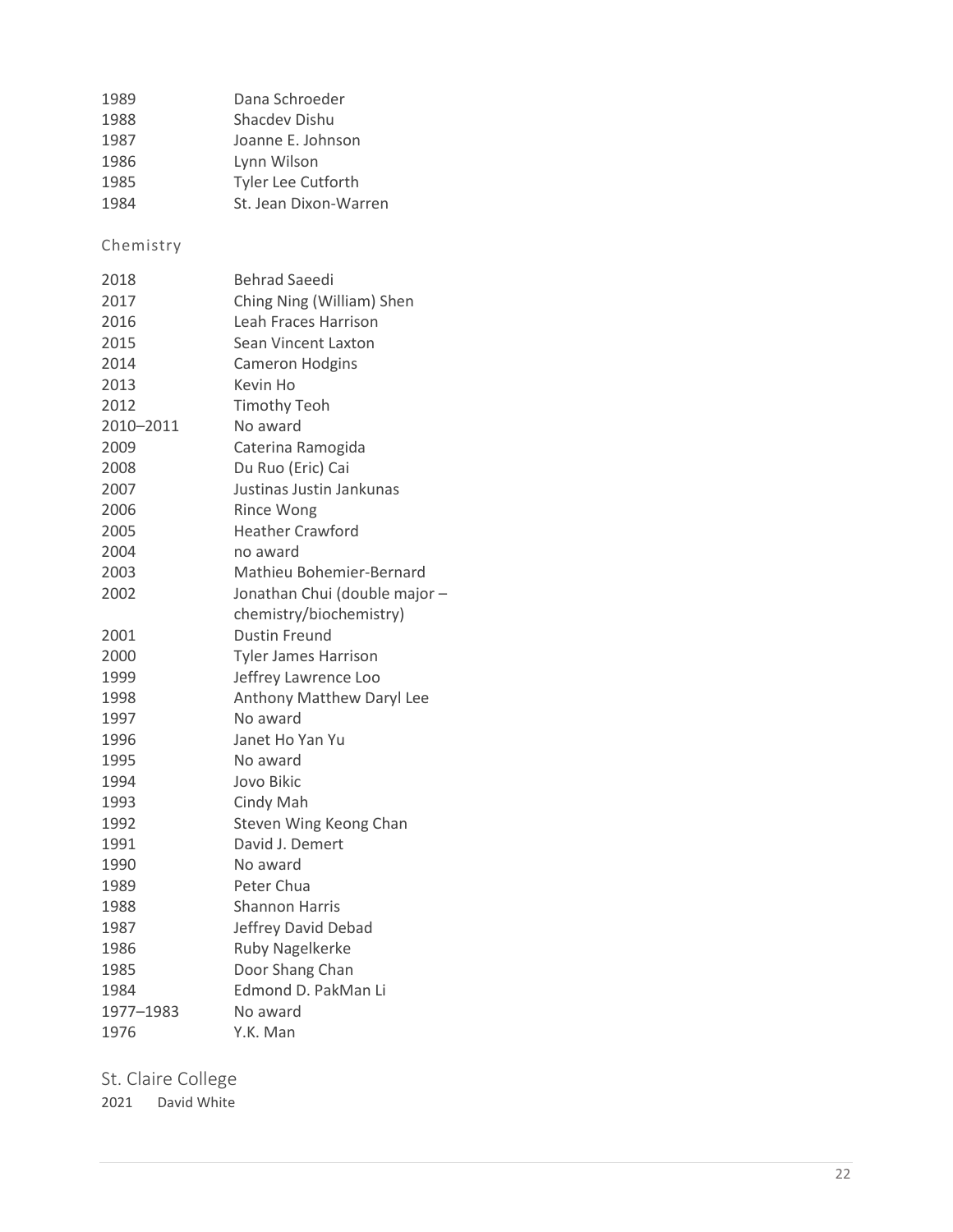#### Chemistry

St. Francis Xavier University

#### Chemistry

| 2004      | Michael M. Mohareb                     |
|-----------|----------------------------------------|
| 1999-2003 | no award                               |
| 1998      | Matthew Joseph Lukeman                 |
| 1997      | Alexander David Mitchell               |
| 1996      | Brent E. Hawrylak and Tammy G. Leriche |
| 1981-1995 | No award                               |
| 1980      | James F. Cormier                       |
| 1979      | Donald Arseneau                        |
| 1978      | No award                               |
| 1977      | <b>Anthony Silvio Secco</b>            |
| 1976      | <b>Mary Margaret Morrison</b>          |
|           |                                        |

<span id="page-22-0"></span>Thompson Rivers University

Chemistry

| 2021 | Tyler Floen                          |
|------|--------------------------------------|
| 2020 | Seth Keenan                          |
| 2019 | Guillermo Garcia Diez                |
| 2018 | Maximillian Irl                      |
| 2017 | <b>Tyson Bodor</b>                   |
| 2016 | <b>Emily Smith</b>                   |
| 2015 | James Matthew Miller                 |
| 2014 | Annette Swan                         |
| 2013 | <b>Taran Main and Connor Sternig</b> |
| 2012 | Hart Plommer                         |
| 2011 | Michael Reid                         |
| 2010 | David Maddocks                       |
| 2009 | Samantha N. Keller                   |
| 2008 | John Toman                           |
| 2007 | Zhensheng Jin                        |
| 2006 | Bryan Karolat and Nicole Ilic        |
| 2005 | Alex Enfield (Environmental)         |
| 2004 | Sachiko S. Takahashi                 |
| 2003 | Stuart D. Chambers                   |
| 2002 | James P. Denis                       |

#### Environmental Chemistry

| Carmen Peterson        |
|------------------------|
| No award               |
| <b>Lindsey Smeaton</b> |
| No award               |
| Mathias Imeson         |
|                        |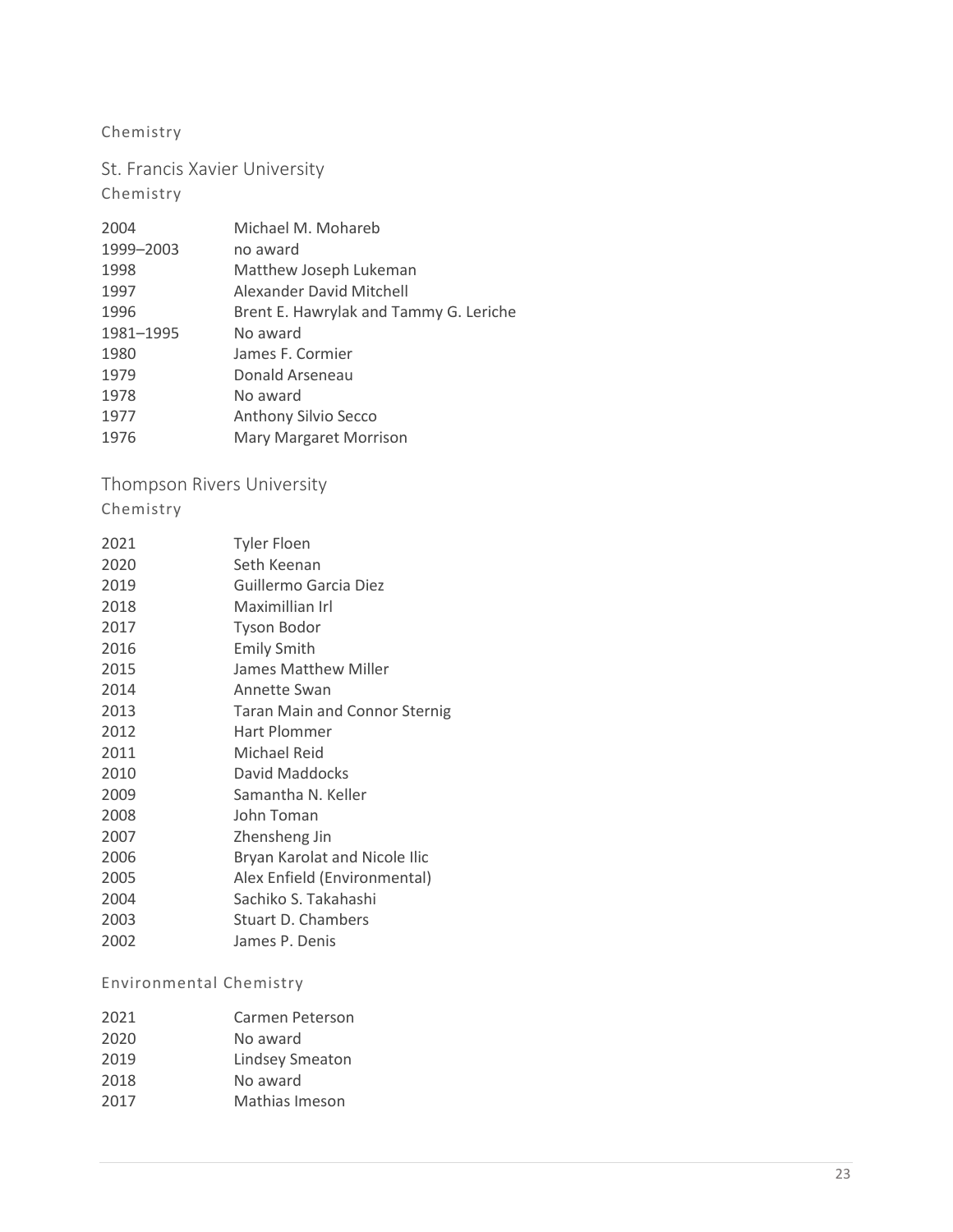| 2016 | Madeline Brooks  |
|------|------------------|
| 2015 | Kile McKenna     |
| 2014 | No award         |
| 2013 | No award         |
| 2012 | Lindsay Jmaiff   |
| 2011 | Connor Kulchyski |
| 2010 | Natasha Pitt     |
|      |                  |

2009 Ian N. Heppner

# <span id="page-23-0"></span>Trent University

## Biochemistry

| 2020<br>Serena Hope          |  |
|------------------------------|--|
| 2019<br>Khushbu Patel        |  |
| 2018<br>William Kim          |  |
| 2017<br>Zakhar Krekhno       |  |
| 2016<br>Eliza McColl         |  |
| 2015<br>Christopher Thompson |  |

## Chemistry

| 2021 | Hannah Girard                |
|------|------------------------------|
| 2020 | Alexis Doggett               |
| 2019 | Cassandra Johannessen        |
| 2018 | Angus Sullivan               |
| 2017 | Syvia Leyben                 |
| 2016 | Hamza Khattak                |
| 2015 | No award                     |
| 2014 | Robert Pazdzior              |
| 2013 | Veronica Zambrano Gasparnian |
| 2012 | Michelle D'Alessandro        |
| 2011 | Wan-Hsin Tseng               |
| 2010 | Kelly Leblanc                |
| 2009 | Mary Jasinski                |
| 2008 | <b>Stephen McCarthy</b>      |
| 2007 | Ewa Golas                    |
| 2006 | <b>Heather Ritter</b>        |
|      |                              |

#### <span id="page-23-1"></span>Université de Moncton Biochimie

| 2021 | André Gallant           |
|------|-------------------------|
| 2020 | Marie-France Soucy      |
| 2019 | Eve Mallet Gauthier     |
| 2018 | Antoine Landry          |
| 2017 | <b>Eugenie Girouard</b> |
| 2016 | Mathieu Campagna        |
| 2015 | No award                |
| 2014 | Alexandre Coholan       |
|      |                         |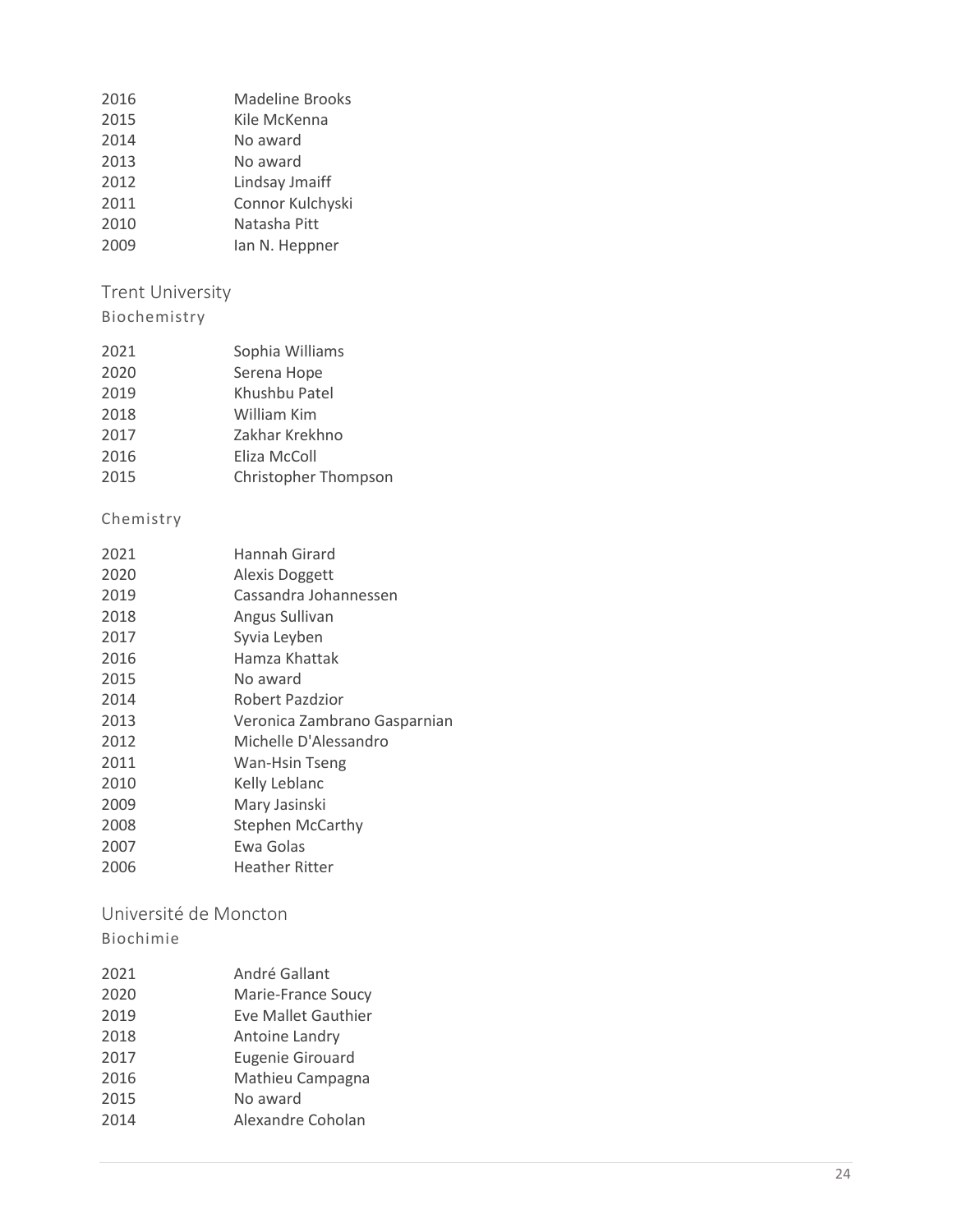| 2013      | No award                 |
|-----------|--------------------------|
| 2012      | <b>Martin LeBlanc</b>    |
| 2011      | Mathieu Antoine Richard  |
| 2010      | No award                 |
| 2009      | Nadia Picot              |
| 2008      | Tanya Arseneault         |
| 2007      | Véronique Roussel        |
| 2006      | René St-Onge             |
| 2005      | Geneviève Bujold-Michaud |
| 2004      | Cathérine Thériault      |
| 2003      | Stéphane Bourque         |
| 2002      | Jason Roussel            |
| 2001      | Joselle LeBlanc          |
| 2000      | <b>Brigitte Sonier</b>   |
| 1999      | David Blais              |
| 1998      | Pierre Thérriault        |
| 1996-1997 | No award                 |
| 1995      | <b>Hassina Darenfel</b>  |
| 1994      | Joseph Teakles           |
|           |                          |
| Chimie    |                          |
| 2021      | <b>Philippe Soucy</b>    |
| 2020      | Adam Lee Breton          |
| 2019      | Sarah Ching              |
| 2018      | Audrey Isabel Chiasson   |
| 2017      | No award                 |
| 2016      | Diène Faye               |
| 2015      | No award                 |
| 2014      | François Lagacé          |
| 2013      | Martin Hébert            |
| 2012      | <b>Roxane Pelletier</b>  |
| 2011      | Luc LeBlanc              |
| 2010      | No award                 |
| 2009      | Jérémie Doiron           |
| 2008      | No award                 |
| 2007      | Jean-François Lacroix    |
| 2006      | Luc-Henri Bourgoin       |
| 2005      | Josée Boudreau           |
| 2004      | André Pelletier          |
| 2003      | Mike Doucette            |
| 2002      | Sébastien Arseneau       |
| 2001      | Marie-Hélène Thibault    |
| 2000      | Geneviève Fourier        |
| 1999      | <b>Annick St-Amand</b>   |
| 1998      | Natalie Levesque         |
| 1996-1997 | No award                 |
| 1995      | Manon Losier             |
| 1994      | Pierre Plourde           |
| 1980-1993 | No award                 |
|           |                          |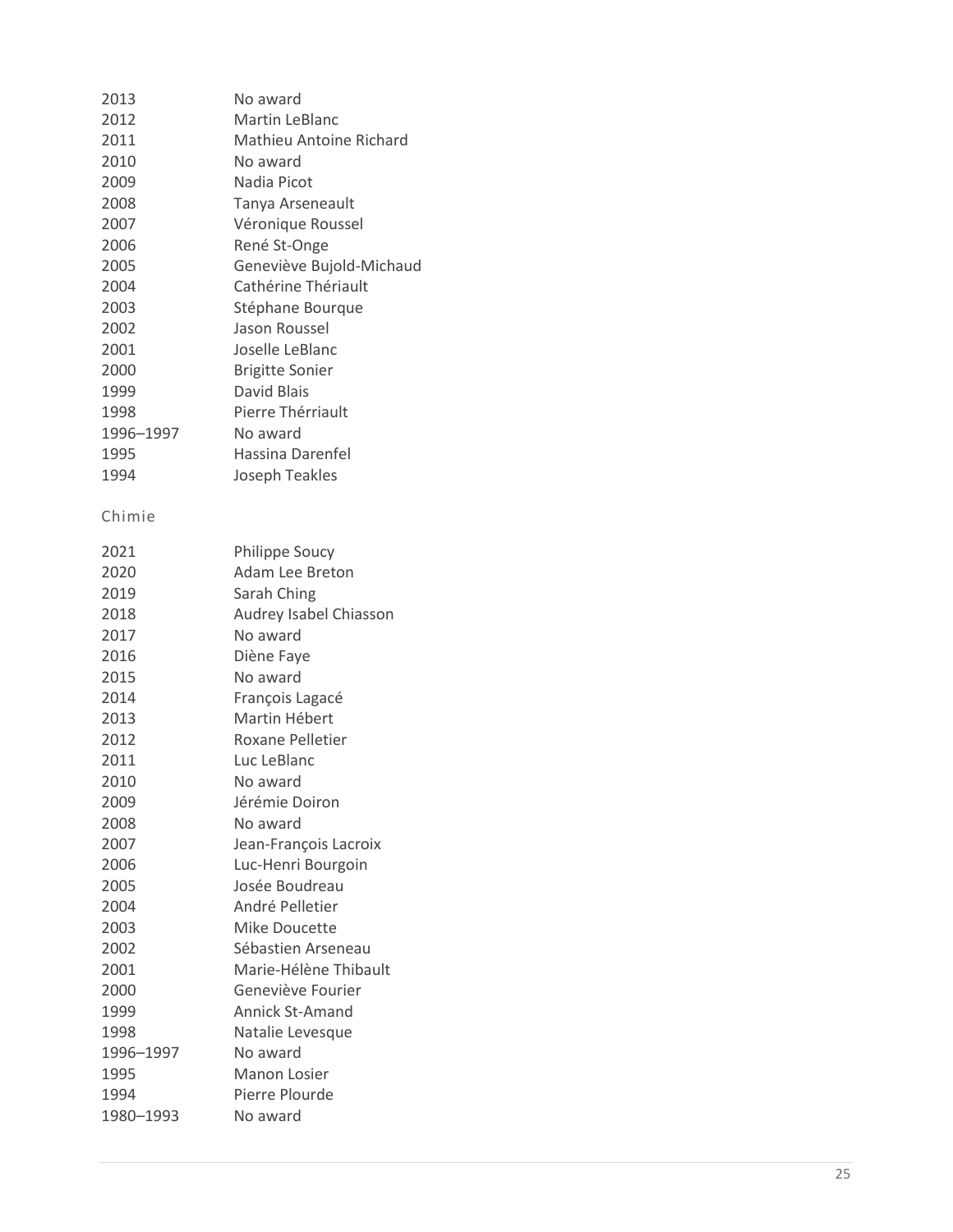| 1979 | Gervais Bérubé       |
|------|----------------------|
| 1978 | No award             |
| 1977 | <b>Shirley Arpin</b> |
| 1976 | Michael Guay         |

<span id="page-25-0"></span>Université de Montréal

Chimie

| 2021      | Alexanne Bisson             |
|-----------|-----------------------------|
| 2020      | Jiayi Chen                  |
| 2019      | Arnaud Laramée              |
| 2018      | <b>Mathieu Morency</b>      |
| 2017      | Jean-Antoine Gauthier-Cyr   |
| 2016      | Marie-Pier Dinel            |
| 2015      | Sarah Mélissa Jane Abraham  |
| 2014      | Loïc Mangin                 |
| 2013      | Audrey Laventure            |
| 2012      | Alexandra Aubé              |
| 2011      | Sophie Bishop               |
| 2010      | Marc-Antoine Nadon          |
| 2009      | Ugo Rivard-Gaudreault       |
| 2008      | Laurence Mayrand-Provencher |
| 2007      | Vincent Lindsay             |
| 2006      | <b>Chantal Durette</b>      |
| 2005      | Julie Gauthier              |
| 2003-2004 | No award                    |
| 2002      | Jean-Christophe Tremblay    |
| 2001      | Julie Murray & Marc Gautier |
| 2000      | Martin Éthier               |
| 1999      | Jean-François Fournier      |
| 1998      | Jean-François Truchon       |
| 1997      | No award                    |
| 1996      | Alexandre Gagnon            |

<span id="page-25-1"></span>Université de Québec à Chicoutimi Chimie

| Joanne Plourde      |
|---------------------|
| No award            |
| Julie Bureau        |
| No award            |
| Marie-Anne Boucher  |
| Alexis St-Gelais    |
| No award            |
| Sébastien F. Vanier |
| No award            |
| Carole Grenon       |
| François Simard     |
| No award            |
|                     |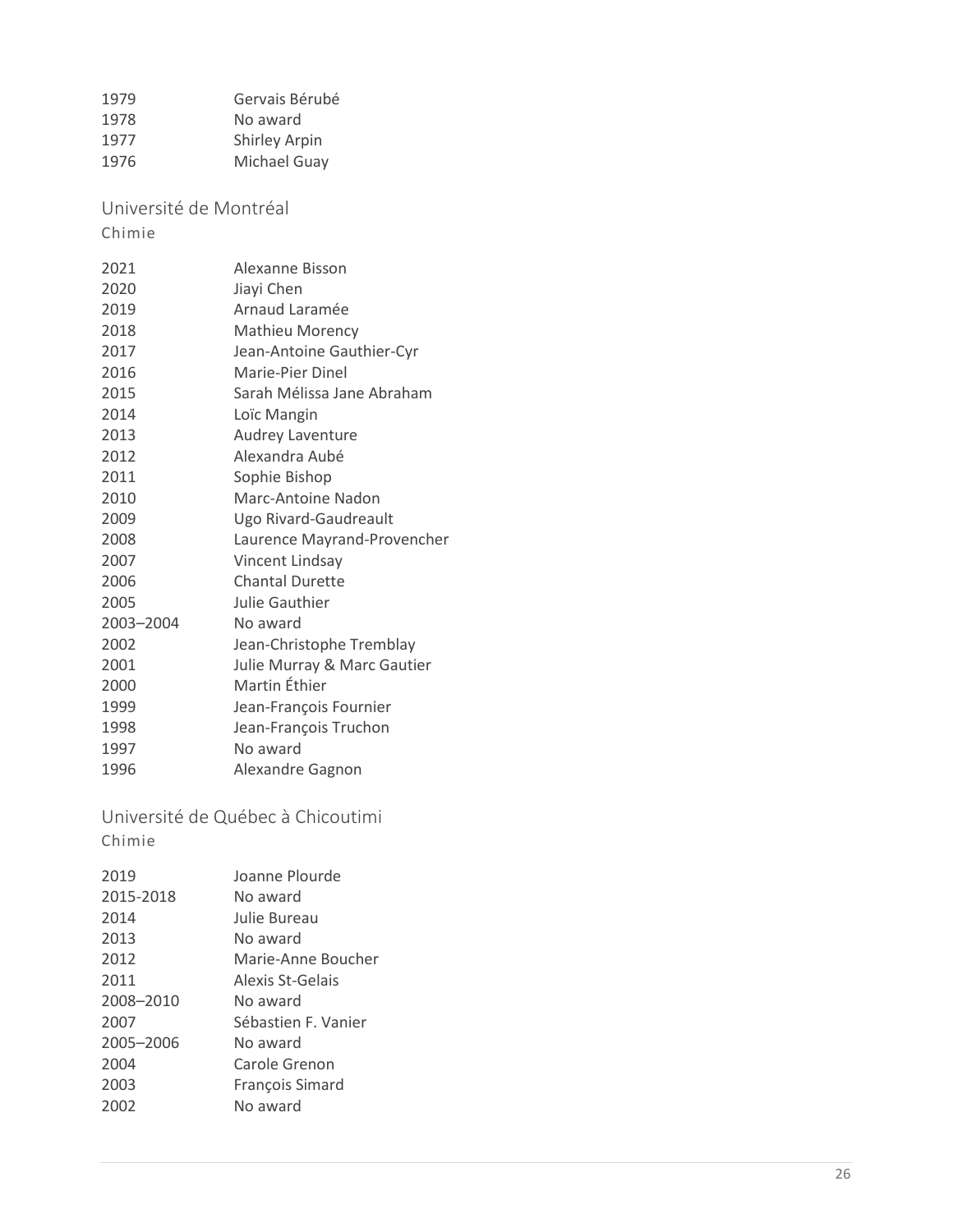| 2001      | Nicolas-Alexandre Bouchard |
|-----------|----------------------------|
| 2000      | Dominic Thibeault          |
| 1998-1999 | No award                   |
| 1997      | Valerie Cholette           |
| 1996      | David Lessard              |
| 1995      | Daniel Fortin              |
| 1994      | No award                   |
| 1993      | Karine Auclair             |
| 1992      | Jean-Michel Régimbol       |
| 1991      | No award                   |
| 1990      | Nathalie Bouchard          |
| 1989      | No award                   |
| 1988      | Pierre Dumas               |
| 1987      | Ann Rogers                 |
| 1986      | France-Ida Jean            |

#### <span id="page-26-0"></span>Université de St -Boniface

Chimie

| 2012 | <b>Tessa Harvey</b> |
|------|---------------------|
| 2011 | No award            |
| 2010 | Kaisi Quinn         |
| 2009 | Jessica Jarmasz     |
| 2008 | Heather Ashdown     |
|      |                     |

# <span id="page-26-1"></span>Université de Sherbrooke

Chimie

| 2019 | Raphaël Robidas                |
|------|--------------------------------|
| 2018 | Alexia Gravel                  |
| 2017 | Josée Maurais                  |
| 2016 | Maxime Leclerc                 |
| 2015 | Olivier Gagnon                 |
| 2014 | <b>Alexandre Fleury</b>        |
| 2013 | Vincent Wanie                  |
| 2012 | Kim Proulx                     |
| 2011 | Samuel Aubert-Nichol           |
| 2010 | Éric Lévesque                  |
| 2009 | Erwan Bertin                   |
| 2008 | <b>Catherine Mercier Shank</b> |
| 2007 | Alexandre Beaudoin             |
| 2006 | Isabelle Dion                  |
| 2005 | Francis Beaumier               |
| 2004 | Mélina Girardin-Rondeau        |
| 2003 | Geneviève Dorval-Douville      |
| 2002 | David Lee                      |
| 2001 | Martin Allen                   |
| 2000 | Christian Nadeau               |
| 1999 | Lucie Julia Laforte            |
|      |                                |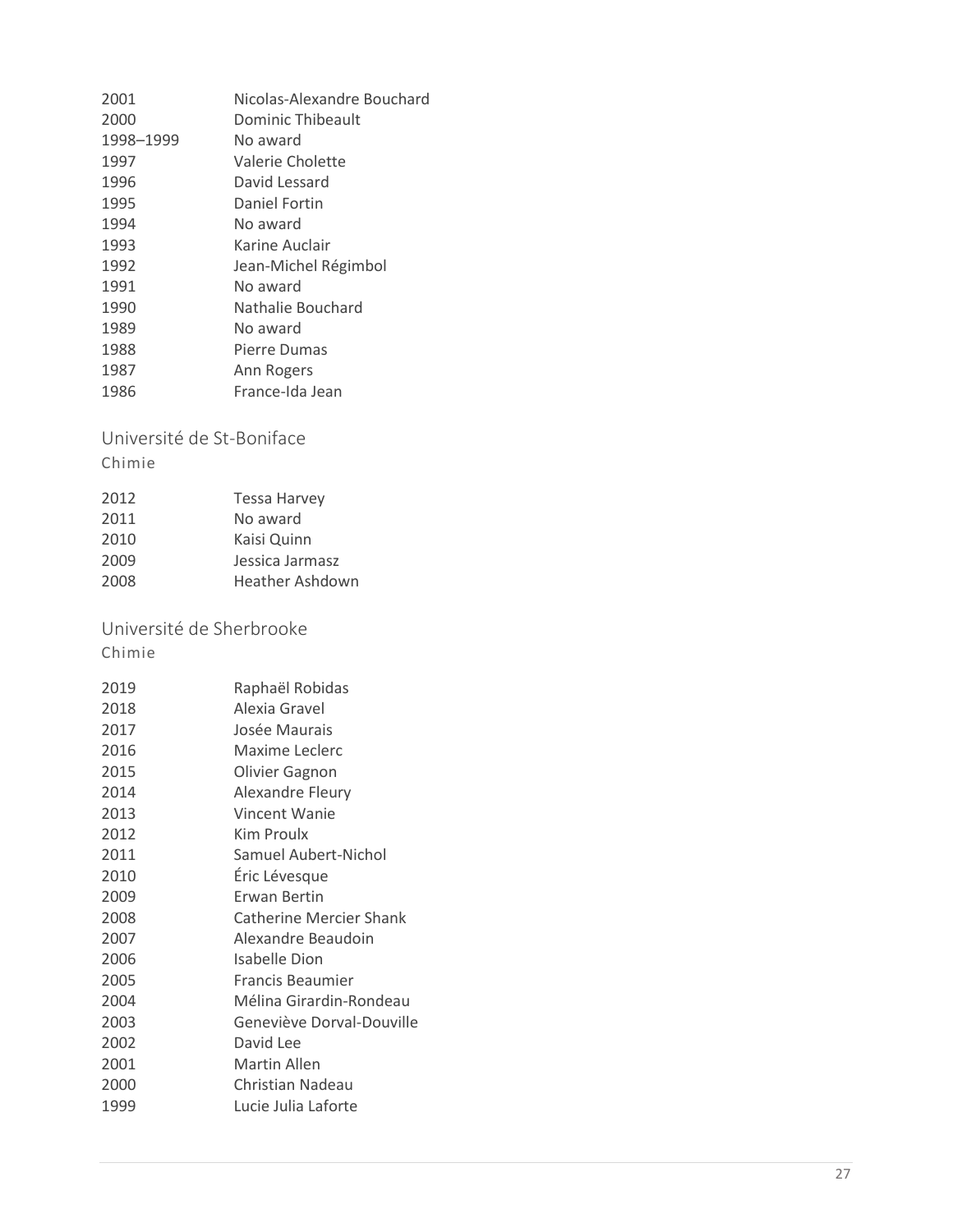| 1998      | Michel Boutin                    |
|-----------|----------------------------------|
| 1997      | Alain Rouillard                  |
| 1996      | Sylvie Fréchette                 |
| 1994-1995 | No award                         |
| 1993      | Nicolas Boudreault               |
| 1992      | Christian Brochu                 |
| 1991      | Martin Chasse                    |
| 1990      | <b>Yves Fornier</b>              |
| 1989      | <b>Dennis Hall</b>               |
| 1988      | Jean-François Marcoux            |
| 1987      | Nancy Ouellet & Gilles Robertson |
| 1986      | Johanne Renaud                   |
| 1985      | Sylvain Daigneault               |
| 1984      | Jacques Roberge                  |
| 1983      | Jean-Pierre Gouin                |
| 1982      | No award                         |
| 1981      | Michel Lafleur                   |
| 1980      | <b>Richard Poulin</b>            |
| 1979      | Marie-Rose Van Calsteren         |
| 1978      | No award                         |
| 1977      | Jean-Yves Huot                   |
| 1976      | Gilles Turcotte                  |
| 1975      | Yvan Boulanger                   |
| 1974      | Jean-Claude Mercier              |
| 1973      | Jean-Marie Demers                |
| 1972      | Richard Lapalme                  |
|           |                                  |

<span id="page-27-0"></span>Université du Québec à Montréal Chimie

| <b>Chantal Bigras</b> |
|-----------------------|
|                       |

<span id="page-27-1"></span>Université du Québec à Trois Rivières Biochimie

| 2013 | Kristelle Desfossé-Baron |
|------|--------------------------|
| 2012 | Justine Renaud           |
| 2011 | Simon Ricard             |
| 2010 | Joshua Cloutier-Beaupre  |

Chimie et biochimie

| 2013 | Julie Bruneau     |
|------|-------------------|
| 2012 | No award          |
| 2011 | Philippe Bourassa |
| 2010 | Emilie Froehlich  |
| 2009 | Nathalie Morin    |
| 2008 | Daniel Leblanc    |
| 2007 | Martin Boisvert   |
| 2006 | Caroline Daoust   |
|      |                   |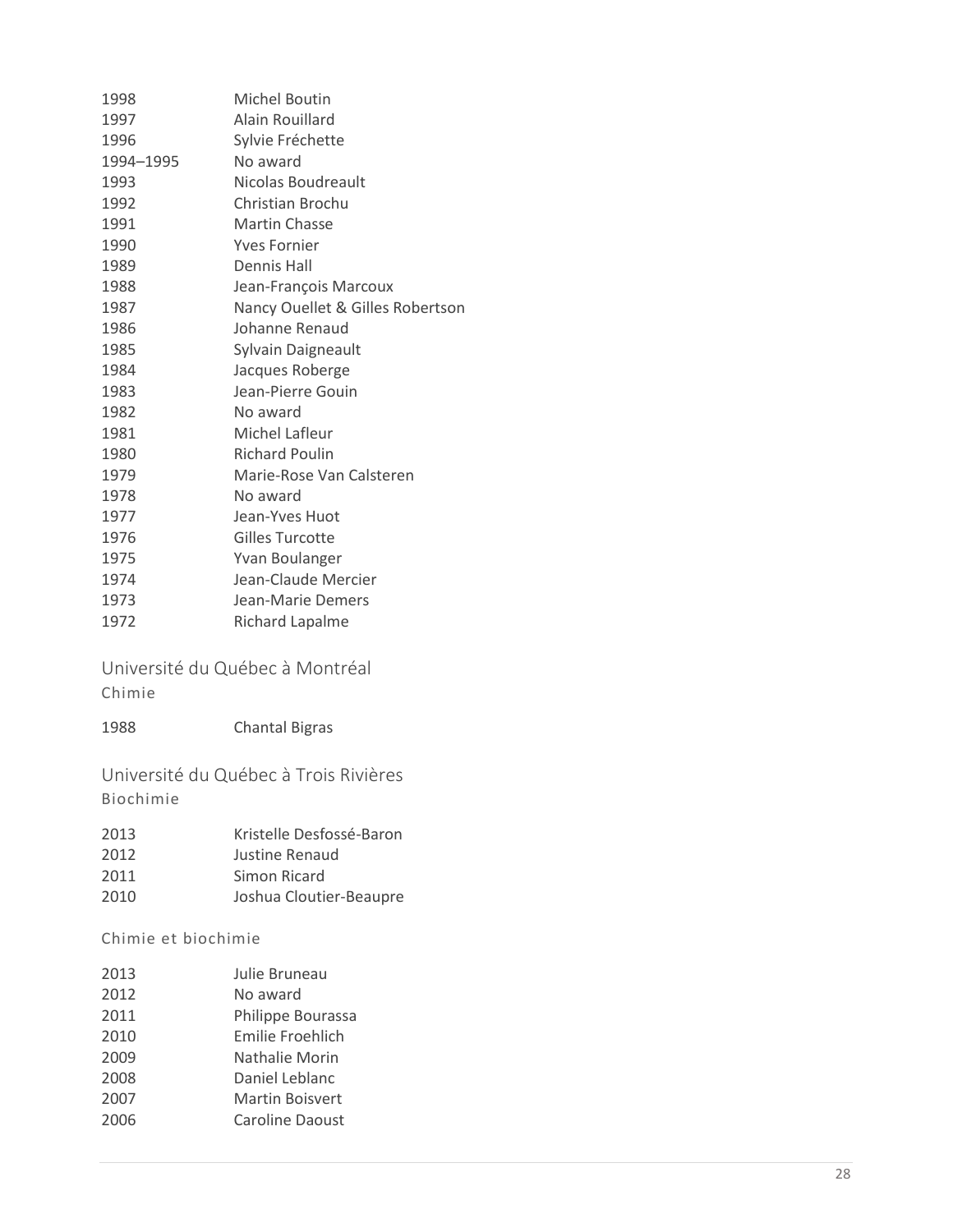<span id="page-28-0"></span>

| 2005      | David Marcoux               |
|-----------|-----------------------------|
| 2004      | Josée Provencher-Mandeville |
| 1973-2003 | No award                    |
| 1972      | Alain Choiniere             |

Université Laval

Chimie

| 2021 | Jessica Alcée                 |
|------|-------------------------------|
| 2020 | Sarah Bélanger                |
| 2018 | Clarles-Émile Fecteau         |
| 2017 | Léa Bouchard                  |
| 2016 | Nicolas Fontaine              |
| 2015 | <b>Terence Blaskovitz</b>     |
| 2014 | Mélina Drouin                 |
| 2013 | Samuel Caron                  |
| 2012 | Jean-Denys Hamel              |
| 2011 | Thomas Johnson                |
| 2010 | François Grenier              |
| 2009 | Pierre-Alexandre Paquet-Côté  |
| 2008 | Sébastien Cardinal            |
| 2007 | Andrée-Anne Guay-Bégin        |
| 2006 | Guillaume Bélanger-Chabot     |
| 2005 | Nicolas Guérin                |
| 2004 | No award                      |
| 2003 | <b>Francis Cronier</b>        |
| 2002 | Jonathan Pellicelli           |
| 2001 | Éric Dubuc                    |
| 2000 | Danny Gauvreau                |
| 1999 | Marie Bérubé                  |
| 1998 | No award                      |
| 1997 | Réné Huppé                    |
| 1996 | Marie-Josée Paquet            |
| 1995 | Élise Balaux                  |
| 1994 | Sylvie Garneau                |
| 1993 | Frédéric Picard               |
| 1992 | Nicolas Lachance              |
| 1991 | No award                      |
| 1990 | François Aube & Lise Rancourt |
| 1989 | No award                      |
| 1988 | Lucie Robitaille              |
| 1987 | Serge Ricard                  |
| 1986 | François Perreault            |
| 1985 | Pierre Bonneau                |
| 1984 | <b>Paul Chabot</b>            |
| 1983 | Sonia Thiboutot               |
| 1982 | Mario Leclerc                 |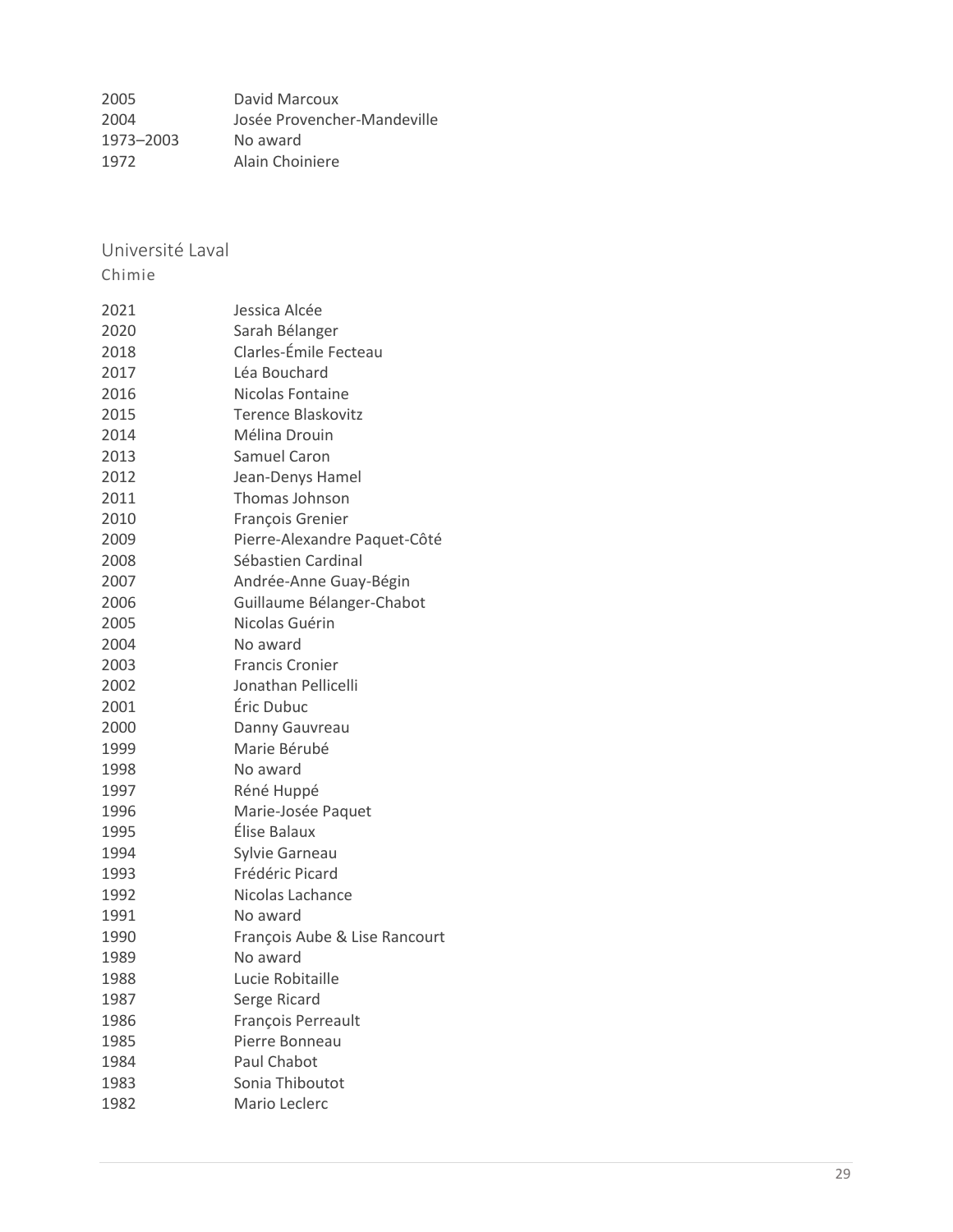1981 Suzanne Bourque<br>1980 Bruno Simoneau 1980 Bruno Simoneau<br>1979 Danielle Carrier Danielle Carrier Vincent Guay

- No award
- Alain Tardif

<span id="page-29-0"></span>University of Alberta

| 2016 | Qiming Shen                  |
|------|------------------------------|
| 2015 | Ping Shen                    |
| 2014 | Lisa Shulman                 |
| 2013 | <b>Rio Wilkie</b>            |
| 2012 | <b>Carson Douglas Matier</b> |
| 2011 | Xi Wang                      |
| 2010 | Matthew Christopher Carter   |
| 2009 | Alyson Michelle Baergen      |
| 2008 | <b>Michelle Morrow</b>       |
| 2007 | Lisa D'Agostino              |
| 2006 | Nicole E. Oro                |
| 2005 | Robert D. McWhinney          |
| 2004 | Robbie Nissen                |
| 2003 | Jonathan Ailon               |
| 2002 | Xiaogeng (James) Song        |
| 2001 | Wing Chan                    |
| 2000 | Justin Lorieau               |
| 1999 | Alison Skelley               |
| 1998 | Jason Ollerenshaw            |
| 1997 | Jerome Wong                  |
| 1996 | Fraser Hof                   |
| 1995 | Dawn Richards                |
| 1994 | James Black                  |
| 1993 | Oreola Donini                |
| 1992 | Sue Bay                      |
| 1991 | Nina Khazanovich             |
| 1990 | Wayne D. Kohn                |
| 1989 | Joan Hogg                    |
| 1988 | No award                     |
| 1987 | No award                     |
| 1986 | Susannah Scott               |
| 1985 | Lisa Shewchuk                |
| 1984 | <b>Thomas Kalantar</b>       |
| 1983 | Judith Ulan                  |
| 1982 | M.P. Lane                    |
| 1981 | Robert Mah                   |
| 1980 | <b>Neil Moss</b>             |
| 1979 | Daniel F. Thomas             |
| 1978 | Ka Chung Hui                 |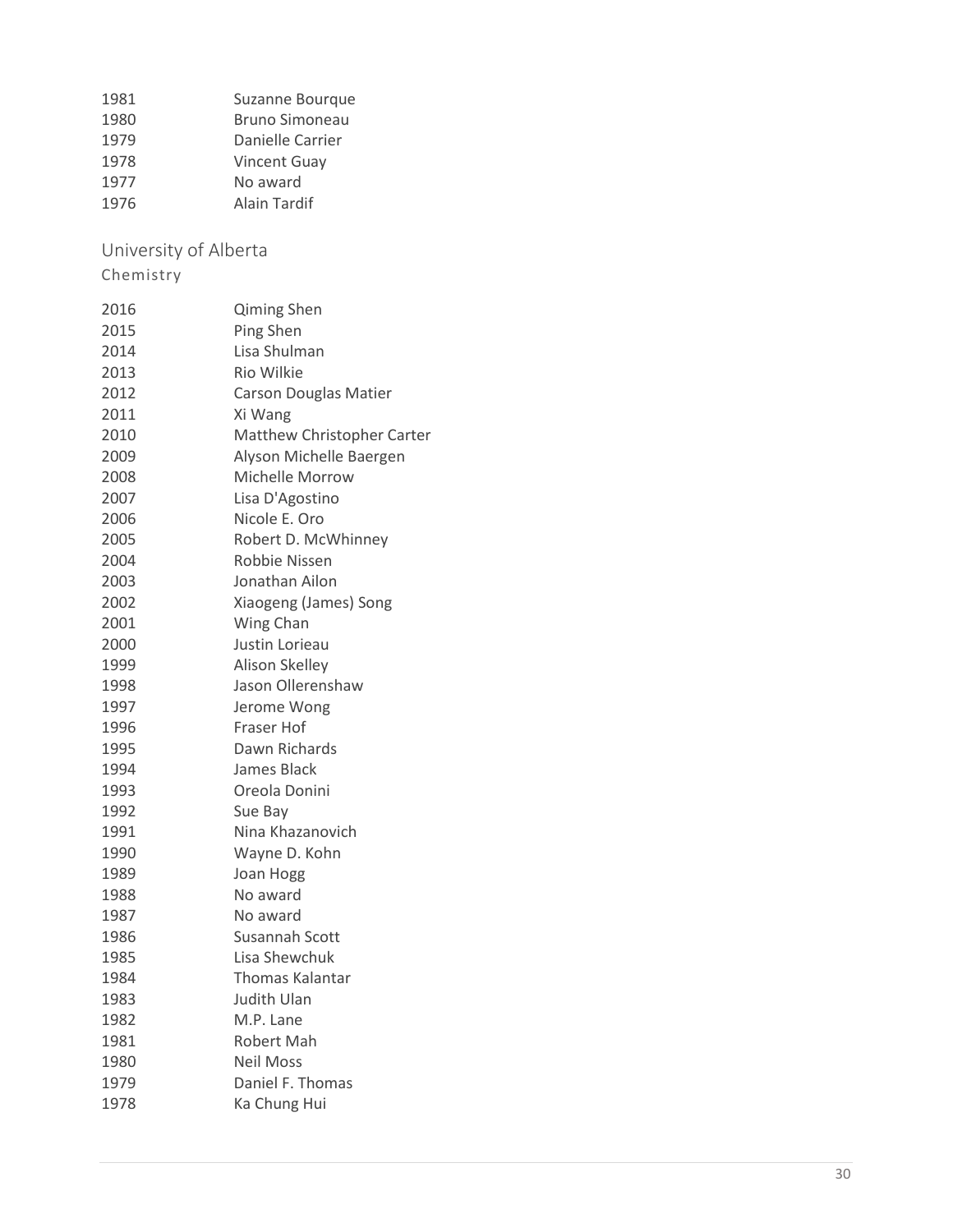| 1977 | Frances M. Sutherland |
|------|-----------------------|
| 1976 | Randall W. Marcinko   |
| 1975 | Robert H. McCaskill   |
| 1974 | Dale E. Wand          |
| 1973 | Joyce L. Castles      |
| 1972 | Karl-Eliv J. Hallin   |

<span id="page-30-0"></span>University of British Columbia Biochemistry

| 2017 | Dhiraj Mannar  |
|------|----------------|
| 2016 | No award       |
| 2015 | Nicholas Irwin |

| 2016 | Paloma Prieto                         |
|------|---------------------------------------|
| 2015 | Samuel Leutheusser                    |
| 2014 | Trisha Barnard                        |
| 2013 | <b>Alexander Dotto</b>                |
| 2012 | Sarah Weicker                         |
| 2011 | <b>Steven Crossley</b>                |
| 2010 | Chia-Wei Kuan                         |
| 2009 | Jennifer Chia-Fang Tsoung             |
| 2008 | Kayli Johnson                         |
| 2007 | <b>Stanley Chang</b>                  |
| 2006 | Michael Stanley Lynch                 |
| 2005 | Charles See Ho Yeung                  |
| 2004 | <b>Gerald Li (Combined Honours</b>    |
|      | <b>Chemical Physics)</b>              |
| 2003 | Bryan Ka Ip Chan (Chemistry)          |
| 2002 | Eagranie Yuh (Chemistry)              |
|      | Michael Alexander Cook (Biochemistry) |
| 2001 | Priscilla Brastianos (Chemistry)      |
|      | Calvin Kam-Kit Yip (Biochemistry)     |
| 2000 | Ioana Lupu                            |
| 1999 | No award                              |
| 1998 | Neil Saran                            |
| 1997 | <b>Russell Clayton Pratt</b>          |
| 1996 | Kentaro Shimizu                       |
| 1995 | Sean Millen Margison                  |
| 1994 | Mark John MacLachlan                  |
| 1993 | Christopher D.W. Jondes               |
| 1992 | Jennifer Erin Anderson                |
| 1991 | <b>Christopher Nicols</b>             |
| 1990 | Kelly Stephen Matsuo                  |
| 1989 | Christopher D. Taylor                 |
| 1988 | David Yee Gin                         |
| 1987 | <b>Arthur Mar</b>                     |
| 1986 |                                       |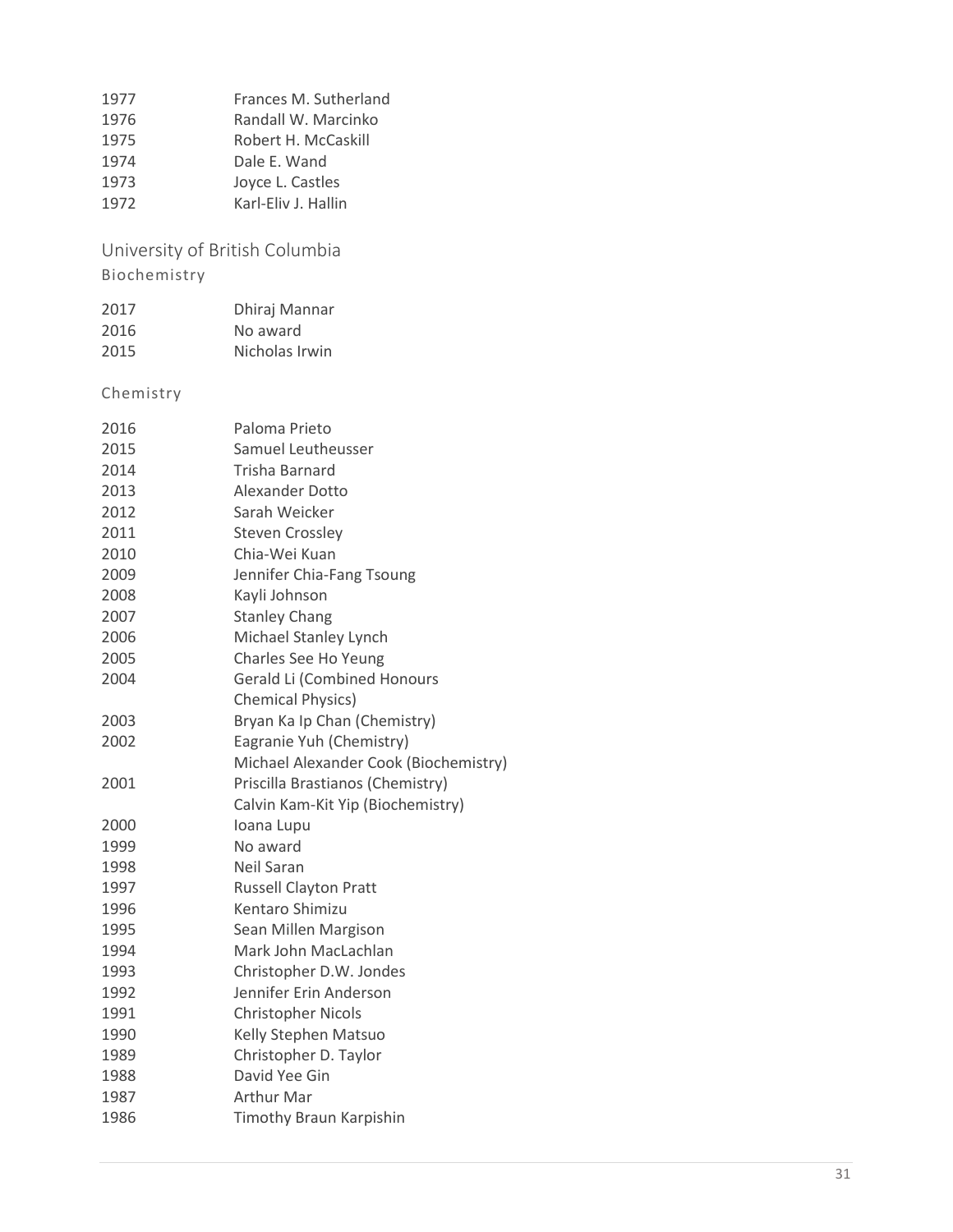| 1985 | Jack Cedric Jay  |
|------|------------------|
| 1984 | Bassam A. Masri  |
| 1983 | Chuck Connor     |
| 1982 | J. Klippenstein  |
| 1981 | Barry Lam        |
| 1980 | Allen Hunter     |
| 1979 | Kenneth Watson   |
| 1978 | John Chong       |
| 1977 | James D. Lu      |
| 1976 | Linda D. Lu      |
| 1975 | Howard E. Morton |
| 1974 | C.R. Shackleton  |
| 1973 | R.J. Batchelor   |
| 1972 | Diane J. Kent    |

<span id="page-31-0"></span>University of British Columbia Okanagan Campus

### Biochemistry

| 2015 | Amanda Ames     |
|------|-----------------|
| 2014 | Ekta Bajwa      |
| 2013 | Larissa Addison |

### Chemistry

| 2015 | Shaqil Rahemtulla  |
|------|--------------------|
| 2014 | Anis Fahandej-Sadi |
| 2013 | Thomas Welsh       |

# <span id="page-31-1"></span>University of Calgary

| 2021      | Rhett Tyler Bryant          |
|-----------|-----------------------------|
| 2020      | No award                    |
| 2019      | Chia Yun Chang              |
| 2018      | Leona Loretta Chan          |
| 2017      | Alicuia Horvath             |
| 2016      | Vincent Ma                  |
| 2015      | Don Mayder                  |
| 2014      | Amy Inkster                 |
| 2013      | Sergiu Todeao               |
| 2009-2012 | Sergiu Todeao               |
| 2008      | Shane Brandon Dawe          |
| 2007      | Jefferey Mo                 |
| 2006      | Dustin William H. Banham    |
| 2005      | Jared Michael Taylor        |
| 2004      | Jeffrey Francis Van Humbeck |
| 2003      | Jeffrey Francis Van Humbeck |
| 2002      | Aleksandra Pandyra          |
| 2001      | Evan Kelly                  |
| 2000      | Cheryl Anne Fox             |
|           |                             |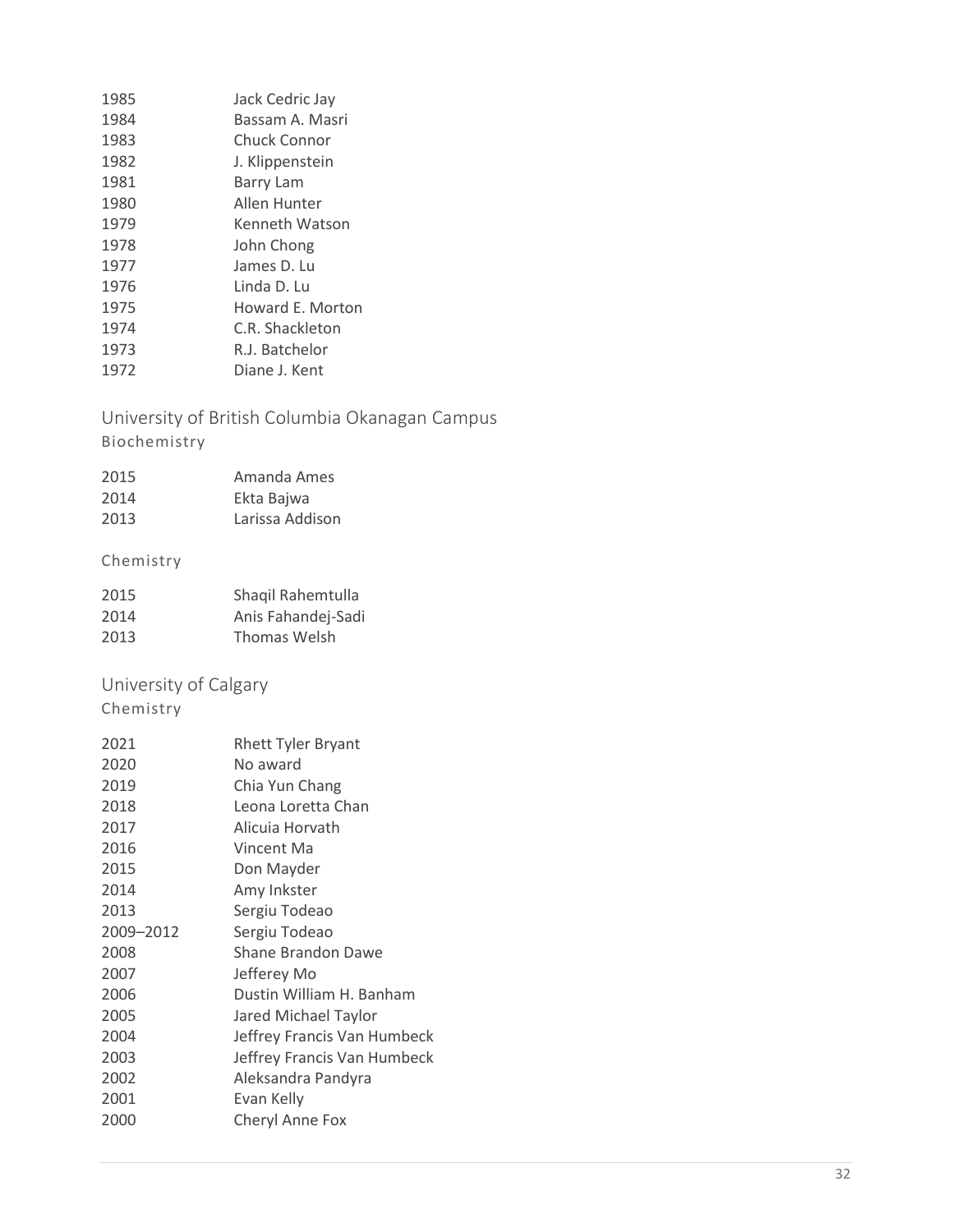| 1999 | <b>Paul Thomas Engels</b>     |
|------|-------------------------------|
| 1998 | Carla Susan Pilch             |
| 1997 | Ziad Moussa 3/9/9             |
| 1996 | No award                      |
| 1995 | <b>Andrew Michael Downard</b> |
| 1994 | Roger Thomas A. Brown         |
| 1993 | Denise Lyn Baron              |
| 1992 | Corrine Rita Lehr             |
| 1991 | Tommy Kwang Wu                |
| 1990 | Michael Brian Norick          |
| 1989 | Steven Glen Waite             |
| 1988 | Enoch Kam Yiu Lai             |
| 1987 | No award                      |
| 1986 | Jacqueline K. Smylie          |
| 1985 | Stephen John Paddison         |
| 1984 | No award                      |
| 1983 | W.E. Rae                      |
| 1982 | No award                      |
| 1981 | G.A. Pieters                  |
| 1980 | Phillip Oltmann               |
| 1979 | No award                      |
| 1978 | <b>Gregg Symonds</b>          |
| 1977 | Jimmy Jack Woo                |
| 1976 | K.T. Hubick                   |
| 1975 | No award                      |
| 1974 | Jean Hansen                   |
| 1973 | Debra Carle                   |
| 1972 | Peter Michael Kazmaier        |

#### <span id="page-32-0"></span>University of Guelph

Applied Pharmaceutical Chemistry

| 2020<br>Gabriele Wehrle<br>2019<br>Catherine Jany<br>2018<br>Jamie Van Loon<br>2017<br>Matthew Stratton<br>2016<br>Mohamed Ahmed<br>2015<br>Daniel Hong<br>2014<br>Rebecca Boutin<br>2013<br>You-Ri Kim<br>2012<br><b>Thomas Malig</b><br>2011<br>Mary McKee<br>2010<br>Kelsey Jack<br>2009<br>No award<br>2008<br>No award<br>2007<br>Cecilia De Martino<br>2006<br>Lee Salsberg<br>2005<br>Colette Papagiannis | 2021 | Katrina Ruzicka |
|------------------------------------------------------------------------------------------------------------------------------------------------------------------------------------------------------------------------------------------------------------------------------------------------------------------------------------------------------------------------------------------------------------------|------|-----------------|
|                                                                                                                                                                                                                                                                                                                                                                                                                  |      |                 |
|                                                                                                                                                                                                                                                                                                                                                                                                                  |      |                 |
|                                                                                                                                                                                                                                                                                                                                                                                                                  |      |                 |
|                                                                                                                                                                                                                                                                                                                                                                                                                  |      |                 |
|                                                                                                                                                                                                                                                                                                                                                                                                                  |      |                 |
|                                                                                                                                                                                                                                                                                                                                                                                                                  |      |                 |
|                                                                                                                                                                                                                                                                                                                                                                                                                  |      |                 |
|                                                                                                                                                                                                                                                                                                                                                                                                                  |      |                 |
|                                                                                                                                                                                                                                                                                                                                                                                                                  |      |                 |
|                                                                                                                                                                                                                                                                                                                                                                                                                  |      |                 |
|                                                                                                                                                                                                                                                                                                                                                                                                                  |      |                 |
|                                                                                                                                                                                                                                                                                                                                                                                                                  |      |                 |
|                                                                                                                                                                                                                                                                                                                                                                                                                  |      |                 |
|                                                                                                                                                                                                                                                                                                                                                                                                                  |      |                 |
|                                                                                                                                                                                                                                                                                                                                                                                                                  |      |                 |
|                                                                                                                                                                                                                                                                                                                                                                                                                  |      |                 |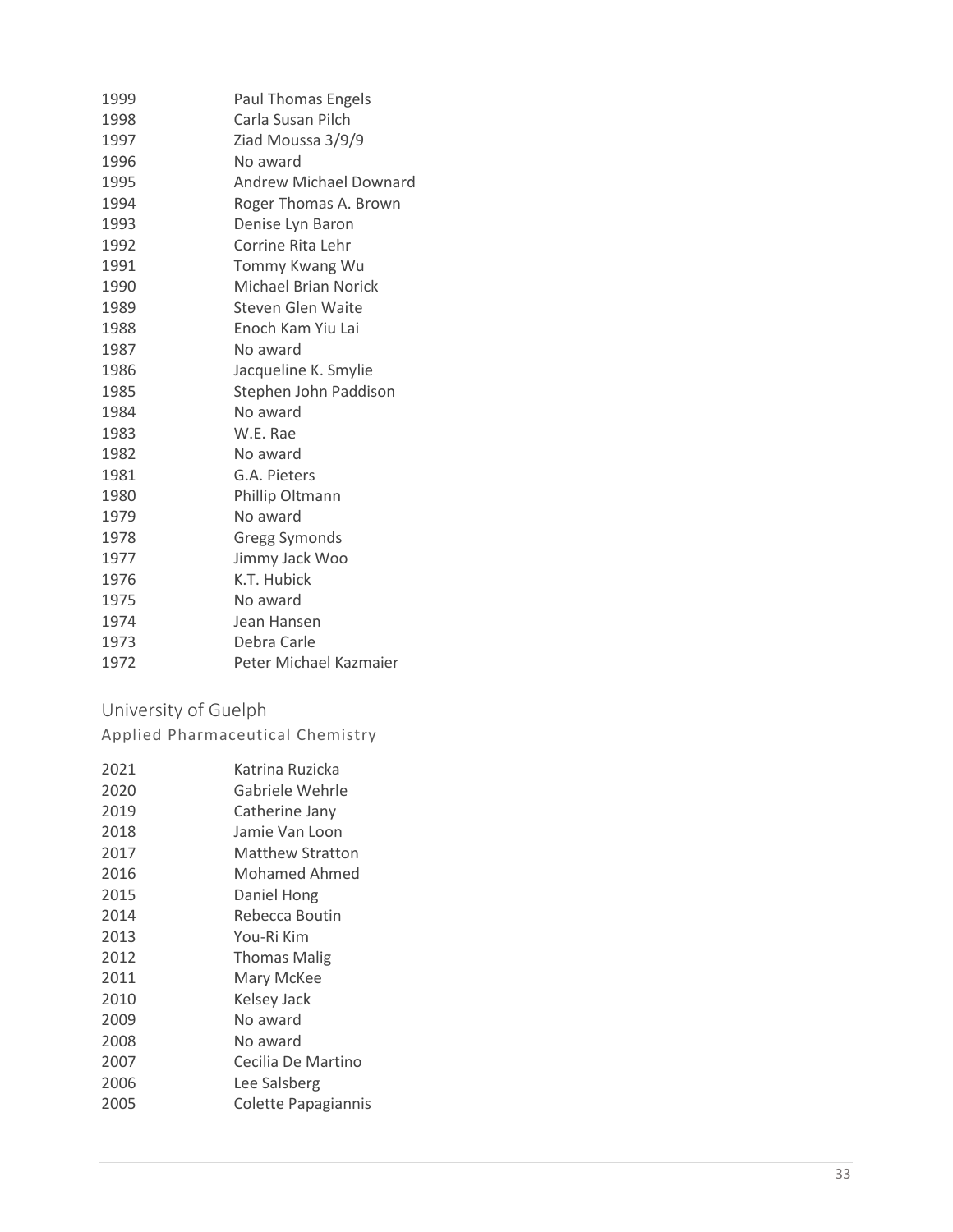#### Patricia Taylor

#### Biochemistry

| 2018 | Julia Steckner         |
|------|------------------------|
| 2017 | No award               |
| 2016 | Caitlin Sande          |
| 2015 | Monica Williamson      |
| 2014 | Evan Mann              |
| 2013 | Kris Mendoza           |
| 2012 | Alison Berezuk         |
| 2011 | <b>Matthew Lemieux</b> |
| 2010 | Michael Leeson         |
| 2009 | Sarah Legree           |
| 2008 | Shane Caldwell         |
| 2007 | Jenea Bin              |

#### Biological and Pharmaceutical Chemistry

| 2022 | Julia Newman            |
|------|-------------------------|
| 2021 | Fiona Bishop            |
| 2020 | <b>Matthew Macleod</b>  |
| 2019 | Catherine Jany          |
| 2018 | Jamie Van Loon          |
| 2017 | <b>Matthew Stratton</b> |
|      |                         |

#### Biological Chemistry

| 2010 | Colleen Hillis |
|------|----------------|
| 2009 | Robin Durham   |
| 2008 | Adrian Millman |
| 2007 | John Whitney   |
| 2006 | Sandra Lai     |
| 2005 | Sara Andres    |

| 2022 | Julia Newman    |
|------|-----------------|
| 2021 | Katrina Ruzicka |
| 2020 | Gabriele Wehrle |
| 2019 | Elizabeth Brown |
| 2018 | Samuel Koh      |
| 2017 | Alysia Horvath  |
| 2016 | Keegan Miller   |
| 2015 | Andrew Rinald   |
| 2014 | Nathan Shami    |
| 2013 | Ryan Sullivan   |
| 2012 | Theoren Judson  |
| 2011 | Julia Crewson   |
| 2010 | Daniel Weadick  |
|      |                 |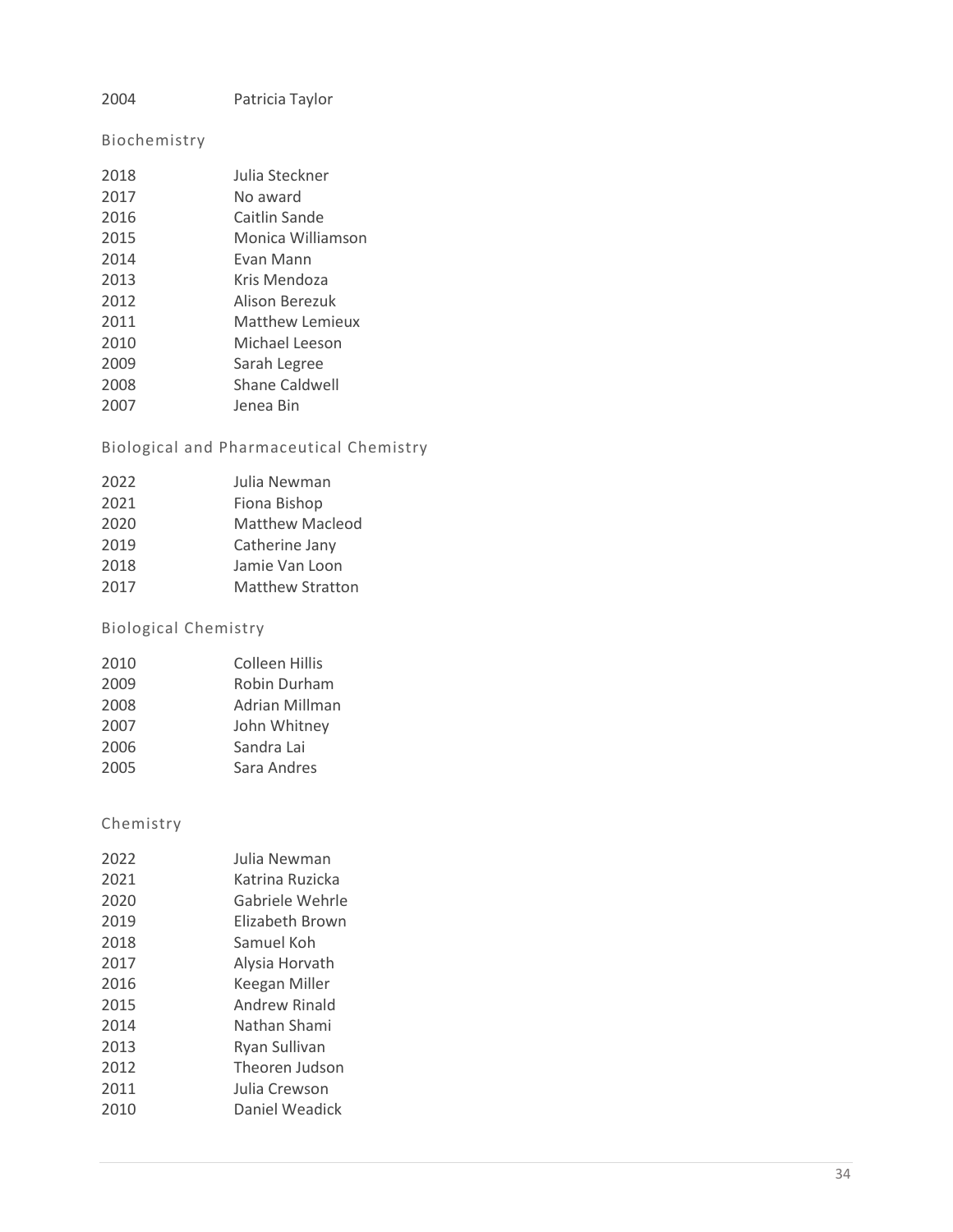| 2009 | Jennifer Howell                       |
|------|---------------------------------------|
| 2008 | Avila De Sousa                        |
| 2007 | Elisabeth Fatila                      |
| 2006 | Michelle Paquette                     |
| 2005 | Anna Allen                            |
| 2004 | Melissa Ballantine                    |
| 2003 | <b>Judith Cirulis</b>                 |
| 2002 | Kaajal Nagar                          |
| 2001 | Angela McDermid                       |
| 2000 | James Kennedy                         |
| 1999 | Peter Keech                           |
| 1998 | lan Burgess                           |
| 1997 | <b>Sheri Rowe</b>                     |
| 1996 | Tanya E. Rietueld (Chemistry)         |
|      | Susanne M. Hantos (Applied Chemistry) |
| 1995 | James Blackwell                       |
| 1994 | Mark Kalin                            |
| 1993 | Dan Parks                             |
| 1992 | No awrd                               |
| 1991 | No award                              |
| 1990 | No award                              |
| 1989 | J. Chase                              |
| 1988 | Susan Ollerhead                       |
| 1987 | Peter Hofstra                         |
| 1986 | Donna Ann Fackoury                    |
| 1985 | Lauretta Williams                     |
| 1984 | Catherine French                      |
| 1983 | Kevin Wang                            |
| 1982 | Margaret M. Hyland                    |
| 1981 | Gail Baker                            |
| 1980 | <b>Mark Lautens</b>                   |
| 1979 | George Gillson                        |
| 1978 | Solomon So                            |
| 1977 | Lawrence E. Bushey                    |
| 1976 | Jennifer J. Zinck                     |
| 1975 | Maureen D. O'Connor                   |
| 1974 | F.J. Capstick                         |
| 1973 | Allan D. Bacon                        |
| 1972 | Patricia E. Litus                     |
|      |                                       |

<span id="page-34-0"></span>University of Manitoba

| 2021 | Tran Le Huy Luu    |
|------|--------------------|
| 2020 | Kimberly Ta        |
| 2019 | Daniel Gussakovsky |
| 2018 | Vanessa Hoi        |
| 2017 | Jessy Slota        |
| 2016 | Ryan Pangilinan    |
|      |                    |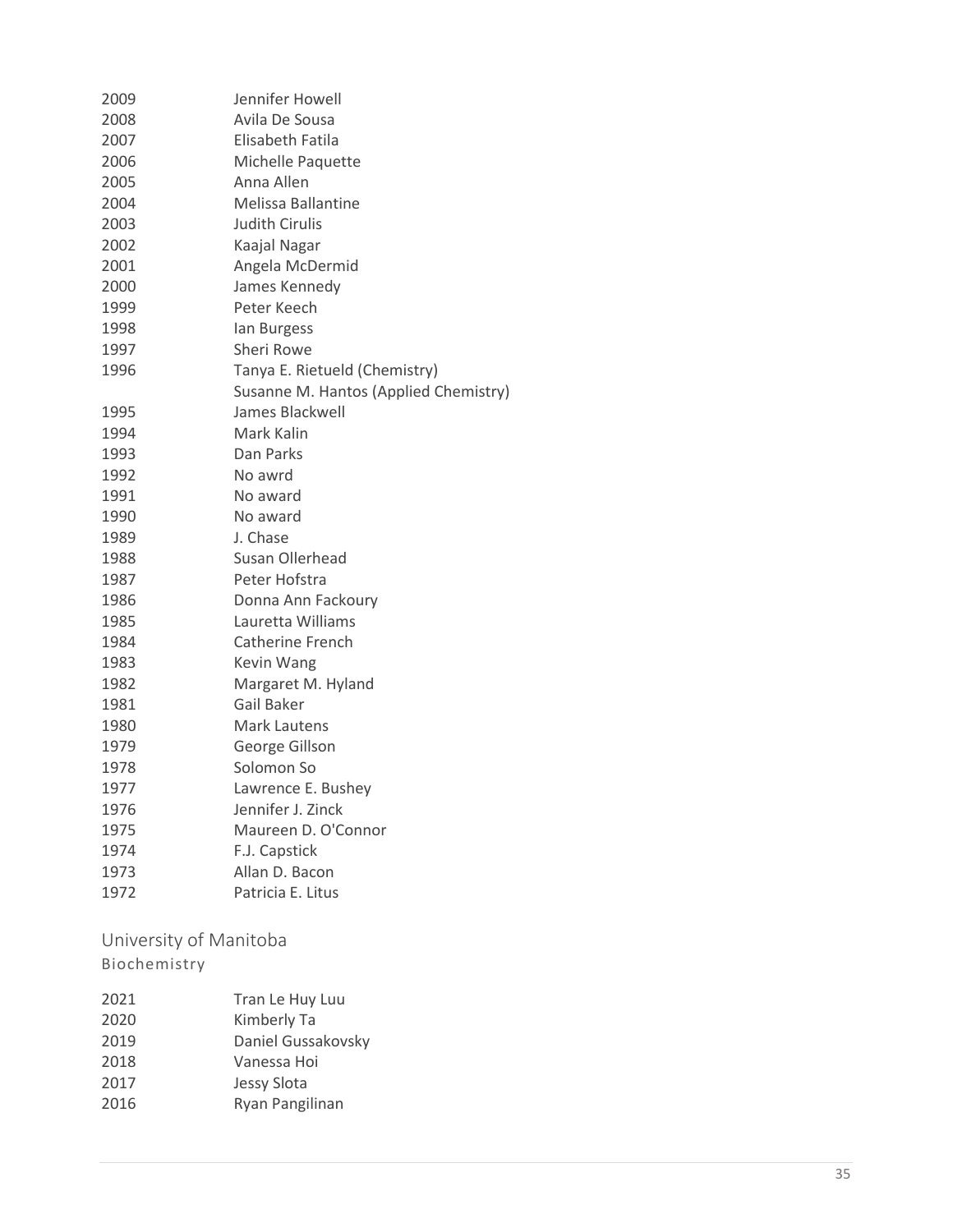| 2015 | Graham McLeod             |
|------|---------------------------|
| 2014 | No award                  |
| 2013 | Richard Jung              |
| 2012 | <b>Christie Rampersad</b> |
| 2011 | Christie Rampersad        |
| 2010 | Shawn Xiong               |
| 2009 | <b>Shane Halliburton</b>  |
| 2008 | Samantha Pauls            |
| 2007 | No award                  |
| 2006 | <b>William Guest</b>      |

#### Biotechnology

| 2019 | Darian Hole                |
|------|----------------------------|
| 2018 | Negar Alefi                |
| 2017 | Marjorie Buist             |
| 2016 | Vanessa Hoi                |
| 2015 | <b>Francis Austin Diaz</b> |
| 2014 | No award                   |
| 2013 | Ryan Vidal                 |
| 2012 | Alan Froese                |
| 2011 | Alan Froese                |
| 2010 | Alan Froese                |
| 2009 | Kari Parsons               |
| 2008 | No award                   |
| 2007 | No award                   |
| 2006 | Ainsley Winter             |

| 2021 | Jenny Thoroski                                 |
|------|------------------------------------------------|
| 2020 | Katrina Bergmann                               |
| 2019 | Micaela Lisogorsky                             |
| 2018 | Vanessa Hoi                                    |
| 2017 | Patrique Bulloch                               |
| 2016 | Zhe Xia                                        |
| 2015 | Paul Gocik                                     |
| 2014 | Michelle Perner, Rebecca Sherbo and Ryan Vidal |
| 2013 | Michelle Perner and Rebecca Sherbo             |
| 2012 | Patrick Giesbrecht                             |
| 2011 | Melinda Guo                                    |
| 2010 | Kimberley Craigen                              |
| 2009 | Kimberly Craigen                               |
| 2008 | Sean Walker                                    |
| 2007 | Griselda Natali Serrano                        |
| 2006 | Matthew Kotyk                                  |
| 2005 | Rylan Lundgren                                 |
| 2004 | Laina Michelle Geary                           |
| 2003 | Meghan Nicole Gallant                          |
| 2002 | No award                                       |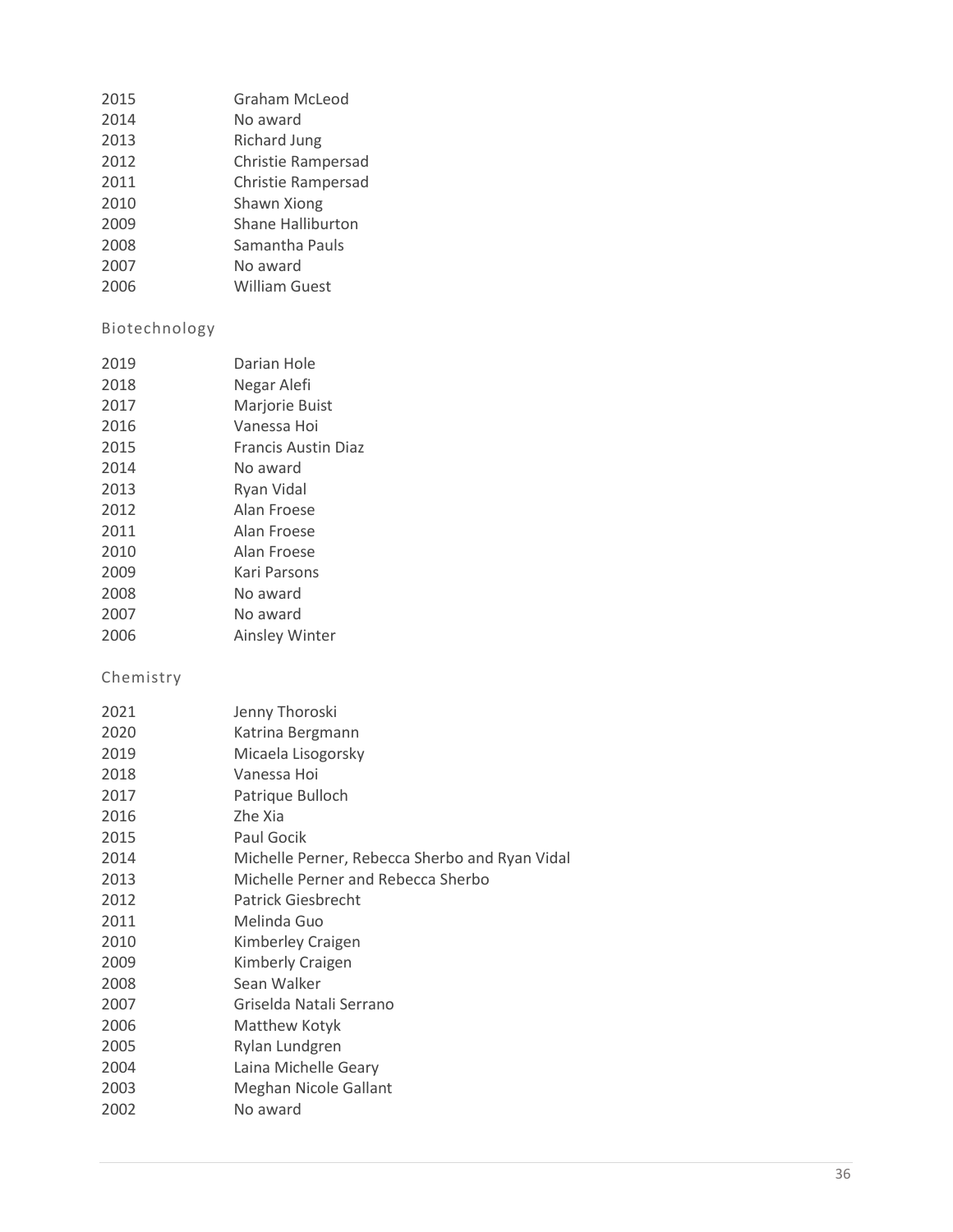| 2001 | Dwayne Michael Paul Shewchuk      |
|------|-----------------------------------|
| 2000 | Margaret Rak                      |
| 1999 | <b>Timothy Stanley Hooper</b>     |
| 1998 | Kendra Laurie Cann                |
| 1997 | Nicole Elizabeth Baryla           |
| 1996 | Sheldon Anthony Hiebert           |
| 1995 | Christopher Mark Hosfield         |
| 1994 | Curtis Jerry Oleschuk             |
| 1993 | Angela Plaegman                   |
| 1992 | Nancy Sharon Rosenthal            |
| 1991 | Serge Boulet                      |
| 1990 | Christine M. Ellis                |
| 1989 | Paul Mayer                        |
| 1988 | Mark Dimental                     |
| 1987 | Darren Fast                       |
| 1986 | <b>Gilles Molgat</b>              |
| 1985 | Quang Tuan Nguyen                 |
| 1984 | <b>Terry Lee</b>                  |
| 1983 | Deborah Henning                   |
| 1982 | James Baleja                      |
| 1981 | <b>Blair Gunhouse</b>             |
| 1980 | Brenda Addison                    |
| 1979 | Allan W. Tarr                     |
| 1978 | Andrew R. Con & Elizabeth Burgess |
| 1977 | Robert J.D. Miller                |
| 1976 | Timothy A. Wildman                |
| 1975 | Akira Brian Yamashita             |
| 1974 | <b>Richard Harald Weitzel</b>     |
| 1973 | Joseph Peter Newman               |
| 1972 | Ronald S. Tennenhouse             |

<span id="page-36-0"></span>University of New Brunswick Chemistry

 Peter Laughlin Fox Jordan Conrad Brandon Lionel Frenette No award presented Thomas Morgan MacDougall Jacob Miles Dor e 2014 Kathryn Lynn Cunningham<br>2013 Lyndsay Esson Lyndsay Esson Madeleine Adam 2011` Ashley Smith s Brittany Beattie No award Jordan Donahue Catherine Nordstrom Jeffrey McDowell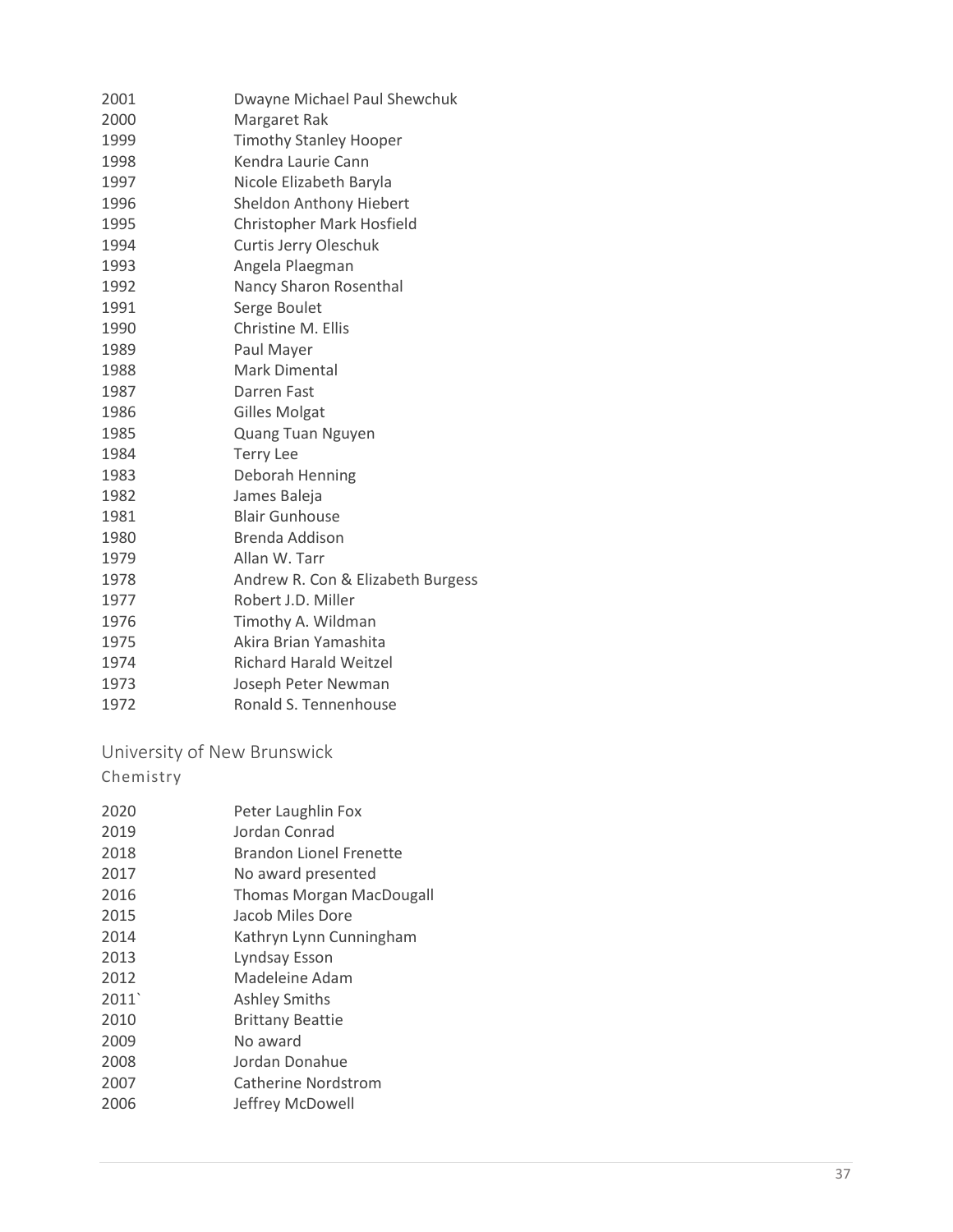| 2005      | Laura Richard               |
|-----------|-----------------------------|
| 2004      | Amanda Finn                 |
| 2003      | <b>Crystal Craig</b>        |
| 2002      | <b>Justin Williams</b>      |
| 2001      | Carl Adam Dyker             |
| 2000      | Erin Deborah Gill           |
| 1999      | Amy Margaret Flinn          |
| 1998      | <b>Eric Rivard</b>          |
| 1997      | Gyro Alexander Inman        |
| 1996      | Meghan Elizabeth Roushorne  |
| 1995      | Christopher Blair Kennedy   |
| 1994      | Donald C. MacQuarrie        |
| 1993      | John C. Brittain            |
| 1992      | Kevin M. Whalen             |
| 1987-1991 | No award                    |
| 1986      | Lisa Marie Ann Kana         |
| 1985      | Michelle M. Carnell         |
| 1984      | Neil Howard Dryden          |
| 1983      | S.P. Morehouse              |
| 1982      | P. Acott                    |
| 1981      | David Magee                 |
| 1980      | Stephanie Kaiser            |
| 1979      | <b>Judy Patterson Grant</b> |
| 1978      | Josephine P. Smolinski      |
| 1977      | Carl Bradley                |
| 1976      | Colleen J. Northcott        |
| 1975      | Robert Amos Forbes          |
| 1974      | <b>Beverley Christian</b>   |
| 1973      | No award                    |
| 1972      | Mary Lou Harley             |
|           |                             |

<span id="page-37-0"></span>University of Northern British Columbia Biochemistry & Molecular Biology

Amy Hayduk

Chemistry

Arthur Carter

<span id="page-37-1"></span>University of Ottawa Chemistry

| 2000 | Mathieu Lalonde  |
|------|------------------|
| 1999 | Marie Laferrière |
| 1998 | Alan Martin      |
| 1997 | No award         |
| 1996 | Michel Dionne    |
| 1995 | Rahul C. Deo     |
| 1994 | No award         |
|      |                  |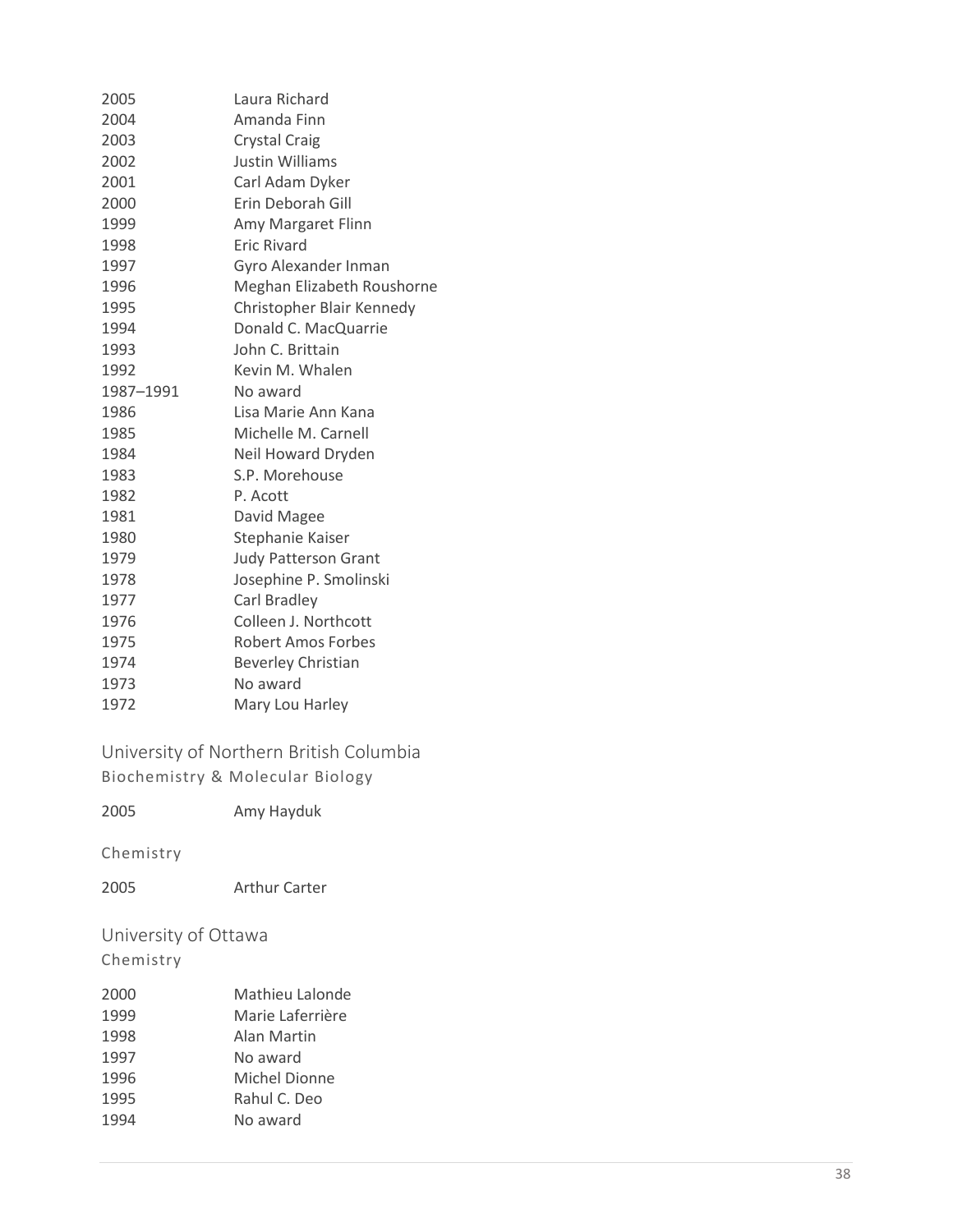| 1993      | Michèle Régimbald           |
|-----------|-----------------------------|
| 1992      | Andre Joel Giroux           |
| 1991      | Serge Meunier               |
| 1990      | Louis Mercier               |
| 1989      | Catherine Fooks             |
| 1988      | <b>Chantal Grand-Maitre</b> |
| 1987      | Joanne Elliott              |
| 1986      | Giuseppe Iraci              |
| 1983-1985 | No award                    |
| 1982      | Dominique M. Roberto        |
| 1981      | <b>Gilles Villemure</b>     |
|           |                             |

# <span id="page-38-0"></span>University of Regina

## Biochemistry

| 2021      | Elenna LaPlante |
|-----------|-----------------|
| 2020      | No award        |
| 2019      | Zakhar Kanyuka  |
| 2018      | No award        |
| 2017      | Sheena Hatcher  |
| 2014-2016 | No award        |
| 2013      | Esselah Mhmoud  |
| 2012      | Neil Arnstead   |
| 2011      | Caitlin Hunter  |

| 2021 | <b>Ryland Duke</b>    |
|------|-----------------------|
| 2020 | No award              |
| 2019 | Devin Klapatiuk       |
| 2018 | No award              |
| 2017 | <b>Tyrell Wees</b>    |
| 2016 | No award              |
| 2015 | Linh Vu               |
| 2014 | <b>Clinton Chess</b>  |
| 2013 | Kaitlyn Hughes        |
| 2012 | Daniel Sandbeck       |
| 2011 | No award              |
| 2010 | Jonathan Hughes       |
| 2009 | Michelle Urbanski     |
| 2008 | Christopher Lohans    |
| 2007 | Amy Florence          |
| 2006 | Ywomo Yowin           |
| 2005 | <b>Tiffany Ulmer</b>  |
| 2004 | David Ruettger        |
| 2003 | Steven Hepperle       |
| 2002 | Julia Scissons        |
| 2001 | Tanya Paseznak        |
| 2000 | <b>Chantel Benson</b> |
| 1999 | Byron Purse           |
|      |                       |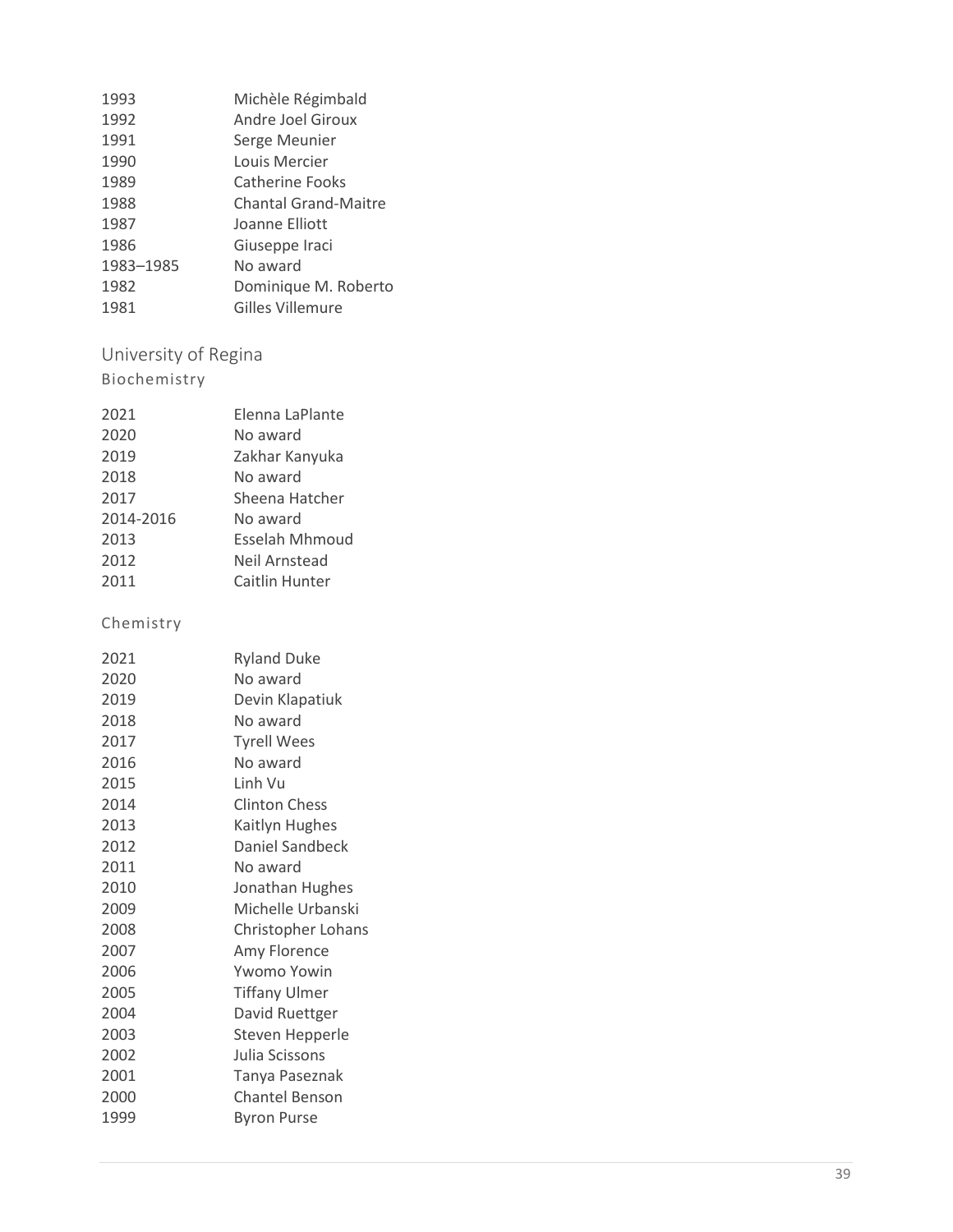<span id="page-39-0"></span>

| 1998                       | <b>Elliott Hui</b>               |
|----------------------------|----------------------------------|
| 1997                       | Angela Hern                      |
| 1996                       | Amy Greer                        |
| 1995                       | <b>Bradley Fahlman</b>           |
| 1994                       | Carmela Jackson                  |
| 1980-1993                  | No award                         |
| 1979                       | Douglas Hennig                   |
| 1978                       | Shannon Lamb                     |
| 1977                       | D.R. Andrews                     |
| University of Saskatchewan |                                  |
| Chemistry                  |                                  |
| 2021                       | William Ahiahonu                 |
| 2020                       | Grace Flaman                     |
| 2019                       | Saoyan Wang                      |
| 2018                       | Andy Luu                         |
| 2017                       | Nathan Regnier                   |
| 2016                       | Zachary Huschi                   |
| 2015                       | Lisa Bachiu                      |
| 2014                       | <b>Braeden Dessert</b>           |
| 2013                       | <b>Tyler Morhart</b>             |
| 2012                       | Cuyler Borrowman                 |
| 2011                       | <b>Holly Severin</b>             |
| 2010                       | Jonathan Strobl                  |
| 2009                       | Alexandra Marie Anderson         |
| 2008                       | Dang Minh Van                    |
| 2007                       | <b>Burke Barlow</b>              |
| 2006                       | Sara Bonderoff                   |
| 2005                       | <b>Curtis Rieder</b>             |
| 2004                       | <b>Grant Bare</b>                |
| 2003                       | Heather Lynn Filson              |
| 2002                       | Jody Lee Swift                   |
| 2001                       | Andrei Alexandrovich Loutchnikov |
| 2000                       | Micchael Santos Souweha          |
| 1999                       | Tan Dai Quach                    |
| 1997-1998                  | No award                         |
| 1996                       | Andria Dyck                      |
| 1995                       | Jason Hlady                      |
| 1994                       | No award                         |
| 1993                       | Vai-Pui Tse                      |
| 1992                       | Valerie Jene MacKenzie           |
| 1991                       | Michael A. Jeannot               |
| 1990                       | Karen E. Pardoe                  |
| 1989                       | <b>Scott Edward Zook</b>         |
| 1988                       | No award                         |
| 1987                       | Duane A. Friesen                 |
| 1986                       | W. Cameron Black                 |
| 1985                       | No award                         |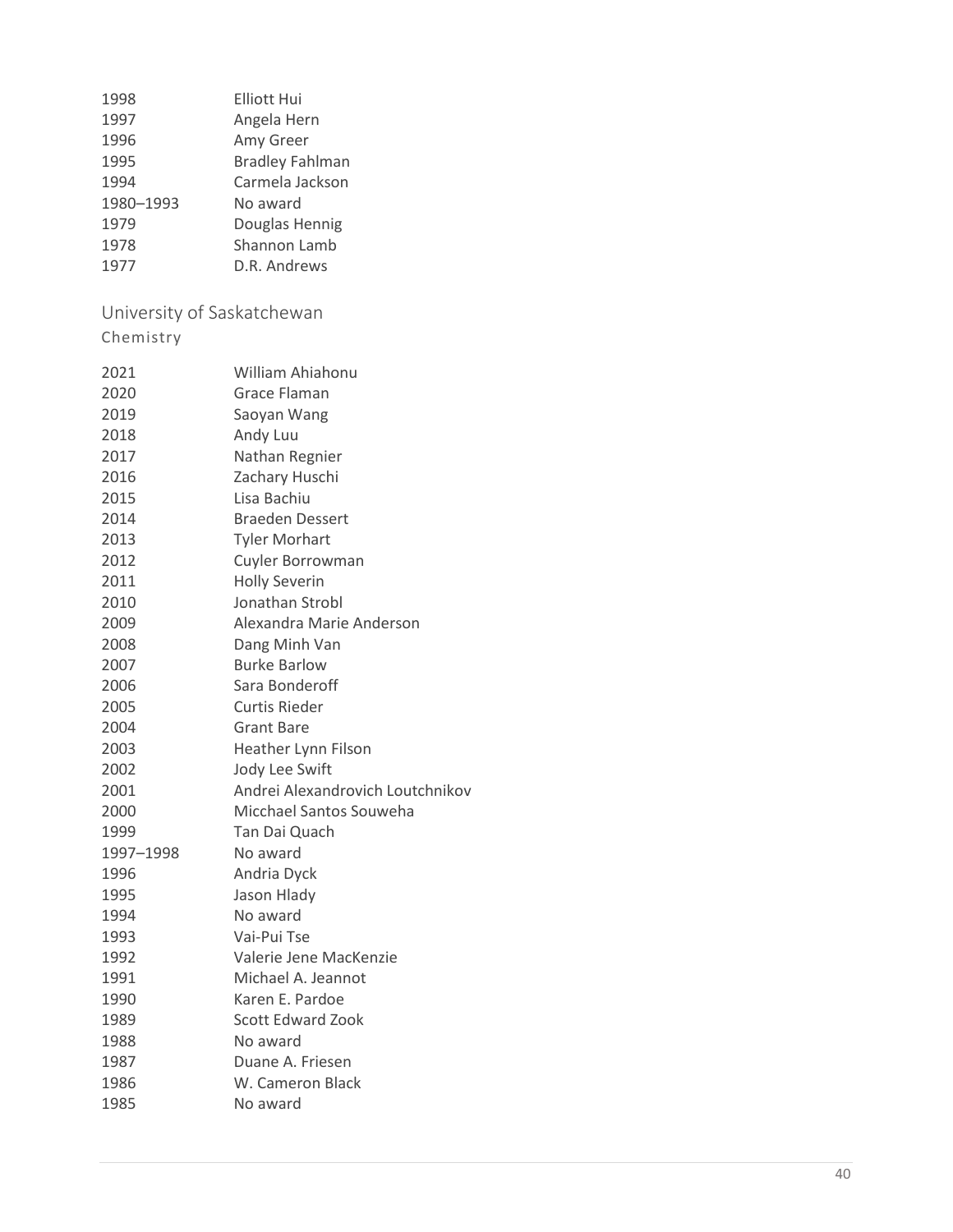| 1984 | <b>Malcom Gutfriend</b> |
|------|-------------------------|
| 1983 | No award                |
| 1982 | No award                |
| 1981 | Beverley G. Eatock      |
| 1980 | <b>Gregory Laverty</b>  |
| 1979 | Lynette Paul            |
| 1978 | J.P. Kavanagh           |
| 1977 | R. Turnbull             |
| 1976 | L.W. Dickson            |
| 1975 | Joan F. Taylor          |
| 1974 | A.J. Paine              |
| 1973 | L. Noble                |
| 1972 | Nona Jean Pearson       |

<span id="page-40-0"></span>University of the Fraser Valley

Chemistry

| 2020 | Anmol Sharma                      |
|------|-----------------------------------|
| 2019 | Hiroki Ueno                       |
| 2018 | Daniel Driedger                   |
| 2017 | Abigail Sherwood                  |
| 2016 | Darryl Wilson                     |
| 2015 | Kevin Kobes                       |
| 2014 | Alexandra Driedger and Lydia Cram |
| 2013 | John Andrew Alexander             |
| 2012 | Paul Foth                         |
| 2011 | Jenna Peters                      |
| 2010 | <b>Heather Wiebe</b>              |
| 2009 | Melissa Prachnau                  |
| 2008 | Elna Deglint                      |
| 2007 | Evelyn Verhoef                    |
| 2006 | Christine McLoughlin              |
| 2005 | Pamela Jenks                      |
| 2004 | Lisa Ego                          |
| 2003 | Lori Thiele                       |
| 2002 | Ken Dykstra                       |
| 2001 | No award                          |
| 2000 | Michael Hildebrand                |

<span id="page-40-1"></span>University of Toronto

| 2020 | Timur Adriano & Imran Saim |
|------|----------------------------|
| 2017 | Roman Korol                |
| 2016 | Alexander Jankowski        |
| 2015 | Maotong Xu                 |
| 2014 | No award                   |
| 2013 | Roman Belli                |
| 2012 | Erik Yip-Liang             |
|      |                            |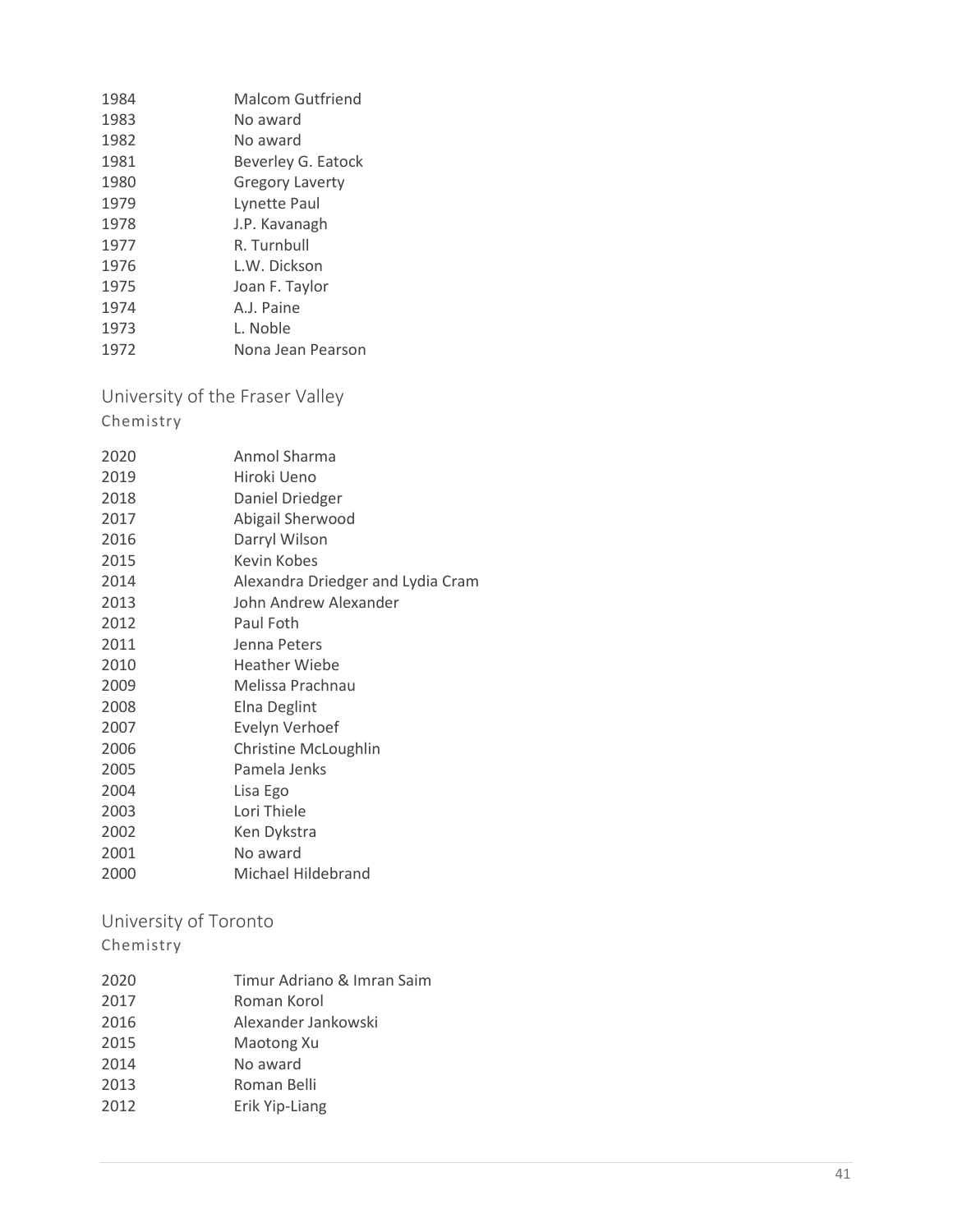| 2011 | Adam Zajdlik                 |
|------|------------------------------|
| 2010 | John Janetzko                |
| 2009 | <b>Richard Yichong Huang</b> |
| 2008 | Theodorah Nah                |
| 2007 | <b>Daniel Hickie</b>         |
| 2006 | Derek Tsang                  |
| 2005 | Akos Kokai                   |
| 2004 | Matthew Graham               |
| 2003 | Eugene Kwan                  |
| 2002 | <b>Tihana Mirkovic</b>       |
| 2001 | Hung-Chang Liu               |
| 2000 | Alicja Koprianiuk            |
| 1999 | Mark S. Taylor               |
| 1998 | Valdas Jurkauskas            |
| 1997 | Edward Chi Wai Leung         |
| 1996 | Saeed Shashehgar             |
| 1995 | <b>Beato Tao</b>             |
| 1994 | Sabeshan Kanagalingam        |
| 1993 | <b>Daniel Thomas Holmes</b>  |
| 1992 | Ophyr Mourad                 |
| 1991 | Jennifer Haddock             |
| 1990 | <b>Marc Michael Wefers</b>   |
| 1989 | Lisa McMurray                |
| 1988 | Cathleen Crudden             |
| 1987 | Pauline Chiu                 |
| 1986 | Kathleen R. Helwig           |
| 1985 | Giulia Gulia                 |
| 1984 | John Charles Brewer          |
| 1983 | Anabela Gomes                |
| 1982 | P.S. Martin                  |
| 1981 | Hector E. Wong               |
| 1980 | Linda Duff                   |
| 1979 | Diane I. Beaton              |
| 1978 | Peter Wan                    |
| 1977 | James Wong                   |
| 1976 | No award                     |
| 1975 | Stephen Bly                  |
| 1974 | David Macallum Wardlaw       |
| 1973 | No award                     |
| 1972 | Tin-Yum Paul Kwong           |

Environmental Chemistry

Yutong Wang

<span id="page-41-0"></span>University of Toronto Mississauga Biological Chemistry

Momin Kashif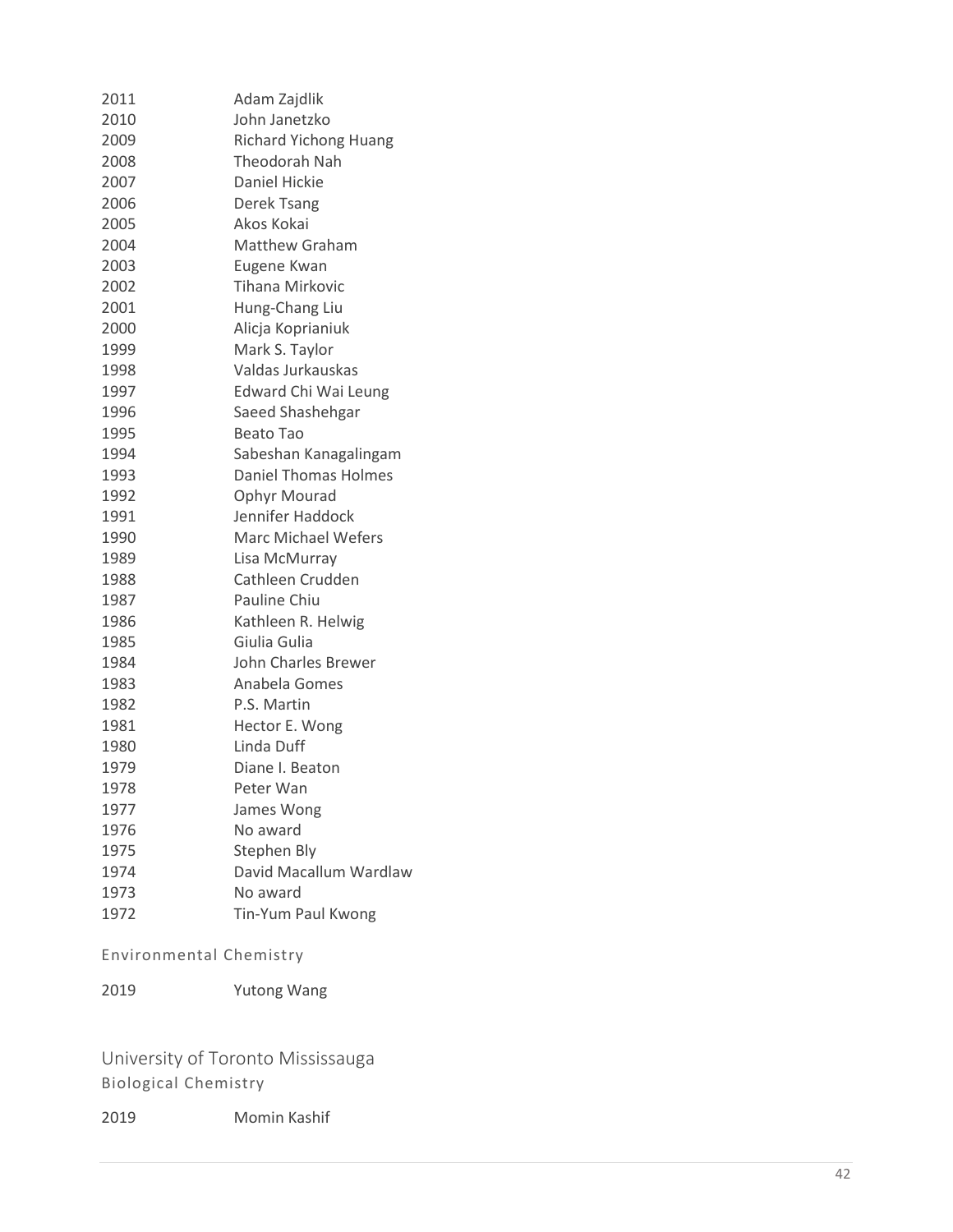| 2017<br>2016<br>Nabanita Nawar<br>2015<br>David Hrovat<br>2014 | 2018 | No award          |
|----------------------------------------------------------------|------|-------------------|
|                                                                |      | Mohammed Ali Kala |
|                                                                |      |                   |
|                                                                |      |                   |
|                                                                |      | No award          |

- 2013 Rahul Rana<br>2012 Stephen Ma
- Stephen Mac

#### Forensic Chemistry

| 2019 | <b>Tsz Shan Chan</b> |
|------|----------------------|
| 2018 | No award             |
| 2017 | Aaron Yu             |
| 2016 | Navneet Lotay        |
| 2015 | Alexandra Chee       |
| 2014 | No award             |
| 2013 | No award             |
| 2012 | Eva Si-Long Fan      |

| 2019      | Tsz Ho Ng                                     |
|-----------|-----------------------------------------------|
| 2018      | No award                                      |
| 2017      | Jonathan Scott Sayewich                       |
| 2016      | Adam Baginski                                 |
| 2015      | <b>Richard Fuku</b>                           |
| 2013-2014 | No award                                      |
| 2012      | Kai Yang Wan                                  |
| 2011      | Samer Doughan                                 |
| 2010      | Eleonora Petryayeva                           |
| 2009      | Elvin De Araujo                               |
| 2008      | Uvaraj Uddayasankar - Biological Chemistry    |
|           | Specialist                                    |
| 2007      | Jia'ning Qian (Biological Chemical Specialist |
| 2006      | Taehan Kim - Forensic Science                 |
| 2005      | Yevgeniya Kravtsova 6/10/0 - Forensic Science |
| 2004      | Juliane Kitevski (Biological Chemistry)       |
| 2003      | <b>Mohamed Alarakhia</b>                      |
| 2002      | Jasser Thiara                                 |
| 2001      | Avani Patel                                   |
| 2000      | Rachel Marie Johnson                          |
| 1999      | Jajan Watson                                  |
| 1998      | Andrew Shi                                    |
| 1997      | Florence Lim                                  |
| 1996      | Jill becker                                   |
| 1995      | Avinash Thadani                               |
| 1994      | Kar Ho Brian Luk                              |
| 1993      | Susmita Acharyya                              |
| 1992      | <b>Sherry Seathaler</b>                       |
| 1991      | Agatha Bis                                    |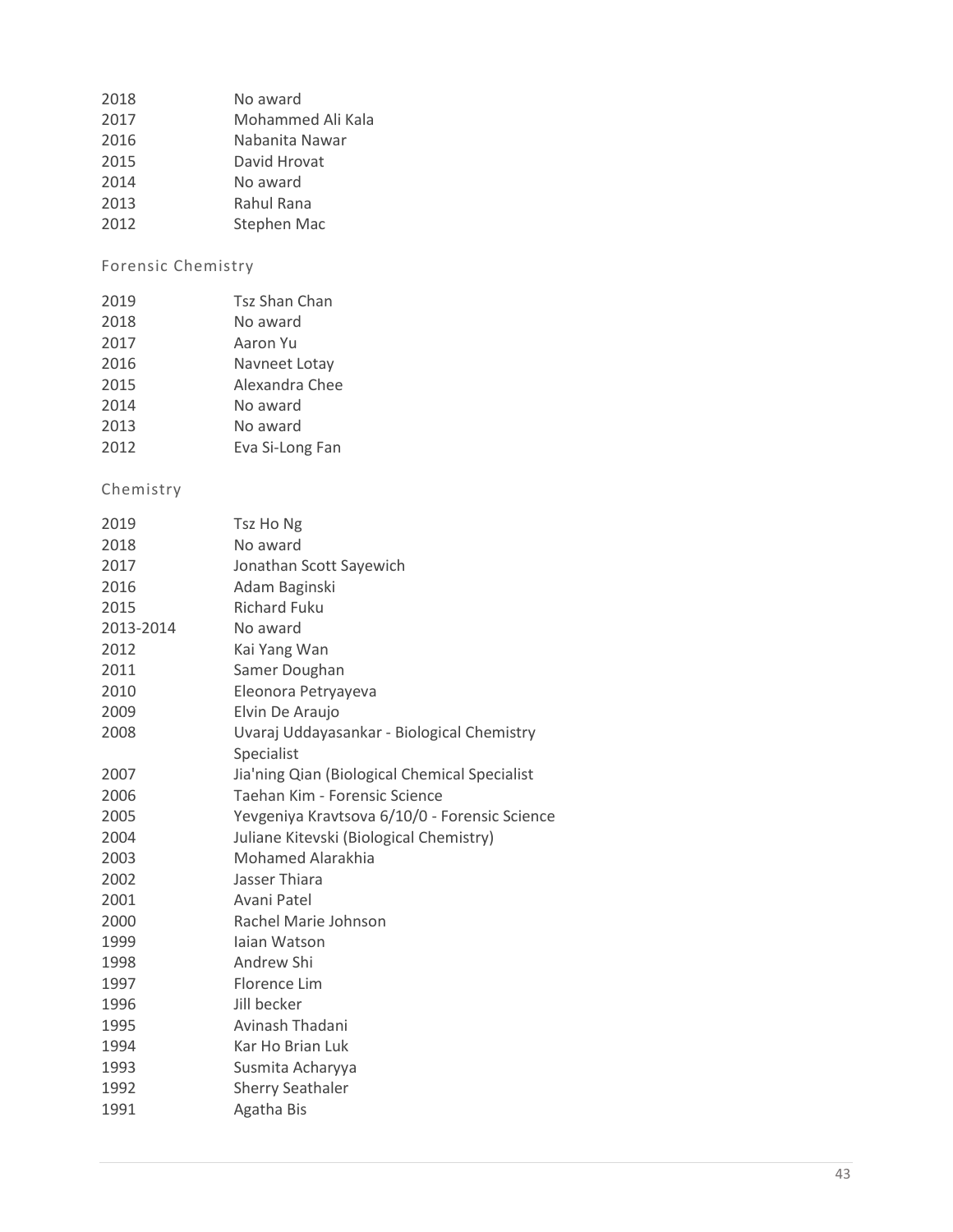| 1990      | Sabil Nunjal              |
|-----------|---------------------------|
| 1989      | Chris Peter Cadas         |
| 1988      | Konstantinos Papadopoulos |
| 1987      | Robert Hudson             |
| 1986      | Shaun Mehja Mesta         |
| 1985      | Marianne Graham           |
| 1984      | Bruno Rosa Donati         |
| 1983      | J.R. Strautmanis          |
| 1982      | N. Banait                 |
| 1981      | Luke Egan                 |
| 1980      | Roy Kwee                  |
| 1979      | Jonathan M. Parnis        |
| 1977-1978 | No award                  |
| 1976      | Chun Kau Li               |

<span id="page-43-0"></span>University of Toronto Scarborough

| 2019      | <b>Chris George</b>            |
|-----------|--------------------------------|
| 2017-2018 | No award                       |
| 2016      | Hassan Qusai                   |
| 2015      | Nicolas Zeidan                 |
| 2014      | Hanlin Liu                     |
| 2013      | Xu Feng                        |
| 2012      | Li Bo Bian                     |
| 2011      | Yong Le Zhu                    |
| 2010      | Ananthavalli Kumarappah        |
| 2009      | Cristina Resetco               |
| 2008      | Parnian Sane                   |
| 2007      | Linda Lam                      |
| 2006      | John Norman Westgate           |
| 2005      | Camille Correia                |
| 2004      | Grace Shen-Tu                  |
| 2003      | Amber Asad                     |
| 2002      | No award                       |
| 2001      | Jules Constantine Carlson      |
| 2000      | Raymond Chankalal              |
| 1999      | Angela Fong                    |
| 1998      | No award                       |
| 1997      | Meera Luthra                   |
| 1996      | Arvind Govindarajan            |
| 1995      | Maneesh Gupta                  |
| 1994      | No award                       |
| 1993      | <b>Gregory Franklin Slater</b> |
| 1992      | Brian Watada                   |
| 1991      | Pratina Madhuri Sakhai         |
| 1990      | Prishpinden Dhillon            |
| 1989      | Paul Nguyen 7/8/8              |
| 1988      | <b>Andrew David Stevenson</b>  |
|           |                                |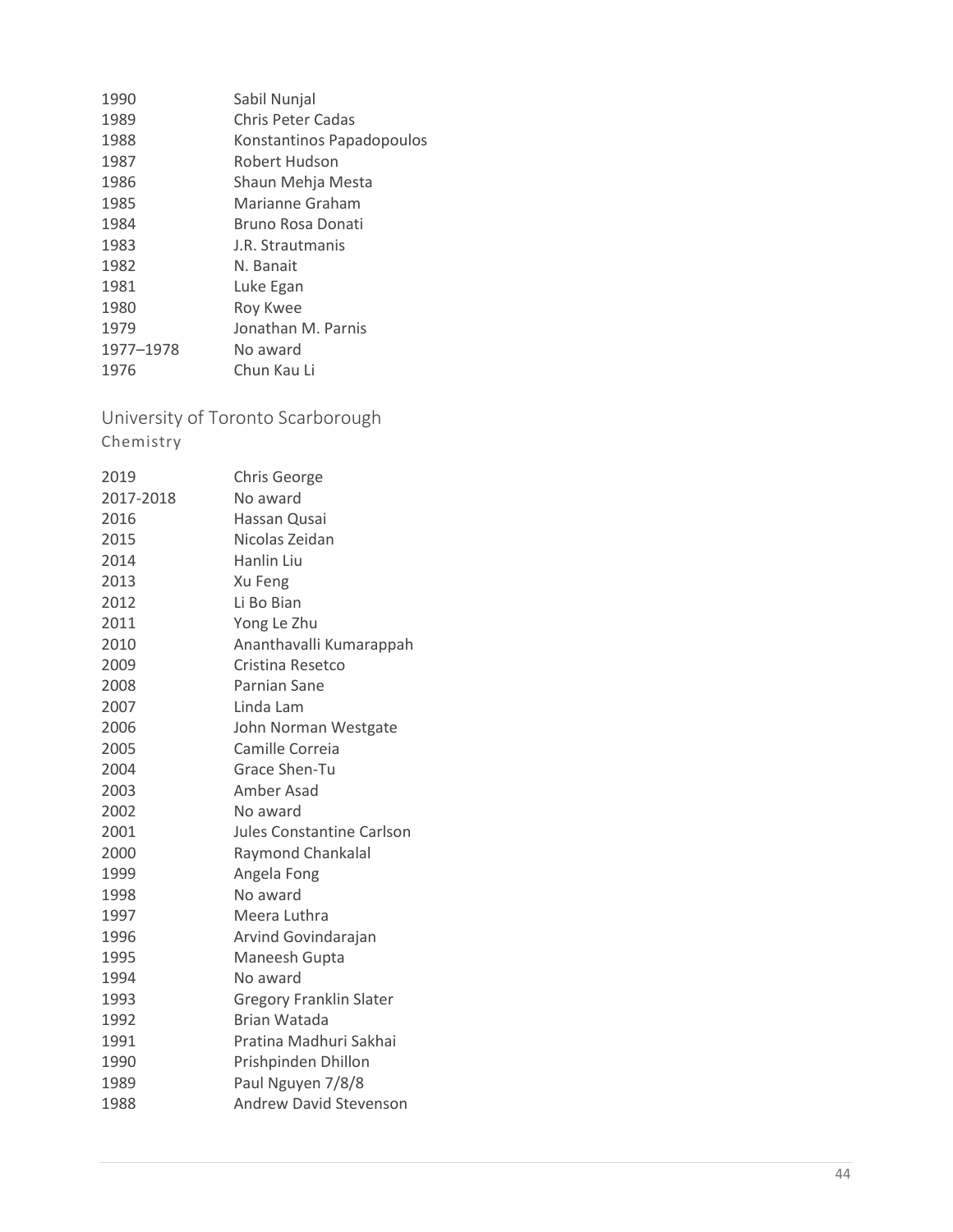| 1987 | <b>Theresa Hofstede</b> |
|------|-------------------------|
| 1986 | Dermot O'Hara           |
| 1985 | Staale Myrvold          |
| 1984 | Franco Ferrari          |
| 1983 | Shelley M. Brothers     |
| 1982 | Lynn Baigrie            |
| 1981 | Philip Krolick          |
| 1980 | Glenn McGall            |
| 1979 | Masuma Alibhai          |

# <span id="page-44-0"></span>University of Victoria

| 2016      | Natasha Roblesky             |
|-----------|------------------------------|
| 2015      | Peter Nguyen                 |
| 2014      | Karlee Bamford               |
| 2010-2013 | No award                     |
| 2009      | Kate Waldie                  |
| 2008      | No award                     |
| 2007      | <b>Thomas Walton</b>         |
| 2006      | Devin Mahnke                 |
| 2005      | Adrian Houghton              |
| 2004      | Katie Mary Beleznay          |
| 2003      | no award                     |
| 2002      | David Ryan Edwards           |
| 2001      | Jazmin Marlinga              |
| 2000      | Steven Johnson               |
| 1999      | <b>Brad Noren</b>            |
| 1998      | <b>Timothy Storr</b>         |
| 1997      | Jahangir Charania            |
| 1996      | Debra Mosey                  |
| 1995      | Mario Magon                  |
| 1994      | Michael Hughes               |
| 1993      | <b>Helen Jane Mitchell</b>   |
| 1992      | Maiki Fischer                |
| 1991      | Almina Blazek                |
| 1990      | Andrew A. Mosi               |
| 1989      | <b>Timothy Daynard</b>       |
| 1988      | Philppa Hocking              |
| 1987      | <b>Bertram Thomas Jobson</b> |
| 1986      | Mark A. Blaskovich           |
| 1985      | David Hanks                  |
| 1984      | Douglas Richard Bach         |
| 1983      | Dennis G. Fortier            |
| 1982      | David J. Berg                |
| 1981      | No award                     |
| 1980      | David G. McKelvey            |
| 1977-1979 | No award                     |
| 1976      | Joanne Zwinkles              |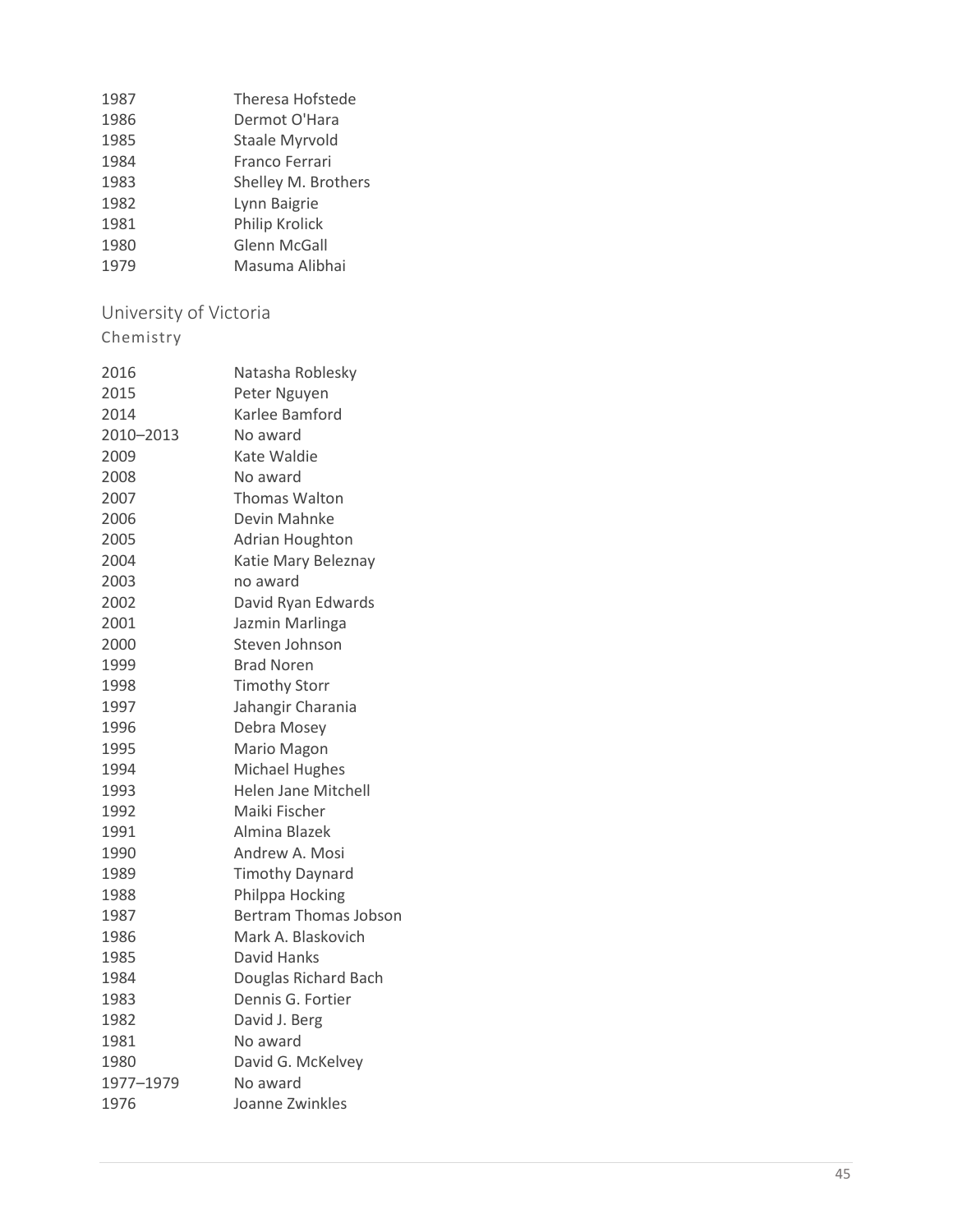# <span id="page-45-0"></span>University of Waterloo Biochemistry

| Janet Simons         |
|----------------------|
| Diana Arsene         |
| No award             |
| Goran Jeremic        |
| Andrew R. Carson     |
| Rebecca Lynn Pollex  |
| Tracey L. Campbell   |
| Jennifer Annan       |
| Geoffrey T. Kraemer  |
| Jennifer J. Newton   |
| Cameron MacKereth    |
| Elizabeth A. Billett |
| Elaine Parker        |
|                      |

| 2008      | Xiaowen Liu                      |
|-----------|----------------------------------|
| 2007      | Kristina Cvrkalj                 |
| 2003-2006 | No award                         |
| 2002      | Derek J. Lammens                 |
| 2001      | Naomi Wong 5/2/0Alena M. Rudolph |
| 2000      | Andrea Lynne Litchfield          |
| 1999      | James R. Mingie                  |
| 1998      | Kimberly L. Douglas              |
| 1997      | Anita Aggarwal                   |
| 1996      | Susan L. Harms                   |
| 1995      | Christopher J. Hemming           |
| 1994      | <b>Tara Sprules</b>              |
| 1993      | Lisa Killam                      |
| 1992      | Robin Leblanc                    |
| 1991      | Iris Koch                        |
| 1990      | Robyn E. Stewart                 |
| 1989      | Derek J. Denhart                 |
| 1988      | <b>E.Carey Bissonnette</b>       |
| 1987      | Michael P. Dickman               |
| 1986      | <b>Elizabeth Meiering</b>        |
| 1985      | No award                         |
| 1984      | Susan Breckenridge               |
| 1983      | Richard W. Friesen               |
| 1982      | K.J. Maynard                     |
| 1981      | R.S. Petersen                    |
| 1980      | Catherine Copeland               |
| 1979      | Cheryl Murray                    |
| 1978      | Thomas C. Elsdon                 |
| 1977      | Gordon Knight                    |
| 1976      | L.R. Urbankiewicz                |
|           |                                  |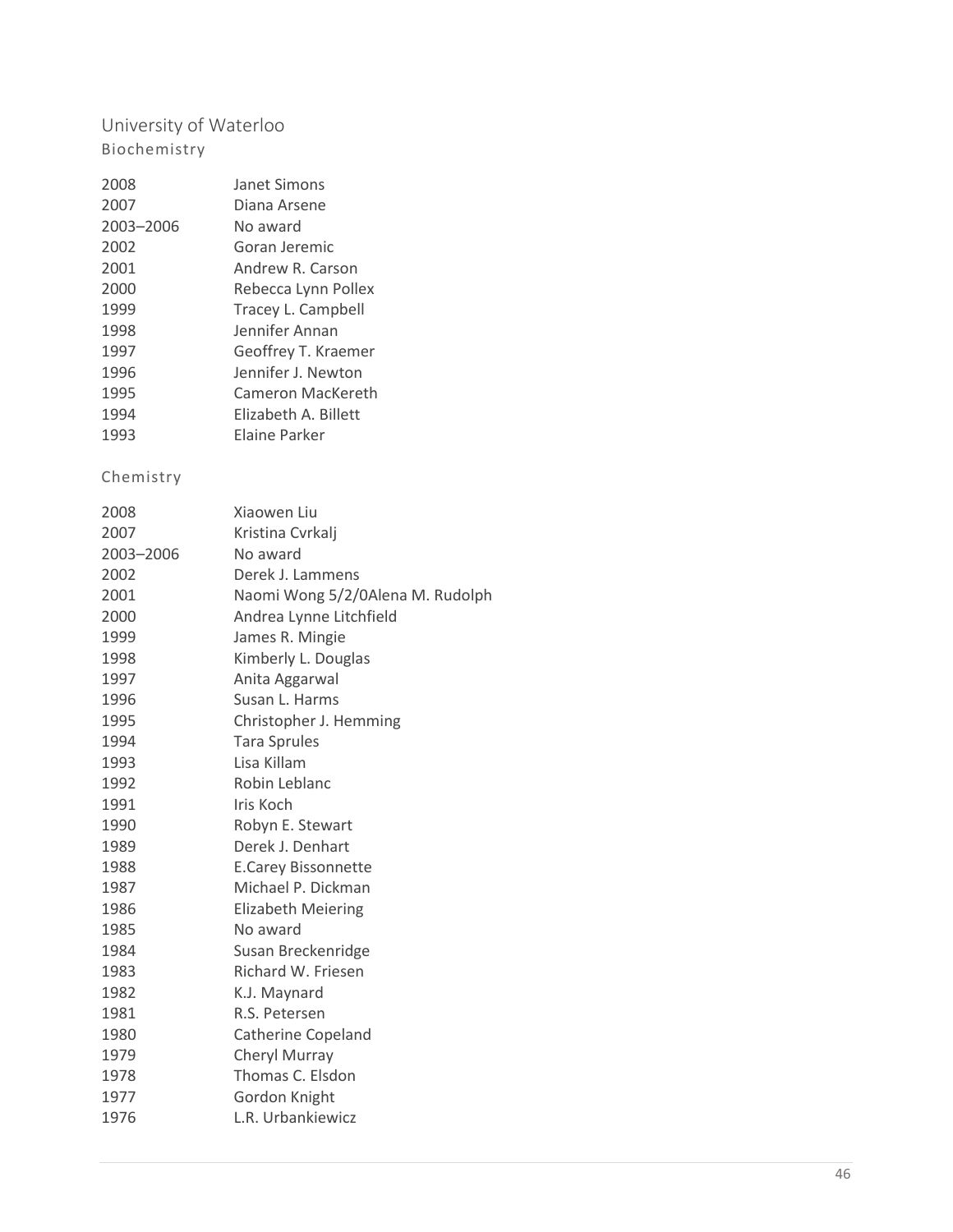| 1975 | Peter F. Bernath    |
|------|---------------------|
| 1974 | E.R. Vrscay         |
| 1973 | Douglas E. McIntyre |
| 1972 | Gerard P. Lippert   |

<span id="page-46-0"></span>University of Windsor

#### Biochemistry

| 2021      | Aiyireti (Dina) Dilinaer |
|-----------|--------------------------|
| 2020      | Lavleen Mader            |
| 2019      | Melanie Semaan           |
| 2016-2018 | No award                 |
| 2015      | Andrei Zaharia           |
| 2013      | No award                 |
| 2012      | Jasmin Nari              |
| 2011      | Manika Shivendra Gupta   |
| 2010      | No award                 |
| 2009      | Satyesh Rana             |
| 2008      | Dennis Ma                |
| 2007      | Colleen Mailloux         |
| 2006      | Catherine Cheng          |
| 2005      | Amit Mukerji             |
| 2004      | Erica Scratch            |
| 2003      | Ben Johnson              |
| 2002      | Christopher Lopez        |

| 2021      | Kasey Brown             |
|-----------|-------------------------|
| 2020      | Olivia Konrad           |
| 2019      | Caleb Cipkar            |
| 2013-2018 | No award                |
| 2012      | Anthony Robert Sandre   |
| 2011      | Michael-Anthony Ferrato |
| 2010      | No award                |
| 2009      | Linda Wong              |
| 2008      | <b>Tamara Milovic</b>   |
| 2007      | Michael Miller          |
| 2006      | <b>Meghan Doster</b>    |
| 2005      | Erica Morasset          |
| 2004      | Aaron Rossini           |
| 2003      | Alexis Taylor           |
| 2002      | <b>Brain Bornais</b>    |
| 1998-2001 | No award                |
| 1997      | Justine Taylor          |
| 1996      | Robert Beyalski         |
| 1995      | Bakiranthan Rajendran   |
| 1994      | Mike Weller             |
| 1993      | Lisa Pastorius          |
|           |                         |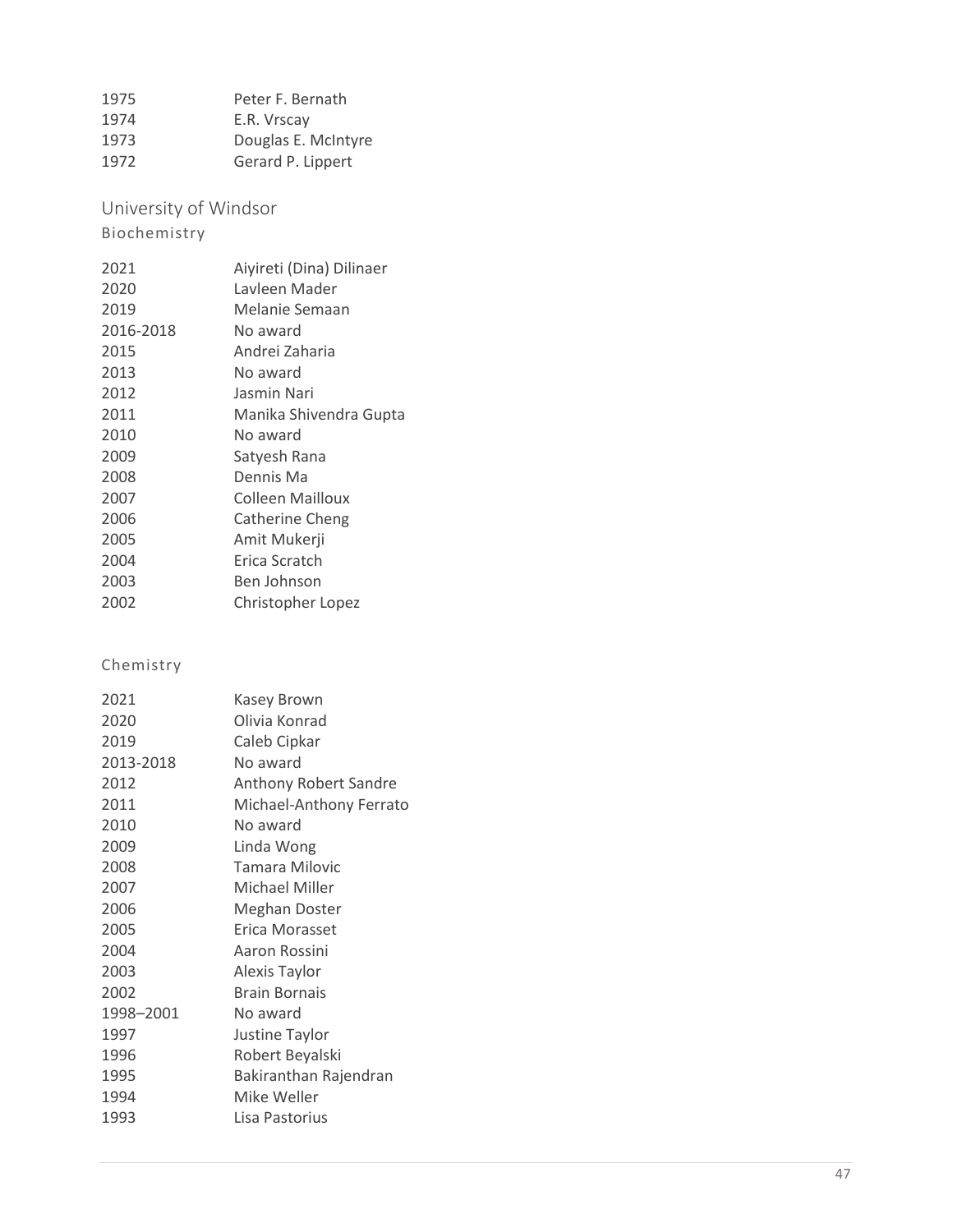| 1992 | <b>Christine Dhouillard</b> |
|------|-----------------------------|
| 1991 | Paula Radovich              |
| 1990 | Roger Rousseau              |
| 1989 | Eric Johnson                |
| 1988 | Patricia Aroca              |
| 1987 | <b>Patty Seewald</b>        |
| 1986 | <b>Christine Rogers</b>     |
| 1985 | Michael T. Furlong          |
| 1984 | <b>Cindy Hutrik</b>         |
| 1983 | Hilde Berends               |
| 1982 | <b>Graham White</b>         |
| 1981 | James Green                 |
| 1980 | Katherine M. Kwiatkowski    |
| 1979 | John Saunders               |
| 1978 | Ron Collacott               |
| 1977 | Dennis Petras               |
| 1976 | Lee Wade                    |
| 1975 | D.W. Pillon                 |
| 1974 | F.P. Geguin                 |
| 1973 | G. Barbe                    |
| 1972 | A. Kligerman                |

#### <span id="page-47-0"></span>University of Winnipeg Biochemistry

| 2012 | <b>Michael Wiebe</b> |  |
|------|----------------------|--|
|      |                      |  |

#### Chemistry

| 2012 | Samantha Voth   |
|------|-----------------|
| 2011 | No award        |
| 2010 | Rebecca Hiebert |
| 2009 | Alannah Hellas  |
| 2008 | Cheuk Wing Lam  |
| 2007 | Cheuk Wing Lam  |

# <span id="page-47-1"></span>Western University (The University of Western Ontario)

# Biochemistry

| 2005      | <b>Brian Boys</b> |
|-----------|-------------------|
| 2003-2004 | No award          |
| 2002      | Peter Mitoff      |
| 2001      | Miranda Wozniak   |

| 2017      | Cindy Rae Coleman |
|-----------|-------------------|
| 2008-2016 | No award          |
| 2007      | Jacky Yim         |
| 2006      | Michael Andrews   |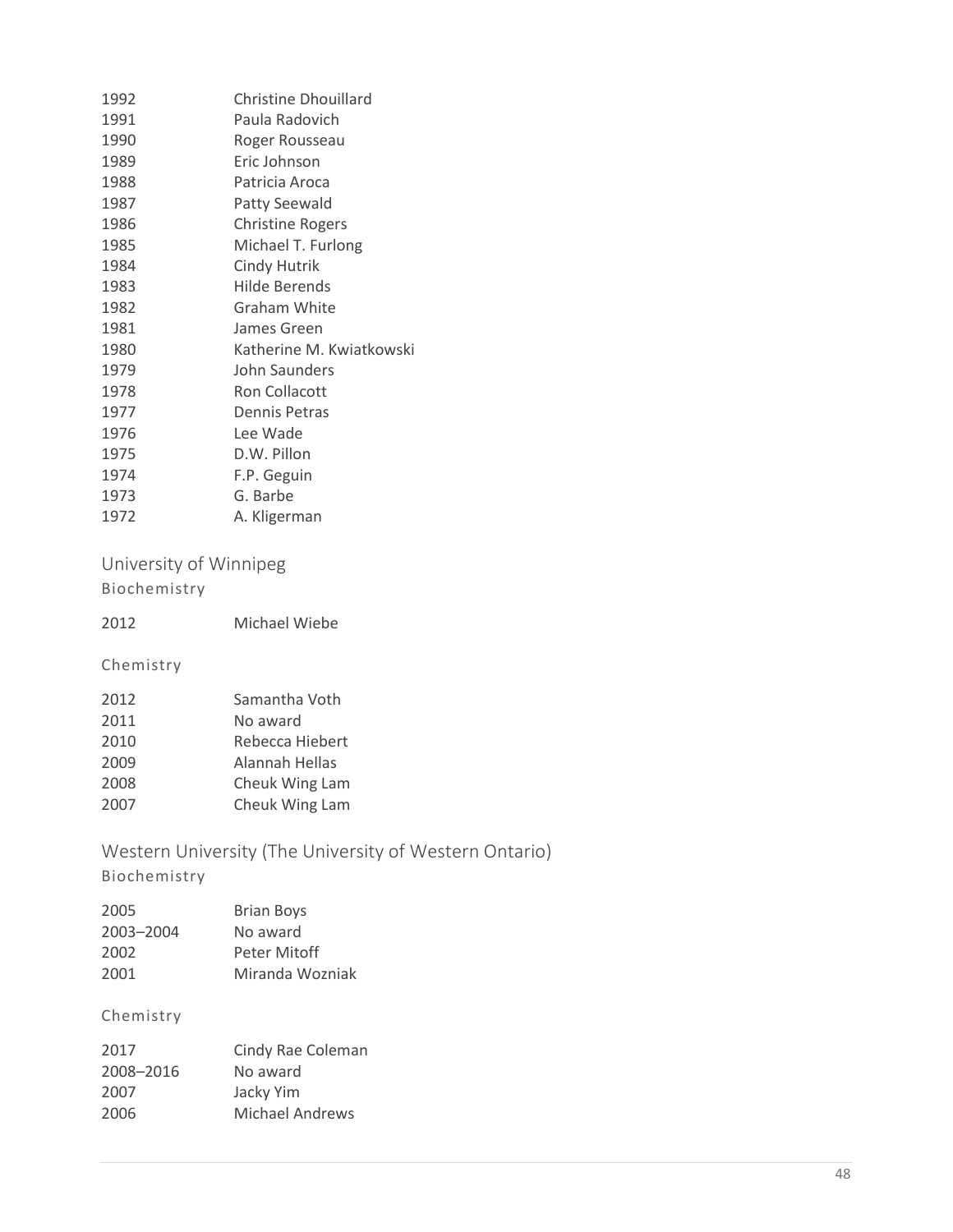| 2003-2005 | No award                            |
|-----------|-------------------------------------|
| 2002      | Neema Kasravi                       |
| 2001      | Bryan A. Demko                      |
| 1998-2000 | No award                            |
| 1997      | Ruth Wilson (Chemistry)             |
|           | Chris Heyn (Biochemistry/Chemistry) |
| 1994–1996 | No award                            |
| 1993      | Marco Melchoir                      |
| 1992      | Ian Coalthard                       |
| 1991      | Mona Loufty                         |
| 1990      | Santosh Pudupakkam                  |
| 1989      | Scott H. Blanchard                  |
| 1988      | Scott J. Kirkby                     |
| 1987      | James Michael Hinchberger           |
| 1986      | Craig Anderson                      |
| 1985      | <b>Richard Pazur</b>                |
| 1981-1984 | No award                            |
| 1980      | R.S. Dumont                         |
| 1979      | Darlene D. Duggan                   |
| 1978      | Nancy A. Davies                     |
| 1977      | Mary H. Masmussen                   |
| 1976      | A.Y.W. Lui                          |
| 1975      | No award                            |
| 1974      | Mary Ann Millar                     |
| 1973      | R.W. Humphreys                      |

# <span id="page-48-0"></span>Wilfrid Laurier University

Biochemistry and Biotechnology

| 2020 | Joel Mitchell         |
|------|-----------------------|
| 2019 | Keeley Hewton         |
| 2018 | <b>Edward Schmidt</b> |

#### Chemistry

| 2020 | Jason Hsu     |
|------|---------------|
| 2019 | Siwei Li      |
| 2018 | Joshua LeDrew |

#### <span id="page-48-1"></span>York University

| 2020      | Casey Yu                   |
|-----------|----------------------------|
| 2019      | Farzam Poorsoltanmohammadi |
| 2018      | Nadine Tan                 |
| 2017      | Elia Grieco Guardian       |
| 2016      | <b>Menal Huroy</b>         |
| 2013-2015 | No award                   |
| 2012      | Vera Kovacevic             |
| 2011      | Mariya Bevzyuk             |